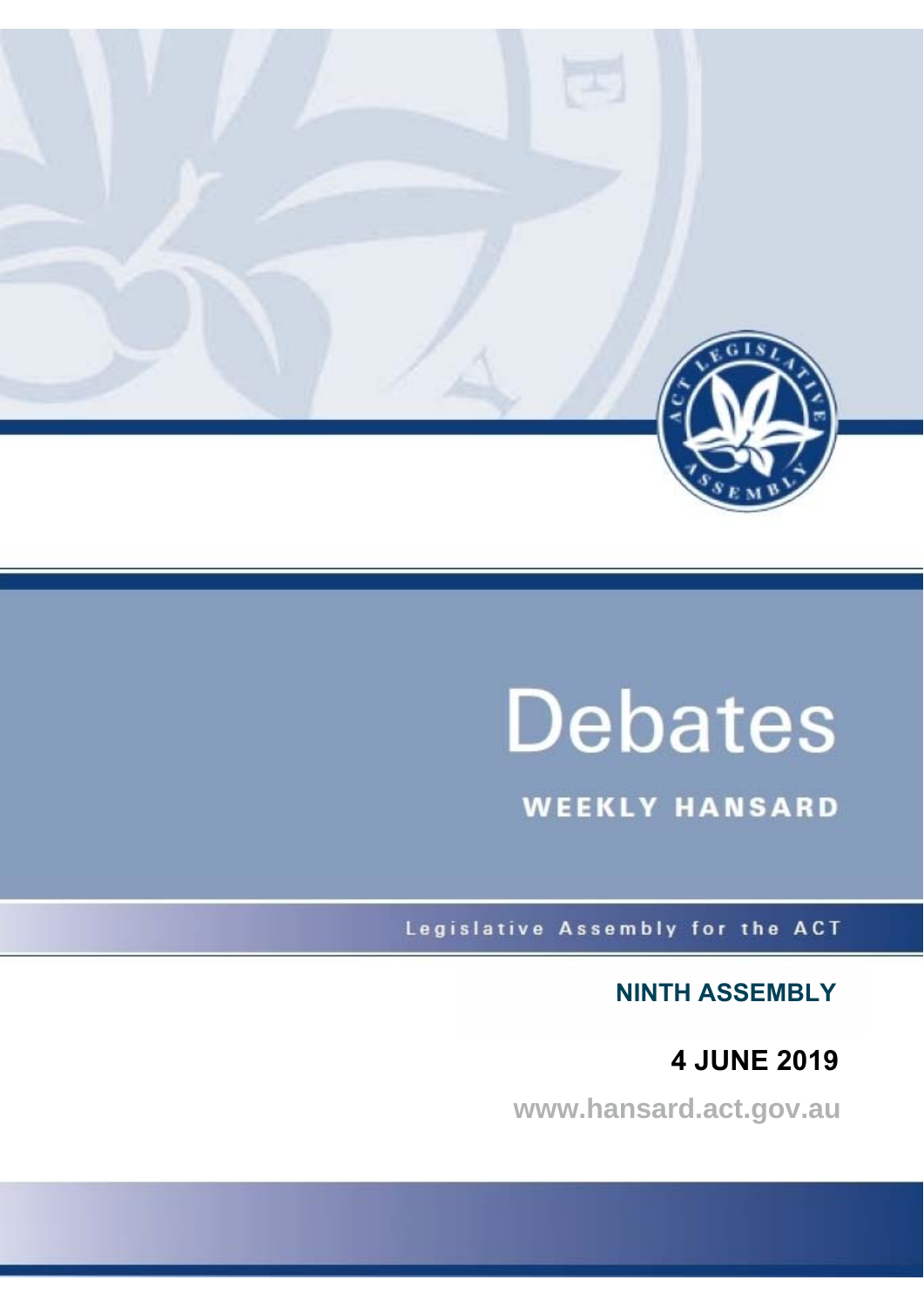# **[Tuesday, 4 June 2019](#page-3-0)**

| ACTION bus service—school services—petition 17-19 2009                  |  |
|-------------------------------------------------------------------------|--|
|                                                                         |  |
| Planning-Phillip and Parkwood-petitions 25-18, 15-19 and 16-19 2010     |  |
|                                                                         |  |
| Environment and Transport and City Services—Standing Committee 2012     |  |
|                                                                         |  |
| Environment and Transport and City Services-Standing Committee 2013     |  |
|                                                                         |  |
| ACT Integrity Commissioner—reaffirmation of approval of appointment2014 |  |
|                                                                         |  |
|                                                                         |  |
|                                                                         |  |
|                                                                         |  |
|                                                                         |  |
| Education, Employment and Youth Affairs-Standing Committee2017          |  |
|                                                                         |  |
|                                                                         |  |
|                                                                         |  |
|                                                                         |  |
| Justice and Community Safety Legislation Amendment Bill 20192034        |  |
| Questions without notice:                                               |  |
|                                                                         |  |
|                                                                         |  |
|                                                                         |  |
|                                                                         |  |
|                                                                         |  |
|                                                                         |  |
|                                                                         |  |
|                                                                         |  |
|                                                                         |  |
|                                                                         |  |
|                                                                         |  |
|                                                                         |  |
|                                                                         |  |
|                                                                         |  |
|                                                                         |  |
|                                                                         |  |
| Appropriation (Office of the Legislative Assembly) Bill 2019-20202070   |  |
| Supplementary answers to questions without notice:                      |  |
|                                                                         |  |
|                                                                         |  |
|                                                                         |  |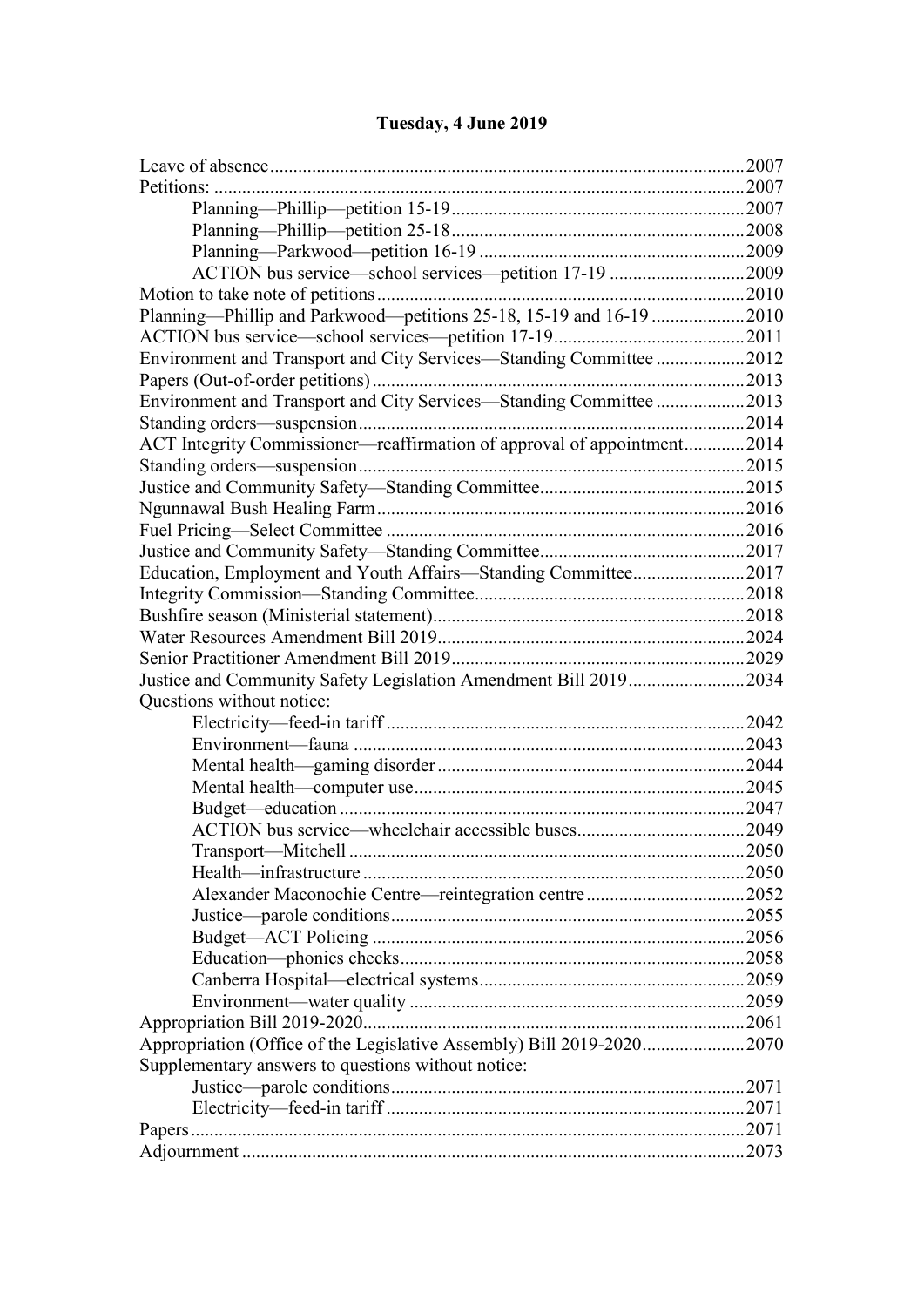| Schedule of amendments: |  |
|-------------------------|--|
|                         |  |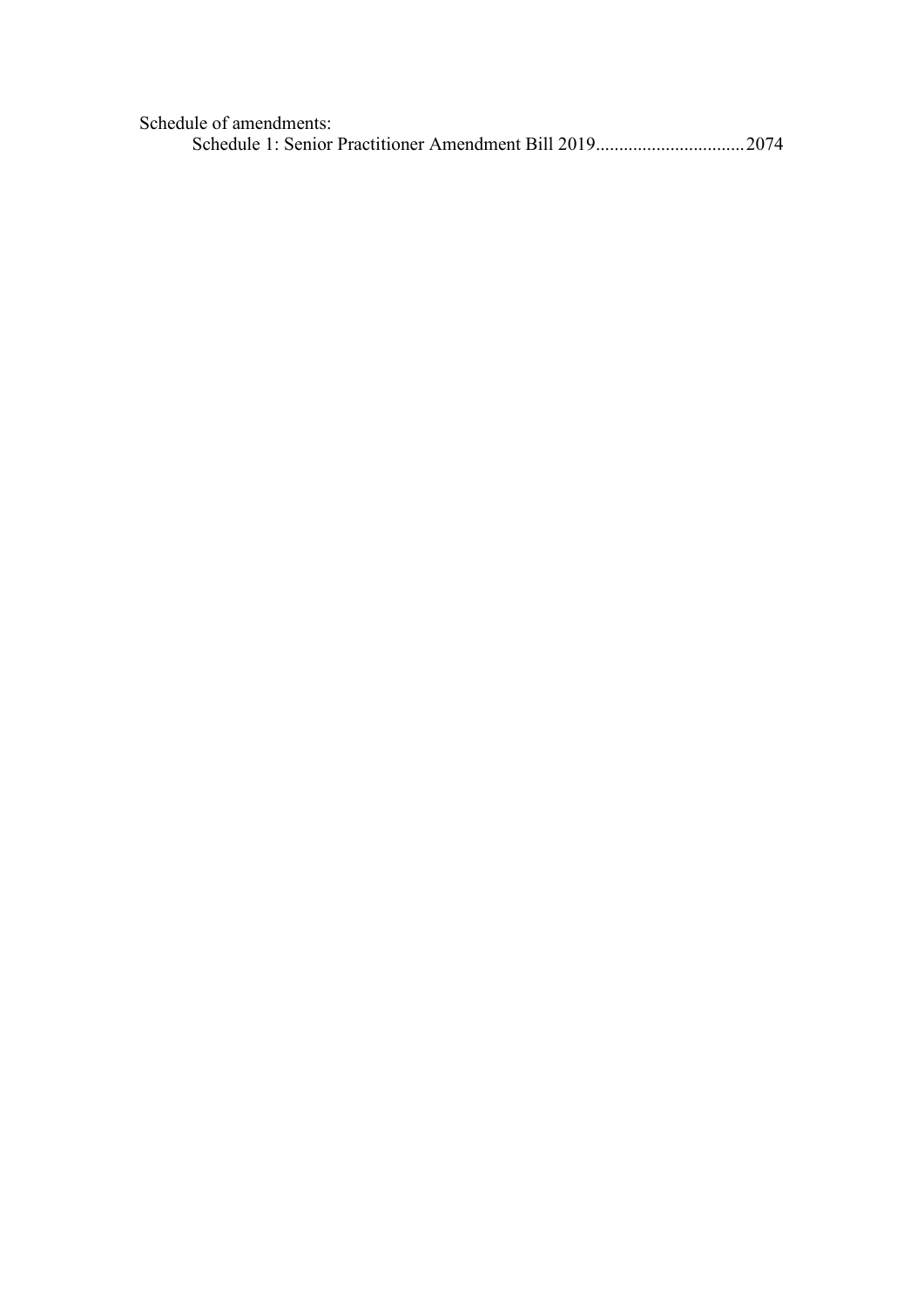# <span id="page-3-0"></span>**Tuesday, 4 June 2019**

**MADAM SPEAKER** (Ms J Burch) took the chair at 10 am, made a formal recognition that the Assembly was meeting on the lands of the traditional custodians, and asked members to stand in silence and pray or reflect on their responsibilities to the people of the Australian Capital Territory.

## <span id="page-3-1"></span>**Leave of absence**

**MADAM SPEAKER**: I inform members that, pursuant to standing order 22, 18 weeks maternity leave has been granted to Ms Lee, commencing on 3 June 2019. I present the following paper:

Ms Lee—Leave of absence—Letter to the Speaker from Ms Lee notifying her period of maternity leave, dated 3 June 2019.

## <span id="page-3-2"></span>**Petitions**

*The following petitions were lodged for presentation:*

#### <span id="page-3-3"></span>**Planning—Phillip—petition 15-19**

*By* **Ms Le Couteur**, *from 497 residents:*

#### **To the Speaker and Members of the Legislative Assembly for the Australian Capital Territory**

**The following residents of the ACT draw to the attention of the Assembly** that the Phillip Precinct Code permits *developments of inappropriate scale* on the N12 (Block 13 Section 81) and N10 (Block 17 Section 156) Easty Street sites—adjacent to Woden Police Station and Healthpoint respectively—and *substantially reduces the open green space* of Arabanoo Park. The government's changes are all contrary to repeatedly expressed community and local resident values.

In particular:

- N12 is anticipated to be developed with four towers, two of 25 storeys, but nearby residential developments are only 3 storeys (RZ4 maximum);
- N10 is anticipated to be developed to a height of 6 storeys, as a result of being *retrospectively rezoned from RZ4* (medium density residential zone) to CZ2 (major centres business zone) after residents bought into adjacent RZ4 developments, also adversely affecting noise levels;
- major overshadowing of existing residences, gardens, common areas, and public realm is the main (but not sole) grievance associated with the anticipated developments of inappropriate scale.

**Your petitioners, therefore, request the Assembly to** call on the ACT Government to, in priority order: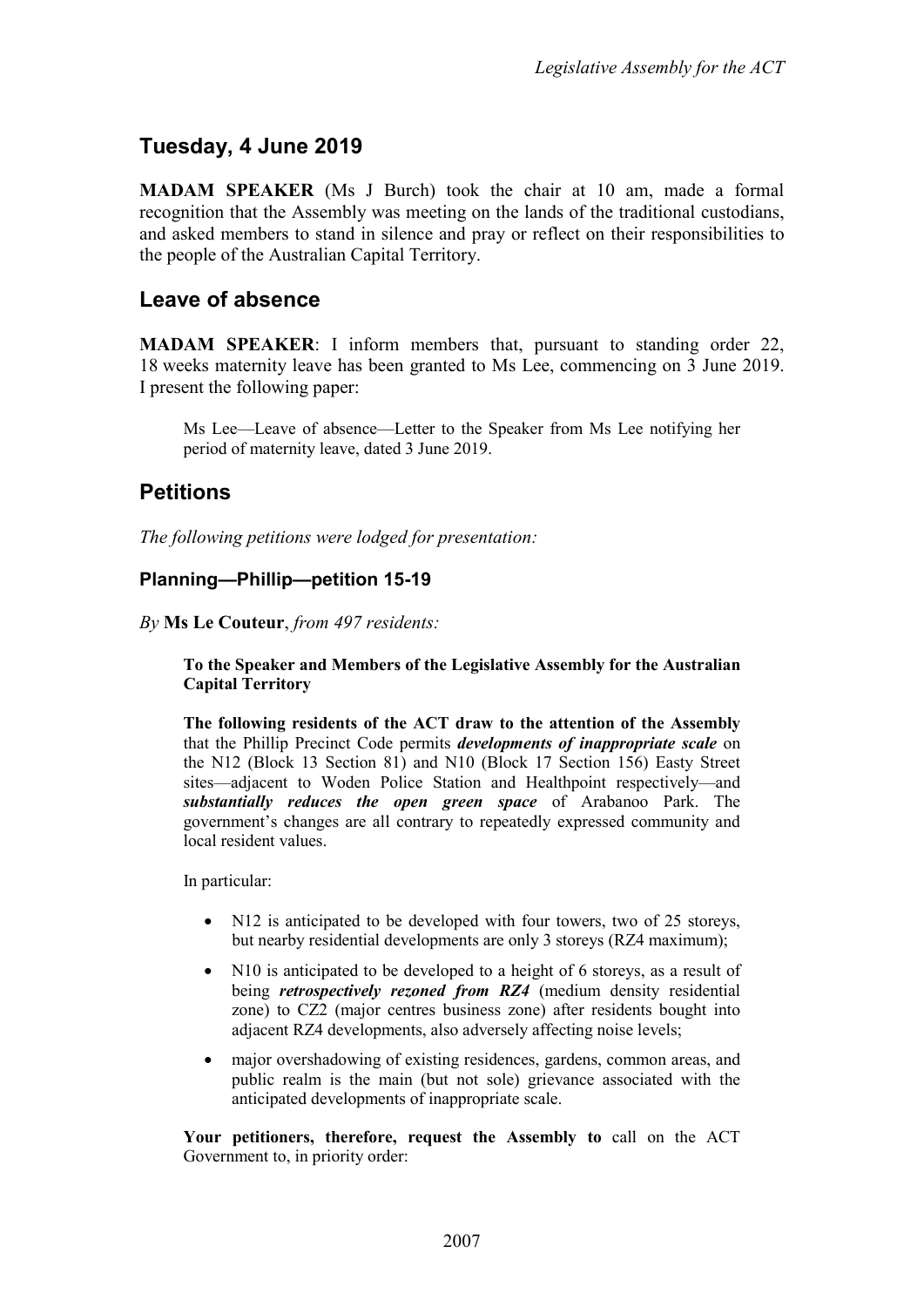- limit the height of N12 construction to a maximum of 5 storeys, so that the Woden Cemetery and Eddison Park tree line remains the dominant landscape feature along Easty Street;
- revert the N10 site to RZ4 zoning;
- preserve all of Arabanoo Park's existing open green space, rehabilitating it to better serve the community's recreation, and enhancing its physical and visual connections to the town square.

#### <span id="page-4-0"></span>**Planning—Phillip—petition 25-18**

#### *By* **Ms Le Couteur**, *from 494 residents:*

#### **To the Speaker and Members of the Legislative Assembly for the Australian Capital Territory**

The following residents of the ACT draw to the attention of the Assembly that the Phillip Precinct Code permits developments of inappropriate scale on the N12 (Block 13 Section 81) and N10 (Block 17 Section 156) Easty Street sites adjacent to Woden Police Station and Healthpoint respectively—and substantially reduces the open green space of Arabanoo Park. The government's changes are all contrary to repeatedly expressed community and local resident values.

In particular:

- N12 is anticipated to be developed with four towers, two of 25 storeys, but nearby residential developments are only 3 storeys (RZ4 maximum);
- N10 is anticipated to be developed to a height of 6 storeys, as a result of being retrospectively rezoned from RZ4 (medium density residential zone) to CZ2 (major centres business zone) after residents bought into adjacent RZ4 developments, also adversely affecting noise levels;
- major overshadowing of existing residences, gardens, common areas, and public realm is the main (but not sole} grievance associated with the anticipated developments of inappropriate scale.

Your petitioners, therefore, request the Assembly to call on the ACT Government to, in priority order:

- limit the height of N12 construction to a maximum of 5 storeys, so that the Woden Cemetery and Eddison Park tree line remains the dominant landscape feature along Easty Street;
- revert the N10 site to RZ4 zoning;
- preserve all of Arabanoo Park's existing open green space, rehabilitating it to better serve the community's recreation, and enhancing its physical and visual connections to the town square.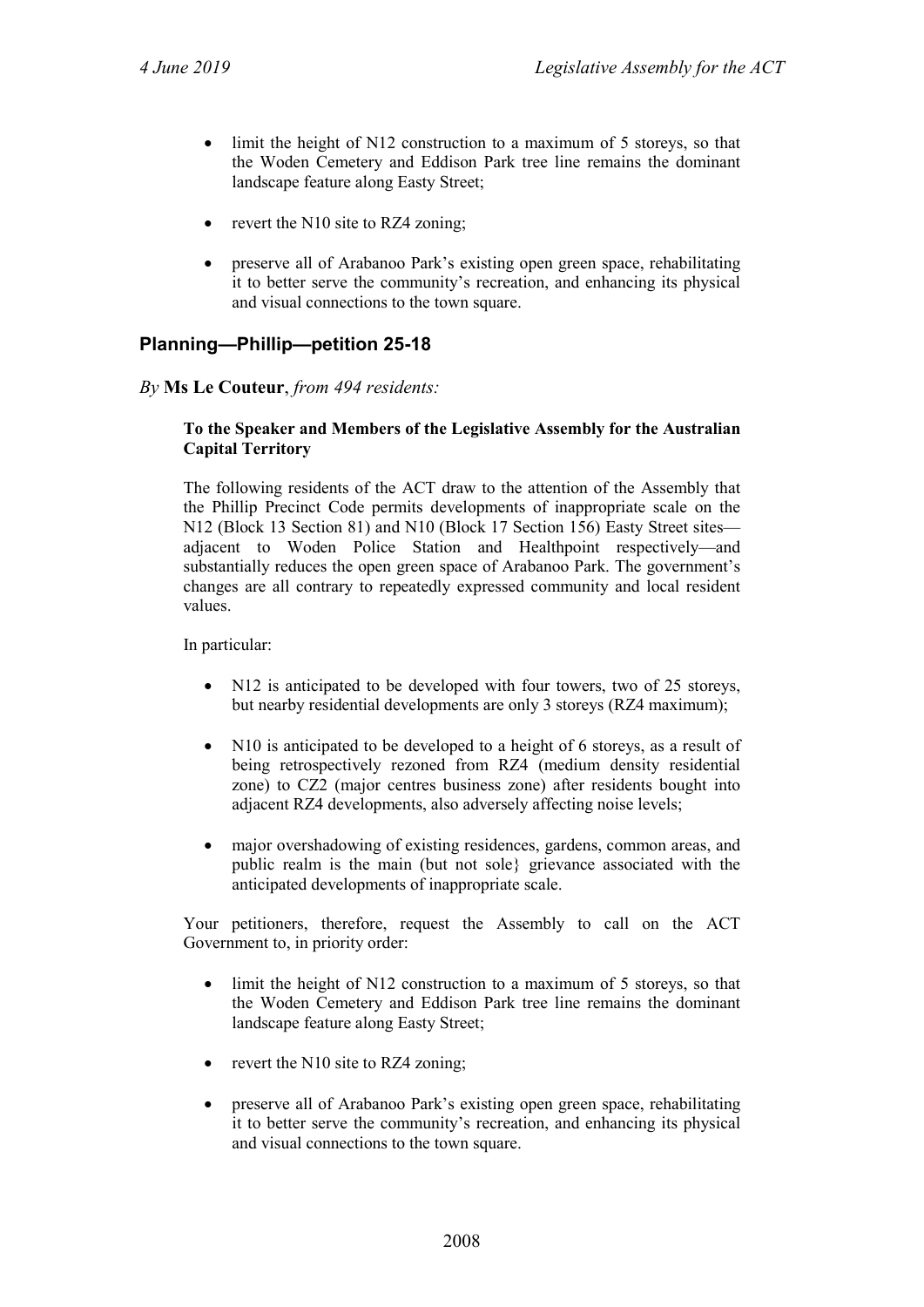*Pursuant to standing order 99A, the petitions were referred to the Standing Committee on Planning and Urban Renewal.*

#### <span id="page-5-0"></span>**Planning—Parkwood—petition 16-19**

*By* **Ms Le Couteur**, *from 664 residents:*

#### **PETITION TO ACT MLAS RE PARKWOOD PLANNING PROPOSAL**

- Grievance: Residential development in the Parkwood area of NSW adjacent to the ACT, bounded by the Murrumbidgee and Ginninderra Gorges, is dependent upon the provision of essential services by the ACT Government under a Cross-Border Agreement. Such an arrangement could, potentially, be a burden on the ratepayers of the ACT especially as the gorges contribute to·dynamic bushfire propagation which is not yet covered by the Australian Bushfire Standard. The proposed buffer zones around the urban area will not adequately protect the ecology, the history or the residents.
- Petition: We, the undersigned residents of the ACT, petition the Legislative Assembly to reject any cross-border proposal before further independent, definitive research establishes effective buffer zones to better protect biodiversity and aboriginal heritage, and to ensure the safety of residents from catastrophic bushfire events.

*Pursuant to standing order 99A, the petition, having more than 500 signatories, was referred to the Standing Committee on Environment and Transport and City Services.*

#### <span id="page-5-1"></span>**ACTION bus service—school services—petition 17-19**

#### *By* **Miss C Burch**, *from 70 residents:*

#### TO IMPROVE DEDICATED SCHOOL TRANSPORT NETWORKS FOR ACT SCHOOLS

We, the undersigned, noting that:-

- 1. The ACT Government's removal of dedicated bus services to schools across Canberra is unjustly forcing students to rely on the public bus network, which will be dangerous for young children;
- 2. It is unacceptable that children will be required to cross busy roads and navigate busy interchanges to catch a public bus;
- 3. Call on the ACT Government to reconsider changes and improve the dedicated school transport network.

*The following residents of the ACT draw the attention of the Assembly to the ACT Government's cancellation of dedicated school bus services from April 29, 2019. These cancellations will force students as young as five years to rely on public buses and go through major interchanges to get to and from school.*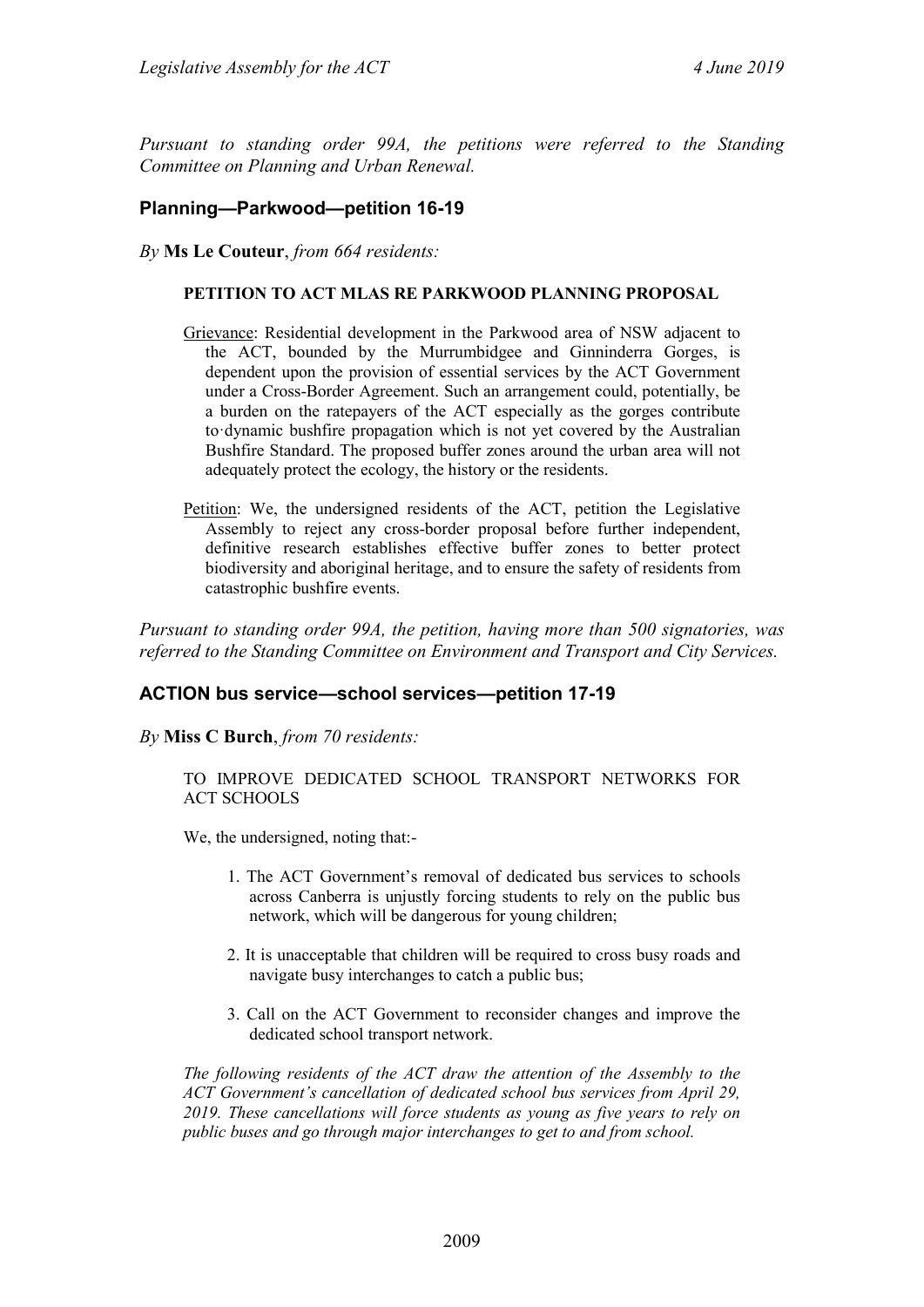*Parents, teachers and wider school communities believe that the changes are putting children at risk. Therefore, your petitioners request that the Assembly call on the ACT Government to reconsider the recent changes and further commit to improving the dedicated school transport network.*

*The Clerk having announced that the terms of the petitions would be recorded in Hansard and referred to the appropriate ministers for response pursuant to standing order 100, the petitions were received.*

#### <span id="page-6-0"></span>**Motion to take note of petitions**

**MADAM SPEAKER**: Pursuant to standing order 98A, I move:

That the petitions so lodged be noted.

#### <span id="page-6-1"></span>**Planning—Phillip and Parkwood—petitions 25-18, 15-19 and 16-19**

**MS LE COUTEUR** (Murrumbidgee) (10.03): I would like to speak to the petitions which I lodged. Firstly, I would like to speak to the petitions on Easty Street, which is in my electorate of Murrumbidgee. I am pleased to support the petitions on behalf of my constituents and because until fairly recently I was living there. The petitions cover a number of things. Firstly, there are the N10 and N12 developments. For people who have no idea what that means, which would be almost anyone who has not been studying the plans, they are just across Yarralumla Creek from Woden town centre, just behind the cop shop and next to the Health Point building.

There are two potentially very large, very tall buildings. If you go immediately south of them, you will find a collection of three-storey buildings, three-storey multi-unit apartments, some of which face north. People who purchased north-facing apartments with the expectation that they would be able to get sun in their north-facing apartments, as you can imagine, are very upset about the strong potential that they will lose that. There is no reason they would have been aware that this could have happened when they purchased the apartments, and, as you can imagine, they are pretty upset. But it is not just the people there who are pretty upset. There are quite a lot of people who use this area, and they would like to see more sun on the public open space.

When you look at it from a planning point of view, you wonder why, why, why? If you go a bit down Callam Street, you can see on one side, the town centre side, that there is the Sky Plaza. I will not enter into a debate about its artistic merit or otherwise, but I point out that it is tall and it overshadows Hindmarsh Drive. We could quite reasonably have had a bookend building like that opposite Sky Plaza, overshadowing Hindmarsh Drive. Everyone would have thought that was a fine thing to do.

I believe that the reason this did not happen is that the master plan and the precinct code changes took so long. They started off when I was in the Assembly before, in the Seventh Assembly. There was going to be a bookend building there. By the time the Territory Plan changes finally happened, Hindmarsh, the developers who bought it, had basically run out of patience. They tried to sell the site, unsuccessfully, and they have ended up putting three-storey townhouses on it. I walk past them every day on my way to the bus. It is a planning failure for Canberra.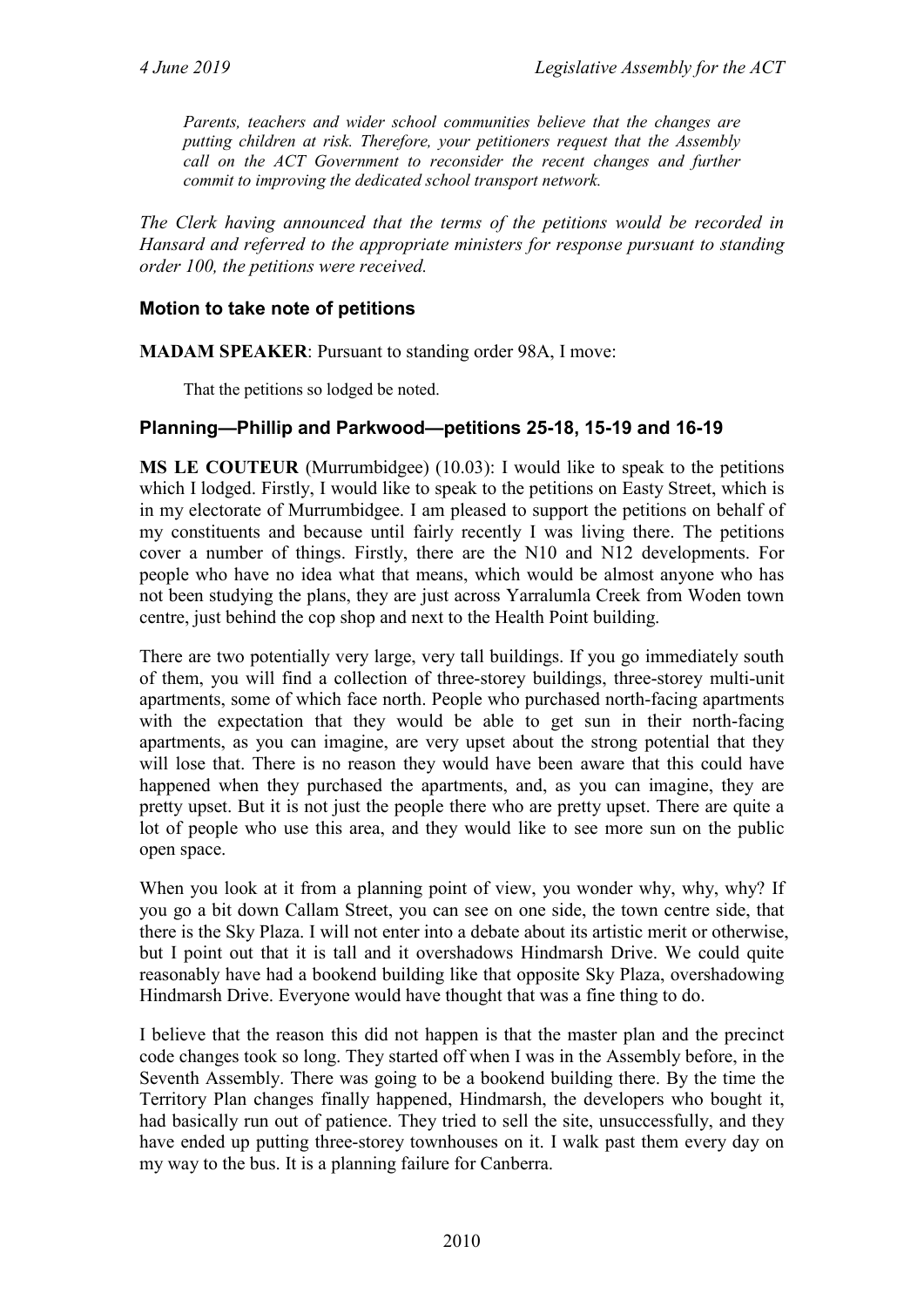Another planning failure is turning part of Arabanoo Park potentially into community facility zones rather than open space. God knows we have a lot of open space further out from Woden town centre. But in terms of Woden town centre itself, we do not have very much. Arabanoo Park is very small, but it is quite well designed and pretty. There is really no reason to take out that space when next to it is a large surface car park. When the planning committee looked at this, our conclusion was that it should have been retained as a park, and I am disappointed that the government did not come to the same conclusion.

My other petition is on the cross-border issues with the Parkwood area redevelopment. These are really important issues. Part of the parliamentary agreement between the Greens and the Labor Party was to work on trying to move the border. It is not going to work to have a development just over the border in Ginninderry when all the servicing has to come through the ACT. How is it going to be paid for? What rates will they pay? Will they pay ACT rates? Will they pay New South Wales rates? Will they pay stamp duty? How will they get representation for services they get when the taxation presumably will be paid to another organisation? And I put a plug in for turning quite a bit of the area, including Ginninderra Falls, into a national park.

**MRS JONES** (Murrumbidgee) (10.08): On the petitions raised by Ms Le Couteur, I welcome the petitions to the Assembly, particularly matters associated with planning in Woden. I thank all signatories for their involvement. I hope that the government will take very seriously these concerns as they pertain to my electorate and to the good people of the Woden area.

#### <span id="page-7-0"></span>**ACTION bus service—school services—petition 17-19**

**MISS C BURCH** (Kurrajong) (10.08): Today I have tabled yet another petition calling on the government to reconsider the dedicated school bus services that they cut five weeks ago. This petition, with around 70 signatures, joins the ever-growing list of disappointed and concerned signatories who want to see changes made to this disastrous public transport network.

In August last year I lodged a petition containing over 500 signatures calling on this government to reverse its decision to cut a whole lot more dedicated school services. Earlier this year we saw a petition with over 1,000 signatures calling on the government to reinstate bus services to the ANU. Last sitting week my colleague Mrs Kikkert tabled a petition with over 500 signatures calling on the government to restore services that disproportionately impact school students in the Belconnen area.

There have been five other petitions lodged since the conclusion of the minister's disingenuous consultation process, yet the minister continues to claim that the new network is a success. What continues to concern me is the minister's complete disregard for parents' concerns about their children's safety under the new network. Just last week the minister claimed she was offended that the Canberra Liberals dared to raise this issue. The only thing offensive about our continued representations on the issue of child safety has been the minister's indifference.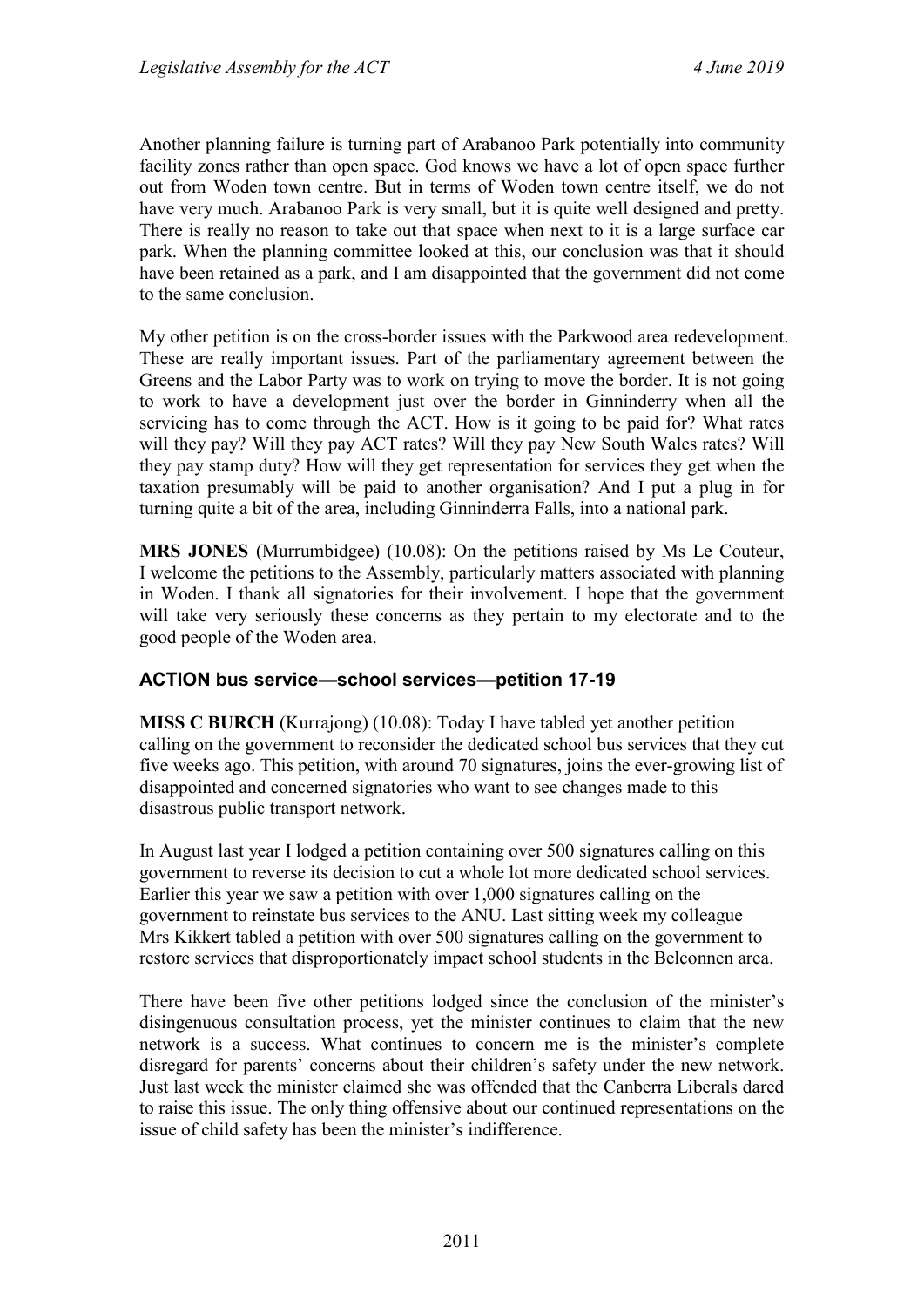This indifference is despite the fact that police in other jurisdictions across the country advise that it is unsafe for children under the age of 12 to be travelling to and from school unsupervised. In fact, as I mentioned last sitting week, in Queensland it is a criminal offence for parents to do just that. This wilful ignorance, combined with a total lack of concern from Ms Fitzharris, means that yet again I must stand here and fight for the safety of schoolchildren and for parents across the territory in the hope that the minister will finally listen.

I will address some of the myths surrounding this issue and perpetuated by those on the other side of politics. This is not a private-school issue, and the solution is not simply to tell parents to send their kids to their local public school. For many Canberra kids, their local public school is still four or five kilometres away. An eight or 10-kilometre round trip is much too far for many primary school children. Expecting these children to walk this distance or to navigate numerous lengthy and complex public bus routes is just unacceptable. Is it really too much to ask that the government provide services to get children to and from school safely?

Last sitting week, Minister Fitzharris openly admitted just how misplaced her priorities are when she stated:

Running a dedicated service on occasion carrying only a handful of students alongside a regular service does not make sense from an efficiency point of view.

I am sure Ms Le Couteur will agree when I say that public transport is not just about efficiency. If it was, we would not call it public transport.

When we are talking about getting children to and from school, safety should be a key priority. Other jurisdictions understand that, despite the cost, running a dedicated school service that ensures children get to school safely and are not unsupervised for an unreasonable amount of time is a core service the government should provide. For example, schools and parents in Victoria can apply for a dedicated school service if they have a minimum of 15 students who will use it.

No longer can the minister claim that the Canberra Liberals are being "irresponsible and reckless" in bringing this issue to the Assembly's attention. In doing so, she is claiming that hundreds of parents who are genuinely worried about the safety of their children are irresponsible and reckless for caring as well. By ignoring the concerns raised in this and other petitions, Minister Fitzharris is treating the Canberrans that she claims to represent and serve with absolute contempt. For that, she should be ashamed.

I am proud to present this petition to the Assembly.

Question resolved in the affirmative.

### <span id="page-8-0"></span>**Environment and Transport and City Services—Standing Committee Reference**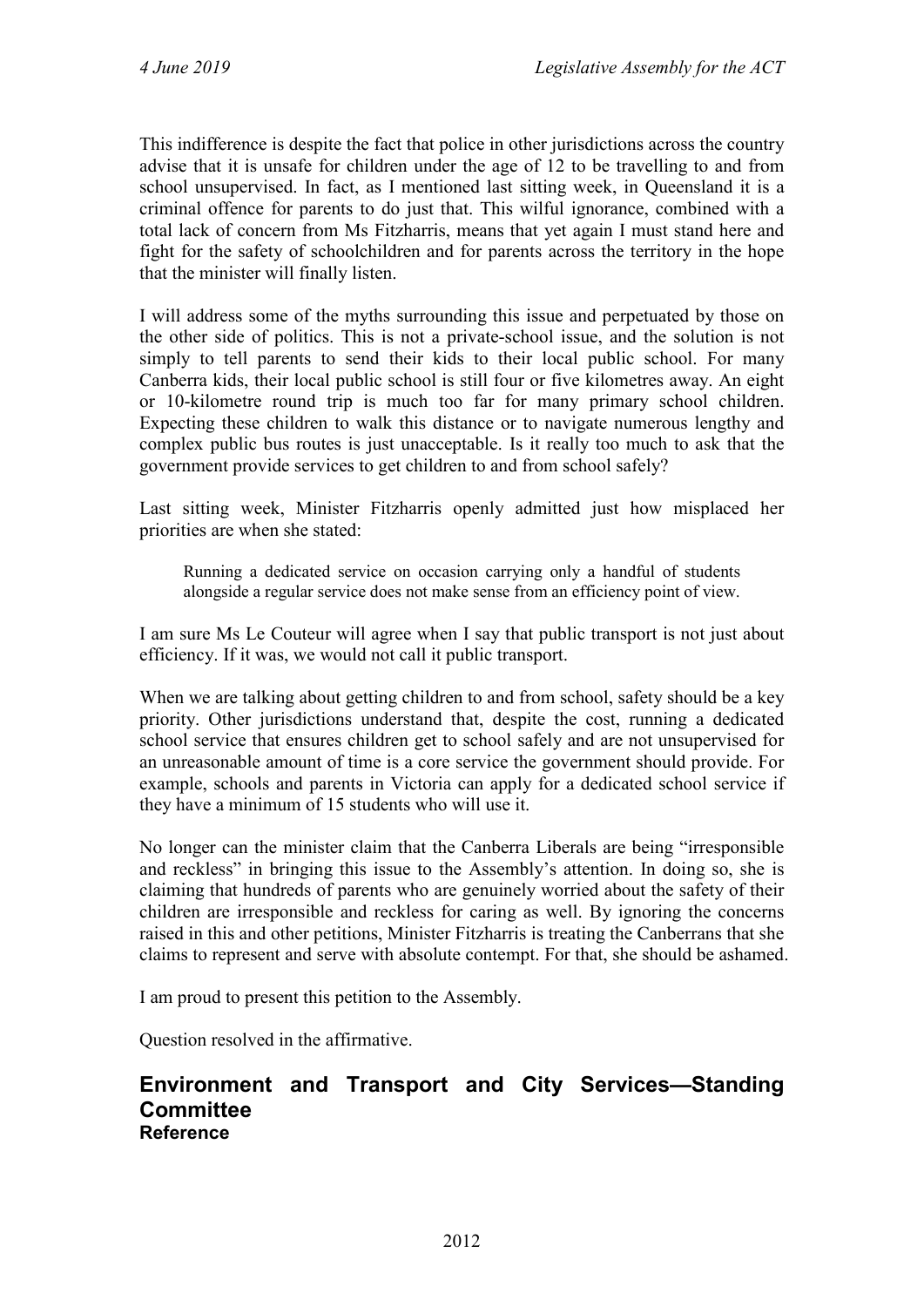**MISS C BURCH** (Kurrajong) (10.14): Pursuant to standing order 99, I move:

That the petition, relating to the reconsideration of recent changes and further consideration of improving the dedicated school transport network, be referred to the Standing Committee on Environment and Transport and City Services.

As I have already said today, this demonstrates again the level of concern in our community about the cuts to dedicated school services. I recommend that this motion be supported.

Question resolved in the affirmative.

## <span id="page-9-1"></span><span id="page-9-0"></span>**Papers Out-of-order petitions**

**MISS C BURCH** (Kurrajong) (10.15), by leave: I present the following papers:

Petitions which do not conform with the standing orders (4)—ACT transport network—Miss C Burch (6700 signatures).

#### <span id="page-9-2"></span>**Environment and Transport and City Services—Standing Committee Reference**

**MISS C BURCH** (Kurrajong) (10.16): I move:

That the out-of-order petitions, relating to the reconsideration of recent changes and further consideration of improving the dedicated school transport network, be referred to the Standing Committee on Environment and Transport and City Services.

In justifying why I believe it is so important for the petition that I have just lodged to be referred to the committee, I draw to the Assembly's attention the further four petitions I have here today. These petitions contain over 6,700 signatories, bringing the total to date to over 7,000 and to around 10,000 signatures across all petitions relating to this bus network.

I draw particular attention to the smallest petition that I am tabling today, which has only 81 signatures. This is certainly the most powerful. It is a petition that has been signed by some of the people who have been hit hardest by these changes and are some of the most vulnerable in our community. This petition has been signed by 81 schoolchildren who are asking that Minister Fitzharris reinstate their school bus. It is an indictment on the minister that the children she claims to be keeping safe, the children she promised would get to school faster under her new network, are so fed up with being ignored that they feel it necessary to sign a petition in the hope that somebody will finally listen to them.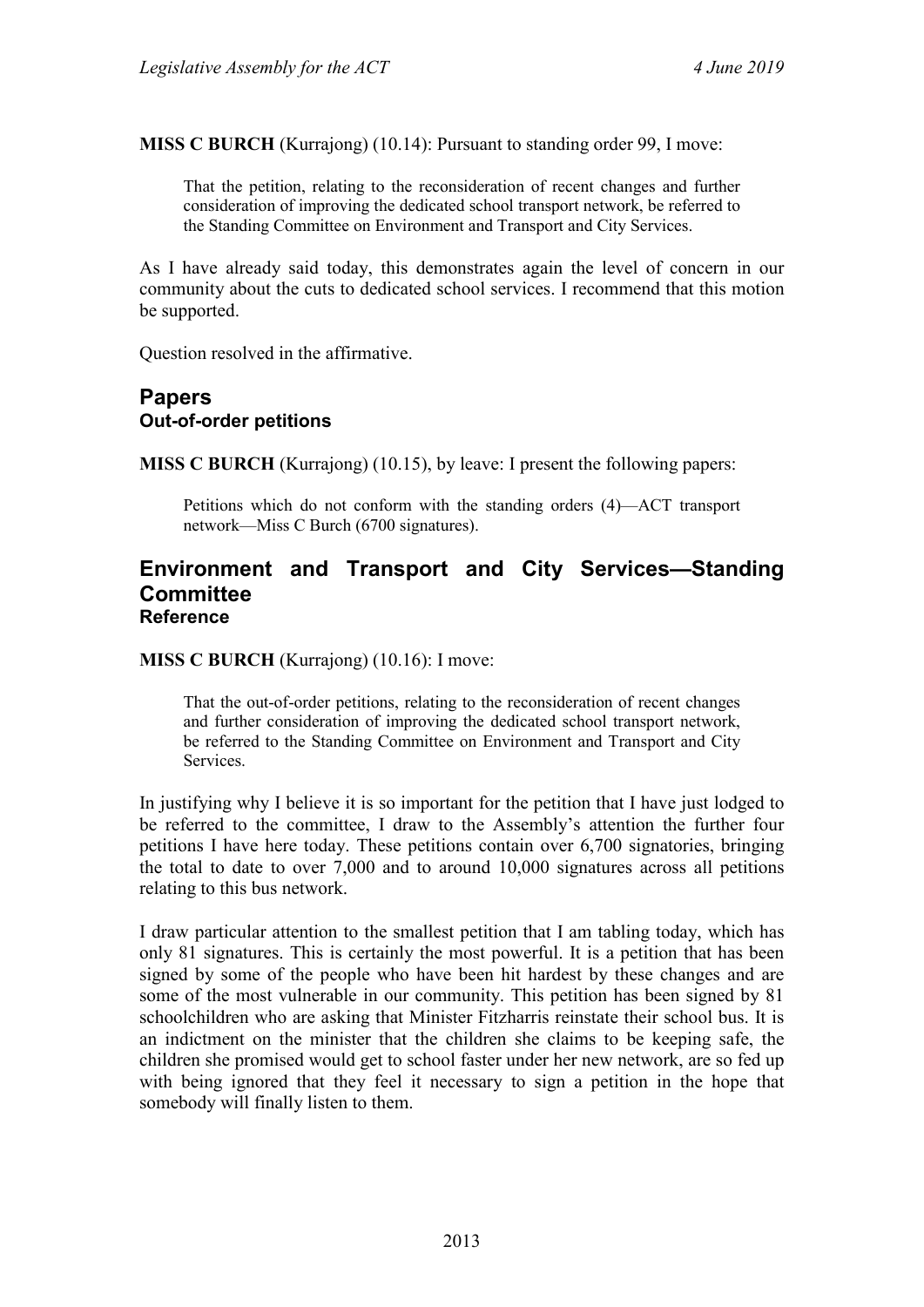These petitions have all been circulated and signed by the people the minister proudly claimed to consult with in the development of the new network and claimed to have listened to over the course of many months of consultation. These Canberrans are fed up: fed up with the platitudes that the government is listening, fed up with the radio silence and fed up with being patient in the hope that something will finally change.

It is time for this government to start paying attention to these Canberrans and to realise that it is the new network itself that is the problem.

Question resolved in the affirmative.

## <span id="page-10-0"></span>**Standing orders—suspension**

Motion (by **Ms J Burch**) agreed to, with the concurrence of an absolute majority:

That so much of the standing orders be suspended as would prevent Ms J Burch from moving a motion to reaffirm the Assembly's approval of the appointment of the ACT Integrity Commissioner.

## <span id="page-10-1"></span>**ACT Integrity Commissioner—reaffirmation of approval of appointment**

Motion (by **Ms J Burch**) agreed to:

That this Assembly—

- (1) reaffirms the resolution of 14 May 2019 which approved the appointment of the Honourable Dennis Cowdroy OAM QC as the ACT Integrity Commissioner; and
- (2) to confirm the Assembly's approval of the appointment, the Chair propose the question that this Assembly approve the appointment of the Honourable Dennis Cowdroy OAM QC as the ACT Integrity Commissioner and that a vote confirming a 2/3 majority be conducted forthwith.

**MADAM ASSISTANT SPEAKER** (Ms Cody): In accordance with the resolution just passed, I now propose the question:

That this Assembly approves the appointment of the Honourable Dennis Cowdroy OAM QC as the ACT Integrity Commissioner.

The Assembly voted—

Ayes 24 Noes 0

Mr Barr Mrs Kikkert Ms Berry Ms Lawder<br>Miss C Burch Ms Le Cout Ms Le Couteur Ms J Burch Mr Milligan Ms Cheyne Ms Orr Ms Cody Mr Parton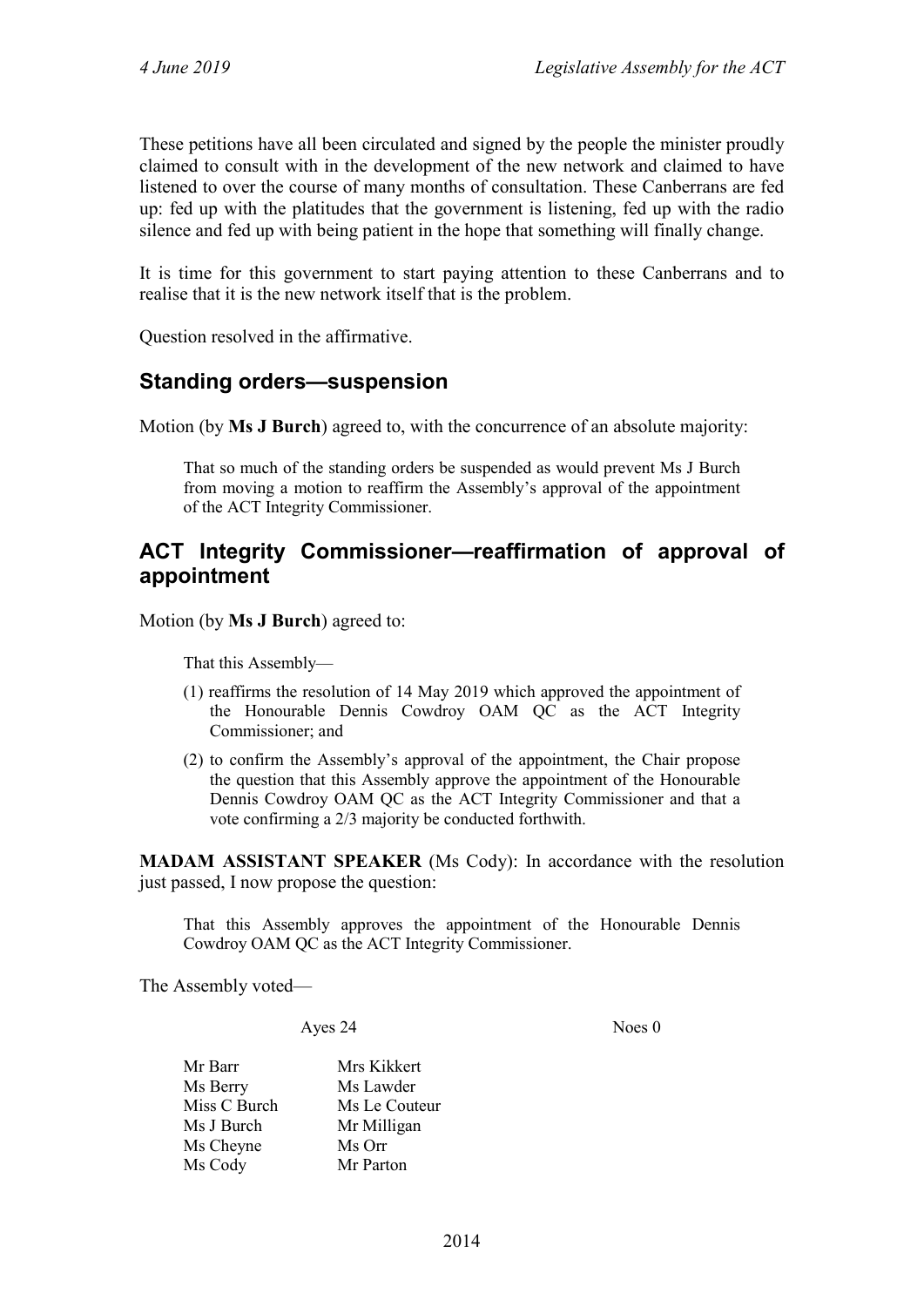| Mr Coe        | Mr Pettersson    |
|---------------|------------------|
| Mrs Dunne     | Mr Ramsay        |
| Ms Fitzharris | Mr Rattenbury    |
| Mr Gentleman  | Mr Steel         |
| Mr Hanson     | Ms Stephen-Smith |
| Mrs Jones     | Mr Wall          |

Question resolved in the affirmative by a two-thirds majority of members.

# <span id="page-11-0"></span>**Standing orders—suspension**

Motion (by **Mr Gentleman**) agreed to, with the concurrence of an absolute majority:

That so much of the standing orders be suspended as would prevent:

- (1) any business before the Assembly at 3 pm this day being interrupted to allow the Treasurer to be called on forthwith to present the Appropriation Bill 2019-2020 and the Appropriation (Office of the Legislative Assembly) Bill 2019-2020;
- (2) (a) questions without notice concluding at the time of interruption; or
	- (b) debate on any motion before the Assembly at the time of interruption being adjourned until the adjournment questions in relation to the Appropriation Bill 2019-2020 and the Appropriation (Office of the Legislative Assembly) Bill 2019-2020 are determined;
- (3) at 3 pm on Thursday, 6 June 2019, the order of the day for resumption of debate on the question that the Appropriation Bill 2019-2020 be agreed to in principle, being called on notwithstanding any business before the Assembly and that the time limit on the speeches of the Leader of the Opposition and the Leader of the ACT Greens be equivalent to the time taken by the Treasurer in moving the motion "That this Bill be agreed to in principle"; and
- (4) (a) questions without notice concluding at the time of interruption; or
	- (b) debate on any motion before the Assembly at that time being adjourned until a later hour that day; and
	- (c) matters of public importance being discussed on Tuesday, 4 June and Thursday, 6 June 2019.

## <span id="page-11-1"></span>**Justice and Community Safety—Standing Committee Scrutiny report 31**

**MRS JONES** (Murrumbidgee) (10.23): I present the following report:

Justice and Community Safety—Standing Committee (Legislative Scrutiny Role)—Scrutiny Report 31, dated 28 May 2019, together with a copy of the extracts of the relevant minutes of proceedings.

I seek leave to make a brief statement.

Leave granted.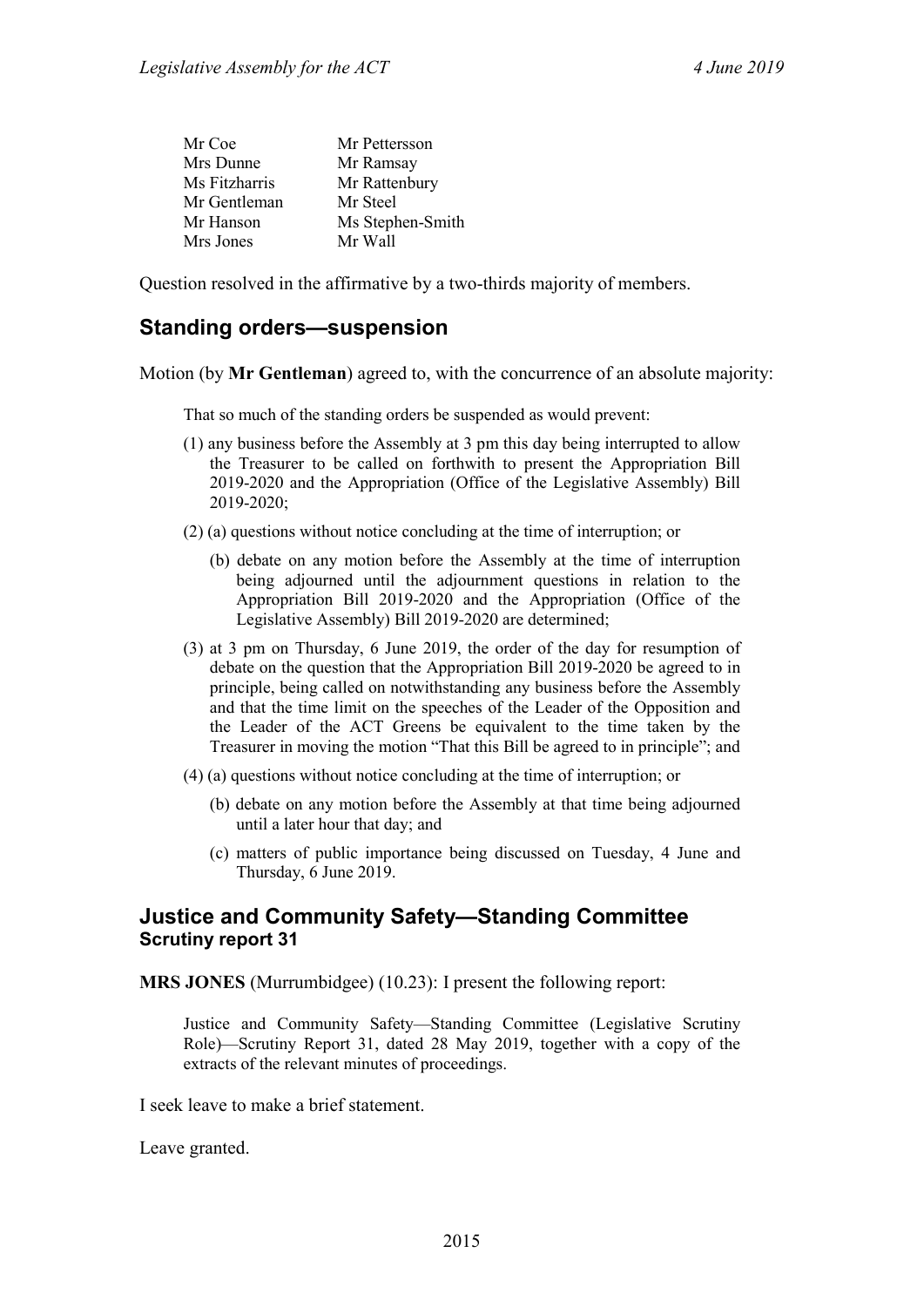**MRS JONES**: Scrutiny report 31 contains the committee's comments on eight bills, 16 pieces of subordinate legislation, four government responses and proposed amendments to two bills. The report was circulated to members when the Assembly was not sitting. I commend the report to the Assembly.

# <span id="page-12-0"></span>**Ngunnawal Bush Healing Farm Statement by minister**

**MS FITZHARRIS** (Yerrabi—Minister for Health and Wellbeing, Minister for Higher Education, Minister for Medical and Health Research, Minister for Transport and Minister for Vocational Education and Skills) (10.24): I seek leave to correct the record in relation to an answer I gave to a question on notice asked by Mrs Kikkert on 14 May.

Leave granted.

**MS FITZHARRIS**: Mrs Kikkert asked a question in relation to the number of clients that have attended healing programs at the Ngunnawal Bush Healing Farm. In answering that question, I relied on a briefing provided by ACT Health that referenced 85 clients having attended programs at the bush healing farm. But that briefing included a transposition error and it should have read 35. To date 35 clients have attended programs at the Ngunnawal Bush Healing Farm. I wrote to Mrs Kikkert last week to bring her attention to the error, provide her with the correct information and apologise for this oversight.

## <span id="page-12-1"></span>**Fuel Pricing—Select Committee Interim report**

**MS CHEYNE** (Ginninderra) (10.25): I present the following report:

Fuel Pricing—Select Committee—Report—*Interim Report on Inquiry into ACT Fuel Pricing*, dated 30 May 2019, together with a copy of the relevant minutes of proceedings.

I move:

That the report be noted.

**MS CHEYNE**: As members are aware, this report was tabled out of session last Thursday, 30 May. As I flagged last sitting when we extended the reporting date, this is an inquiry where there is a significant degree of vested interest. As a committee we have been lobbied from perhaps every direction imaginable. On occasions, evidence provided by one source has been contradicted by another.

As a committee we are approaching this inquiry and any possible recommendations with caution and care. We are very wary of employing measures which may result in unintended negative consequences. Of particular concern to the committee is that it is difficult to forecast the impact of each of the different measures on fuel prices. But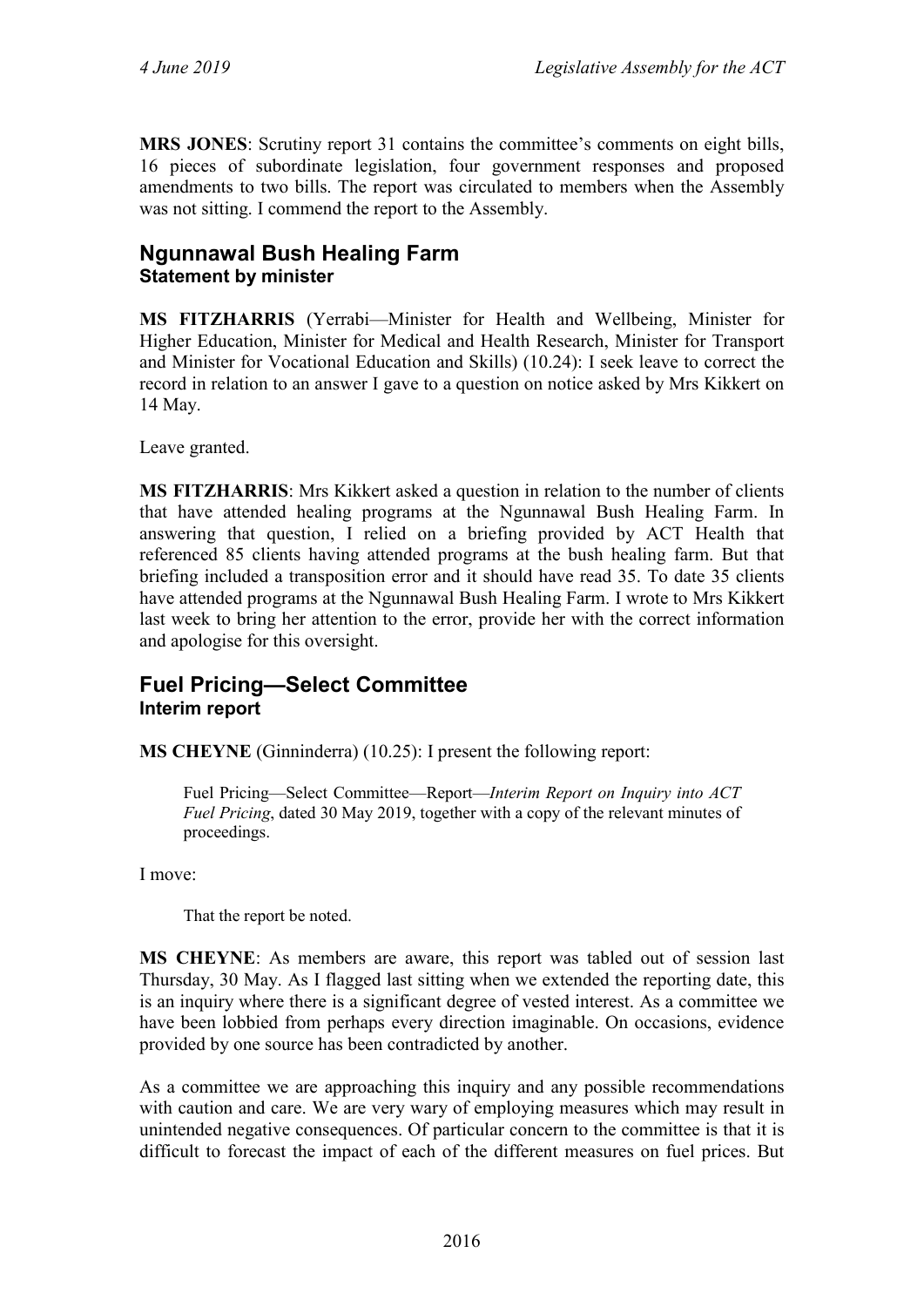other measures may provide other genuine benefits like better transparency, visibility, certainty and fairness.

The report is a summary of what the committee has learned. This is extensive and, on behalf of the committee, I put on the record my sincere thanks to all the witnesses and submitters who have contributed to our thinking so far.

We have also put forward all of the options being actively considered by the committee. These range from doing nothing to what I would characterise as quite extreme intervention. Revealing these options, all nine of them, allows us to test these more broadly with the community, with government and with industry. It allows us to learn the appetite across these sectors and whether there are these unintended consequences that we are concerned about.

I thank my committee colleagues and the committee secretary for the attention and effort that they have given to this difficult inquiry. We encourage everyone to read the report, not just the headlines in the media, and provide their comments to the committee by 30 July. We will continue to receive evidence and conduct hearings as we receive this feedback. I commend this interim report to the Assembly.

Question resolved in the affirmative.

## <span id="page-13-0"></span>**Justice and Community Safety—Standing Committee Statement by chair**

**MRS JONES** (Murrumbidgee) (10.27): Pursuant to standing order 246A, I wish to make a statement on behalf of the Standing Committee on Justice and Community Safety in its legislative scrutiny role in scrutinising amendments on recent issues that have arisen concerning this part of our role.

The scrutiny committee wrote to all members in February this year advising of the need to provide amendments to the committee at least 14 days before they are due to be moved. Accordingly, to clarify, the committee's practice for receiving amendments to bills for consideration is that amendments should be provided to the committee at least 14 days prior to the Tuesday of the sitting week in which the amendments are proposed to be moved.

## <span id="page-13-1"></span>**Education, Employment and Youth Affairs—Standing Committee Membership**

**MADAM SPEAKER**: Pursuant to standing order 223, the opposition whip wrote to the Acting Speaker advising of a proposed change to the membership of the Standing Committee on Education, Employment and Youth Affairs. The Acting Speaker agreed to the following change on 20 May 2019:

Ms Lee be discharged from the Standing Committee on Education, Employment and Youth Affairs and Mr Parton be appointed in her place.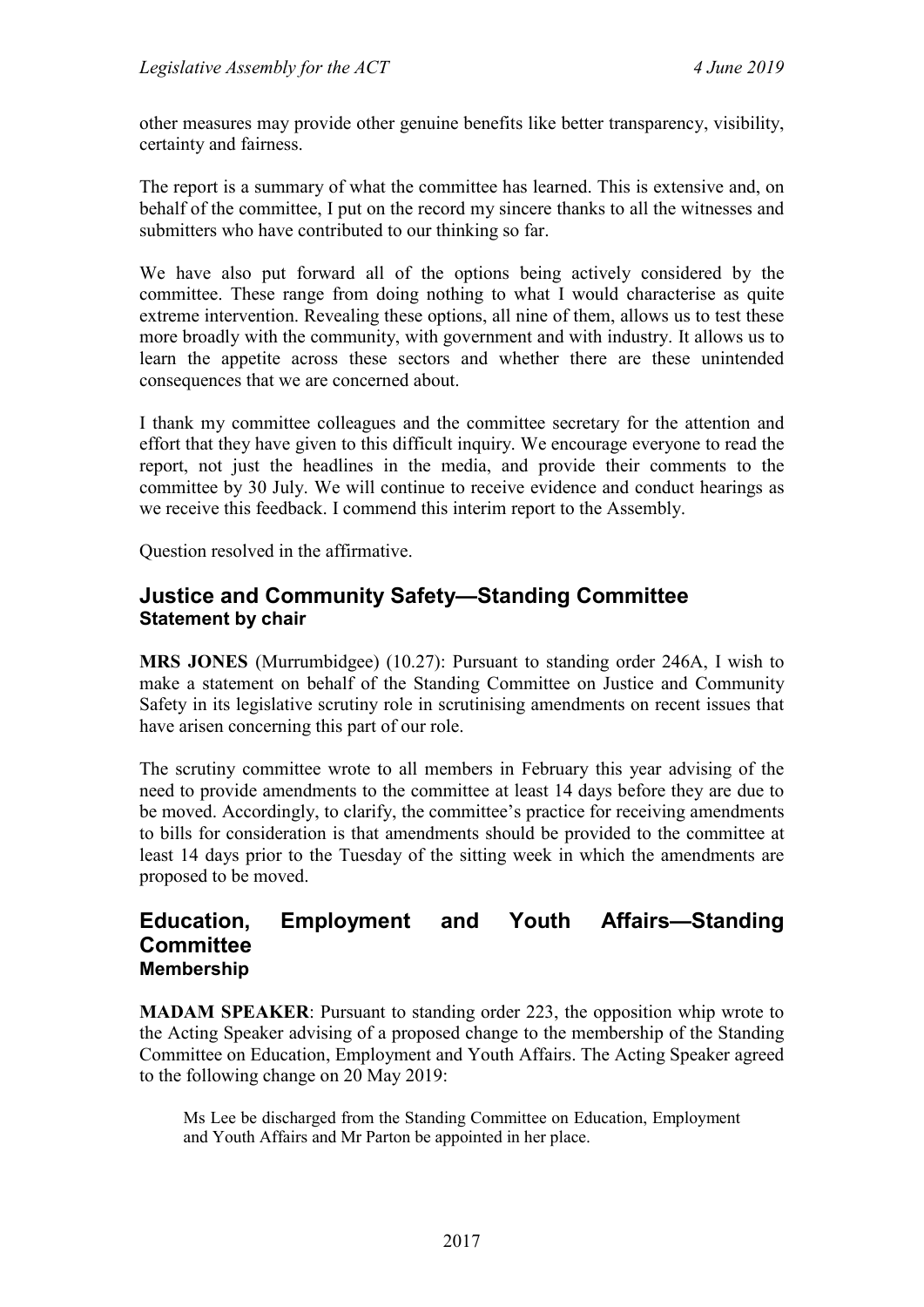#### I present the following paper:

Education, Employment and Youth Affairs—Standing Committee— Membership—Proposed changes—Copy of email correspondence between the Opposition Whip and the Acting Speaker, dated 20 May 2019.

#### Motion (by **Mr Gentleman**) agreed to:

That the change to the membership of the Standing Committee on Education, Employment and Youth Affairs as proposed to and agreed by the Acting Speaker, pursuant to standing order 223, be adopted.

## <span id="page-14-0"></span>**Integrity Commission—Standing Committee Membership**

#### Motion (by **Mr Gentleman**) agreed to:

That Ms Lee be discharged from the Standing Committee on the Integrity Commission and Mr Wall be appointed in her place.

## <span id="page-14-2"></span><span id="page-14-1"></span>**Bushfire season Ministerial statement**

**MR GENTLEMAN** (Brindabella—Minister for the Environment and Heritage, Minister for Planning and Land Management, Minister for Police and Emergency Services and Minister assisting the Chief Minister on Advanced Technology and Space Industries) (10.29): I would like to make a report in regard to the end of the bushfire season. I commend the ACT government directorates and the ACT community for the work that they have undertaken to ensure that, despite the severe conditions in the bush capital, Canberra remained well informed and protected during the 2018-19 bushfire season.

The lead-up to this bushfire season saw some of the driest conditions on record in the ACT and significant active fires in New South Wales. New South Wales brought forward the start of the bushfire season to 1 August 2018 for 10 of their fire areas, and the ACT bushfire season was brought forward to 1 September 2018.

This season's weather has seen a number of extreme weather events develop in the ACT, including heatwave conditions, a week of temperatures above 40 degrees followed by storm activity producing lightning, high winds and patchy rain. These weather events, particularly in the mountains to the west of the ACT, posed a significant threat of bush and grass fires to the ACT and surrounding region.

The residual dryness and fire danger potentials were a concern late in the season. As a result, the surrounding New South Wales regions declared an extension to the bushfire danger period. In the ACT the Commissioner of the ACT Emergency Services Agency, ESA, also extended the bushfire season by one month, concluding on 30 April 2019. This made the 2018-19 bushfire season the longest since 2003-04, which saw the devastating fires that destroyed over 500 homes.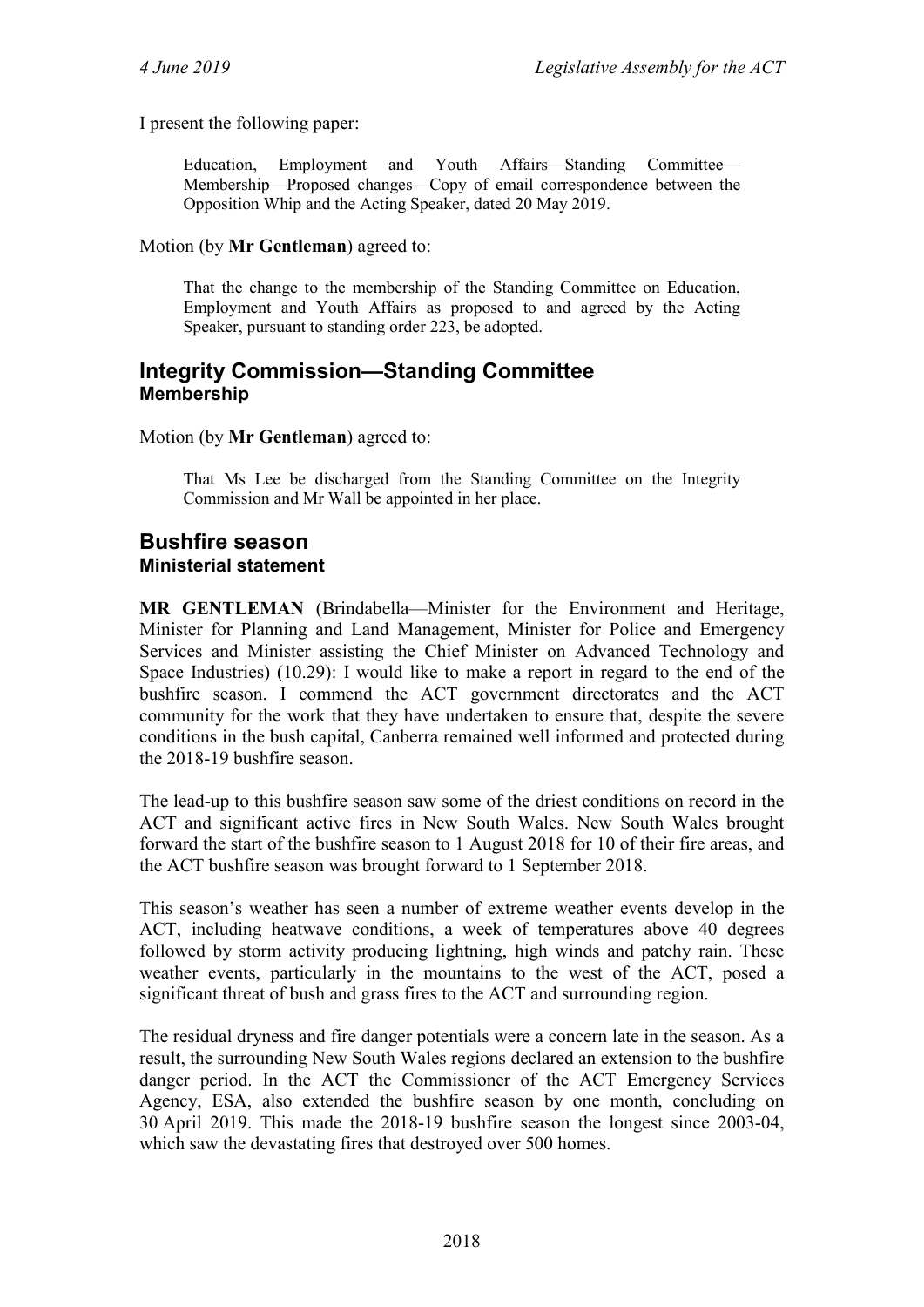The ACT's first large fire of the season occurred at Pierces Creek on 1 November 2018. An incident management team was established at the ACT Emergency Services Agency's headquarters to allow for strategic and operational planning and remained in place 24/7 for the next six days. The emergency coordination centre and public information centre were also activated and provided important information, support and links to other stakeholders and the community.

Two large air tankers, LATs, were utilised, with both conducting two bombing runs. The Pierces Creek fire was declared out on Monday, 12 November 2018 with no further hotspots or fire activity identified. A forward-looking infrared camera mounted to a helicopter helped identify hotspots in the final days of the incident. The collective work from all ESA business units, the ACT parks and conservation service and other ACT government directorates demonstrated a professional, collaborative approach to incident management and response.

This season the ESA has access to approximately 450 ACT Rural Fire Service members, over 300 paid ACT Fire & Rescue firefighters, nearly 200 firefighters in the ACT parks and conservation service and 13 ACT Rural Fire Service staff. This season saw a transition to a flexible membership model for ACT Fire & Rescue Service volunteers who are unable to conduct front-line operations but still wish to continue in a support role. This is a significant step towards an inclusion of people of all abilities who wish to support the ACT community during emergencies.

In support of crews on the fire ground the ESA has five weather analysts, media liaison officers, mapping specialists, communication specialists and a wider logistical and support capability which supports emergency women and men in the field. Furthermore, ESA delivered a program to train additional volunteers and staff in a variety of disciplines to manage level 2 incidents. The training resulted in an increased number of volunteers and staff qualified in incident control, operations, logistics and planning functions.

ESA's capability is widely recognised and held in high regard internationally and amongst our fellow states and territories. For this reason the 2018-19 season also provided several opportunities for ACT personnel to assist firefighting forces on a national and international front. ACT crews were deployed to assist in firefighting efforts in Bega, New South Wales in late August 2018; Gladstone, Queensland from January to March 2019; Gippsland, Victoria from February to March 2019; and several areas of Tasmania from January to March 2019.

Personnel from the ESA and the ACT parks and conservation service were also deployed to Canada and the United States for the third consecutive fire season. They performed roles of divisional commanders, task force leaders and IMT specialists. These deployments provided an important opportunity for ACT personnel to bring back additional capabilities, experience and skills.

This season ACT Rural Fire Service firefighters were able to utilise the 25 heavy tankers, of which six are compressed air foam tankers, 16 medium tankers, 13 light units, one bulk water carrier, 14 pumpers, seven pump trailers, one small retardant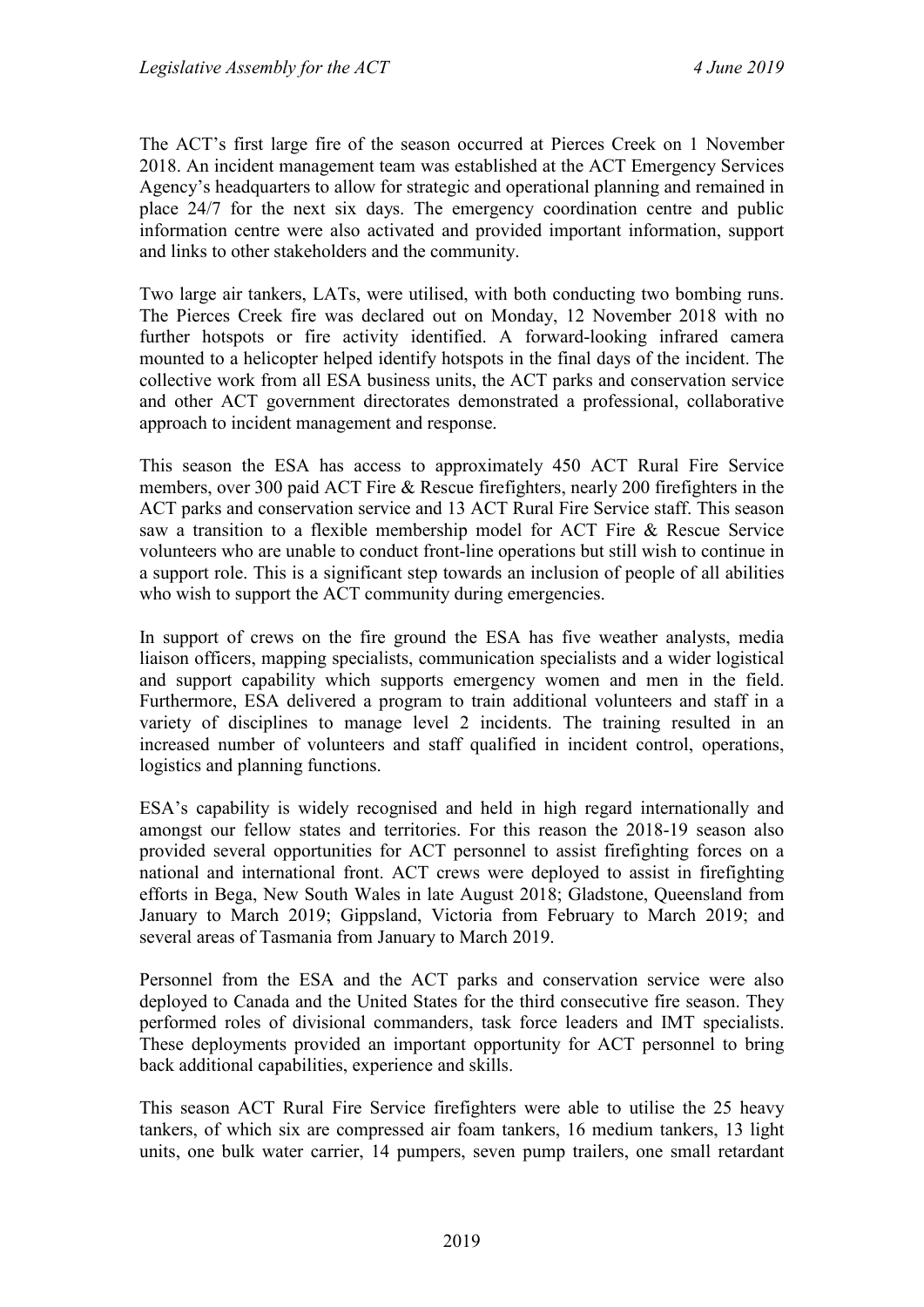batching trailer, two helicopters contracted for the height of the bushfire season along with heavy plant and support vehicles.

The ACT also used fire towers to monitor the early detection of bushfire threat. Fire towers are located at Mount Coree, Mount Tennant, One Tree Hill and Kowen. Staffing fire towers is one of several mechanisms used to monitor the early detection of bushfire threat, with the ACT parks and conservation service providing resources to the ACT Rural Fire Service to undertake this task.

To further improve incident management, the ACT government invested in an upgrade to the incident management facilities at ESA headquarters. The upgrades included improved ICT, dedicated seating for key incident staff and an improved layout that enhanced team communications and coordination during critical and complex incidents. I announced last week that the ACT RFS will also benefit from the refurbishment of a multi-purpose room at the Hume helibase and modernised change areas for the Hall brigade.

As part of enhanced capabilities to mitigate the risks presented to the ACT in the 2018-19 bushfire season, the ESA contracted a specialist intelligence gathering helicopter for the season, a SIG. This is a helicopter with a high-definition infrared camera on board. Imagery can be streamed into the ESA incident management room in real-time, providing critical fire line and hotspot information. The helicopter significantly enhanced bushfire fighting operations by allowing key decision-makers to better understand the extent of situations as they unfolded. The SIG was able to detect and identify smoke not visible to the fire towers due to weather conditions and the small initial size of the fires, allowing crews to get to work early. Previously detection of these fires by the fire towers would not occur until the following day, resulting in a much larger fire.

These fires were ignited to the west of the ACT as a result of lightning storms in mid to late January. Personnel attended fires at Mount Gingera and Corin where terrain was difficult, being remote and inaccessible by vehicle. RAFT crews were winched into the fire location, commencing hand tool and chainsaw work to prevent fire spread. The crews worked quickly, together with assistance from aircraft, to extinguish these fires.

I also announced last week that the community will benefit from a third helicopter next bushfire season, ensuring bushfires are spotted in remote locations before they impact our suburbs. The New South Wales Rural Fire Service's decision to contract four large fixed-wing aerial tankers, LATS, during the summer also provided a significant opportunity to the ACT. The ESA worked collaboratively with the New South Wales RFS and the Canberra Airport Group to ensure the new facility was ready for the bushfire season. The facility proved to be a valuable addition to the ACT's fire and response capability, reducing flight and turnaround times to areas south of Sydney, resulting in a more effective fire response.

The ACT RFS also sought to improve the safety of its members through the allocation of new personal protective clothing, PPC. The updated PPC put firefighters in contemporary clothing that is lighter and constructed to a modern design standard for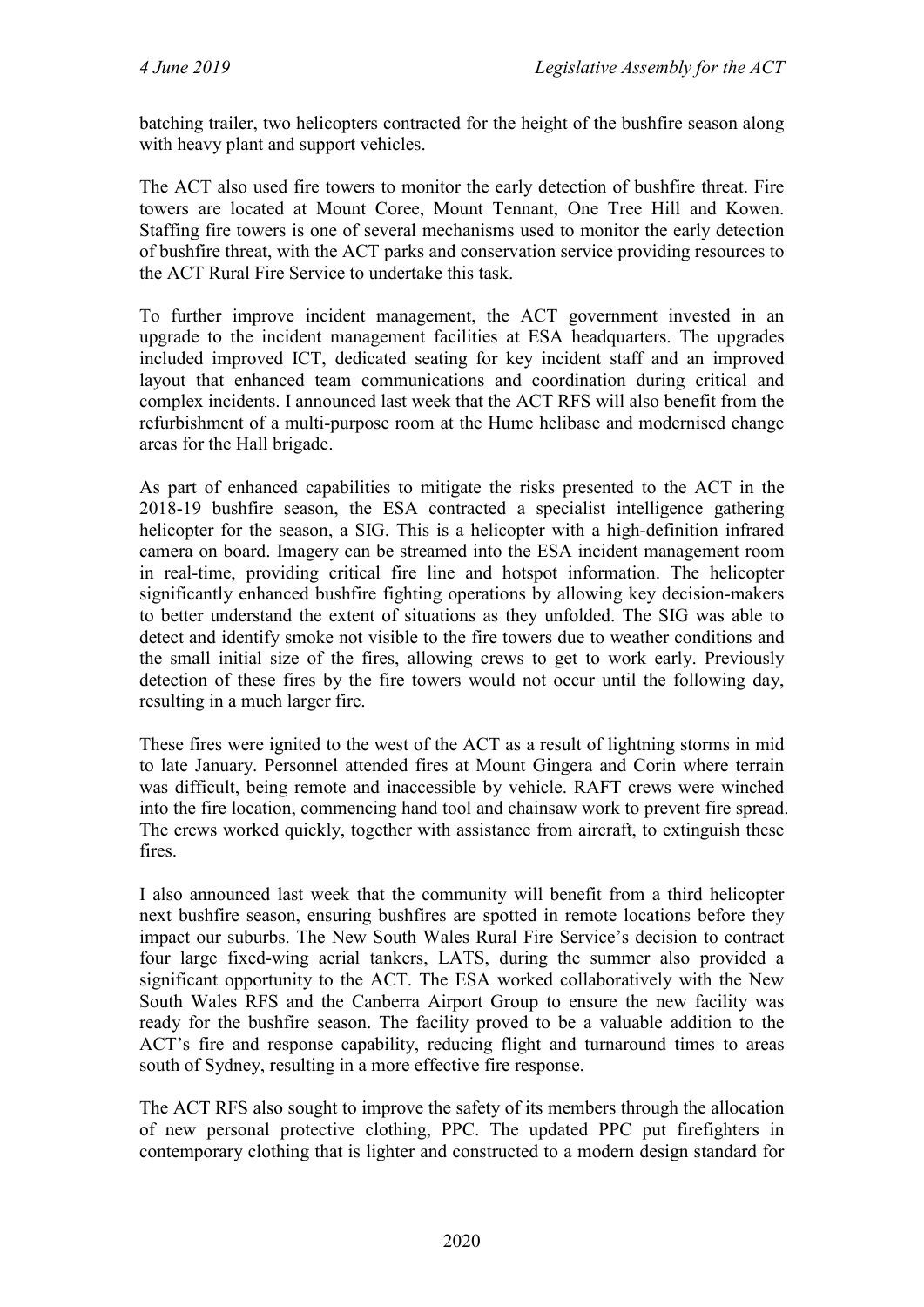safety and wearability. The more modern designs are better fitting, allowing less restricted movements, and provide for male and female cuts.

The benefit of 15 years of strategic planning and actions undertaken to mitigate our most extreme risk through the strategic bushfire management plan, SBMP, has seen many of the bushfire risks mitigated this season. The SBMP provides a planned and measured approach to managing the risk of bushfire in the territory and is reviewed every five years and presented to this Assembly.

All actions in the SBMP version 3 are in the final stages of completion, which culminates five years of work from across numerous areas of government. Preparations for SBMP version 4 are well underway, with the views of community members and key stakeholders being sought. A draft version of the SBMP version 4 will be released for public consultation in the near future and the final version will be presented to the Assembly later this year.

The early declaration of the bushfire season had a minimal impact on the fire preparedness of the Environment, Planning and Sustainable Development Directorate, EPSDD. Fire preparedness is a year-round function within the ACT parks and conservation service, and crews continually engage in implementing required works under the EPSDD bushfire operations plan 2018-19. The EPSDD delivered a range of bushfire preparedness activities including prescribed burning, strategic stock grazing, fire trail maintenance and upgrades and slashing of fuels. Essential activities such as fire training, seasonal recruitment and establishment of contracts for slashing and heavy plant were all ongoing.

Hazard reduction burns in the ACT are one of many important activities undertaken to protect life, property and the environment. Since the 2003 fires a comprehensive mosaic of hazard reduction burns has been implemented across the ACT by the ACT parks and conservation service.

The exceptionally dry period that has existed across the ACT over the past 18 months has significantly impacted the ability to deliver these burns in a safe and environmentally sound manner. The parks and conservation service, however, monitor and review conditions on a weekly basis and are ready to commence hazard reduction operations as soon as the weather allows. More recently hazard reduction burns were undertaken during the early part of 2018 during favourable weather conditions. ACT RFS also continues to assist the PCS to complete these burns.

These activities are all outlined in the approved and published 2018-19 EPSDD BOP. This year's EPSDD BOP contained over 700 separate tasks aimed at collectively preparing the territory for bushfire. I note the ACT Bushfire Council's acknowledgement of the work completed against the 2017-18 EPSDD BOP, given the difficulty of decreasing windows of opportunity to safely conduct hazard reduction burns as the climate changes.

The Chief Officer of the ACT State Emergency Service coordinated a doorknock campaign in the lead-up to the bushfire season, targeting an increased number of properties in areas of bushfire risk. Throughout October and November last year ESA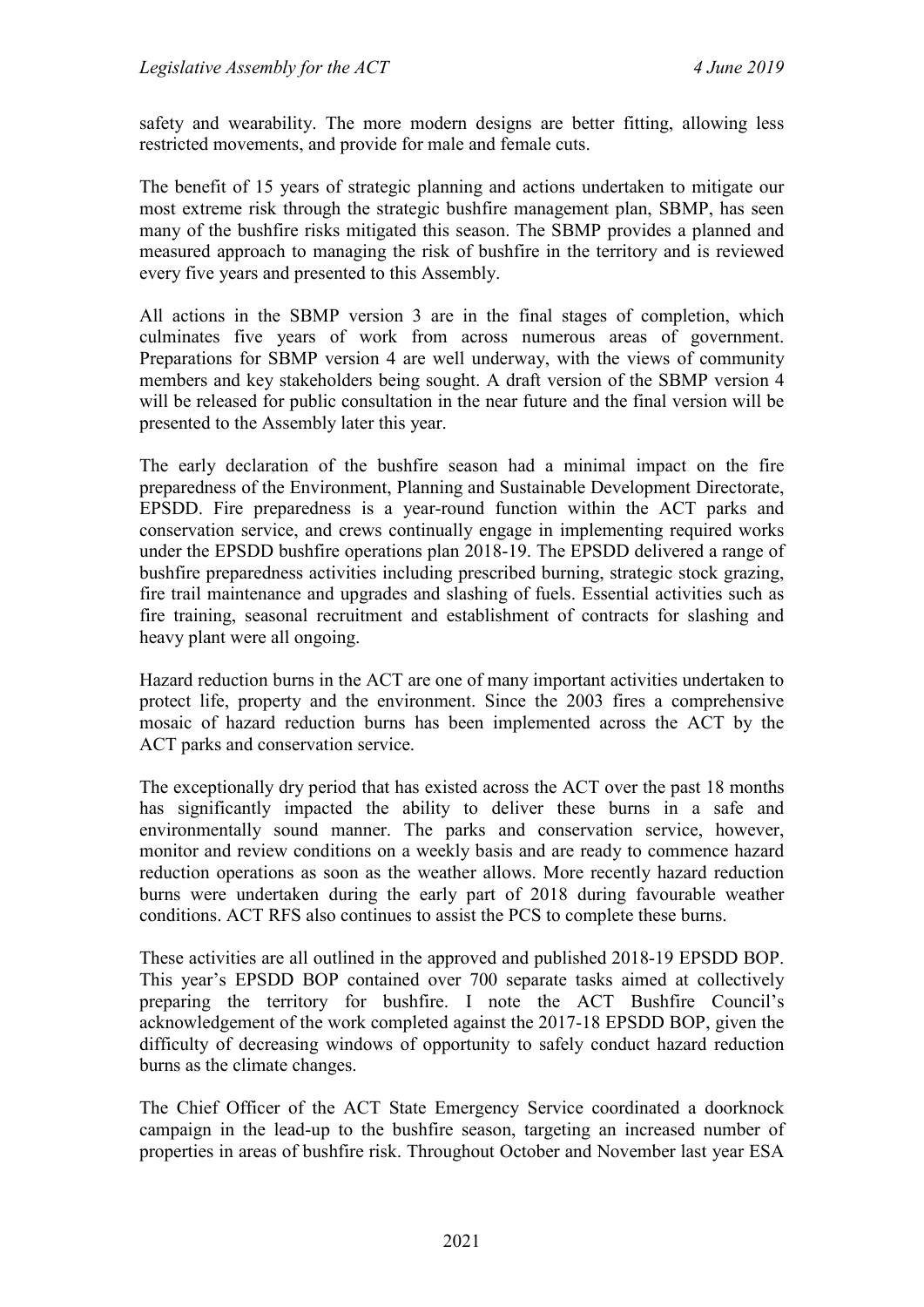volunteers and staff directly engaged with the residents of Canberra's high-risk properties through the "Canberra be ready" doorknock campaign.

The ESA reached out to over 5,000 Canberra homes in our areas of greatest risk to discuss the importance of preparing a bushfire survival plan and undertaking some simple steps to reduce the risk of fire and storm damage and to withstand a severe heatwave. The campaign continued to raise the community's awareness of bushfire risk and encouraged them to plan and prepare for bushfire.

The ESA also partnered with and supported farmers in the bushfire abatement zone, the BAZ, to ensure fuel management and access to firefighters improved. The ESA also reviewed the role of community fire units and continues to recognise volunteers in the community as a significant resource.

Further engagement was undertaken at the annual ESA open day on 28 October 2018 and the Royal Canberra Show from 22 to 24 February 2019. These events provide an opportunity for the community to meet the people who keep our community safe and to learn about how they can take care of what matters during an emergency. This included speaking directly to emergency services members about knowing their risk during bushfire season and what to do about it.

Part of the ESA's community engagement includes educating the community on the bushfire warning messages used by the ESA. This included launching the new social media awareness campaign "complacency can kill" on 18 January. The campaign's Facebook video which included footage of the 2003 bushfires is ESA's highest performing social media video, reaching more than 64,000 people and receiving nearly 12,000 positive engagements. The ESA also worked with ABC Radio Canberra to deliver one whole day of broadcasting dedicated to all aspects of bushfire preparedness and actively communicated important information such as total fire bans, active bush and grass fires and preparedness reminders.

The ACT government maintains well-practiced arrangements for ensuring the timely and accurate dissemination of information to the community about emergencies. Due to the prevalence of social media and often misreporting of facts or key information it is vitally important that key public safety messages and public safety information are being provided via a single source of truth.

Information is made available from the following sources: a single point of truth application on the ESA's website, that is, www.esa.act.gov.au; the ESA Twitter account, @ACT\_ESA; the ESA Facebook account @ACT Emergency Services Agency; the fires near me mobile app on Apple or Android; and the Access Canberra contact centre on telephone 13 22 81.

The ACT government also maintains memoranda of understanding with television and radio media outlets for the transmission of public information. This ensures that information and alerts issued about emergencies in the ACT are broadcast in a timely and accurate manner. In special circumstances the ACT government may also use the emergency alert capability to broadcast warning messages directly to mobile telephones and landlines in any area of the ACT.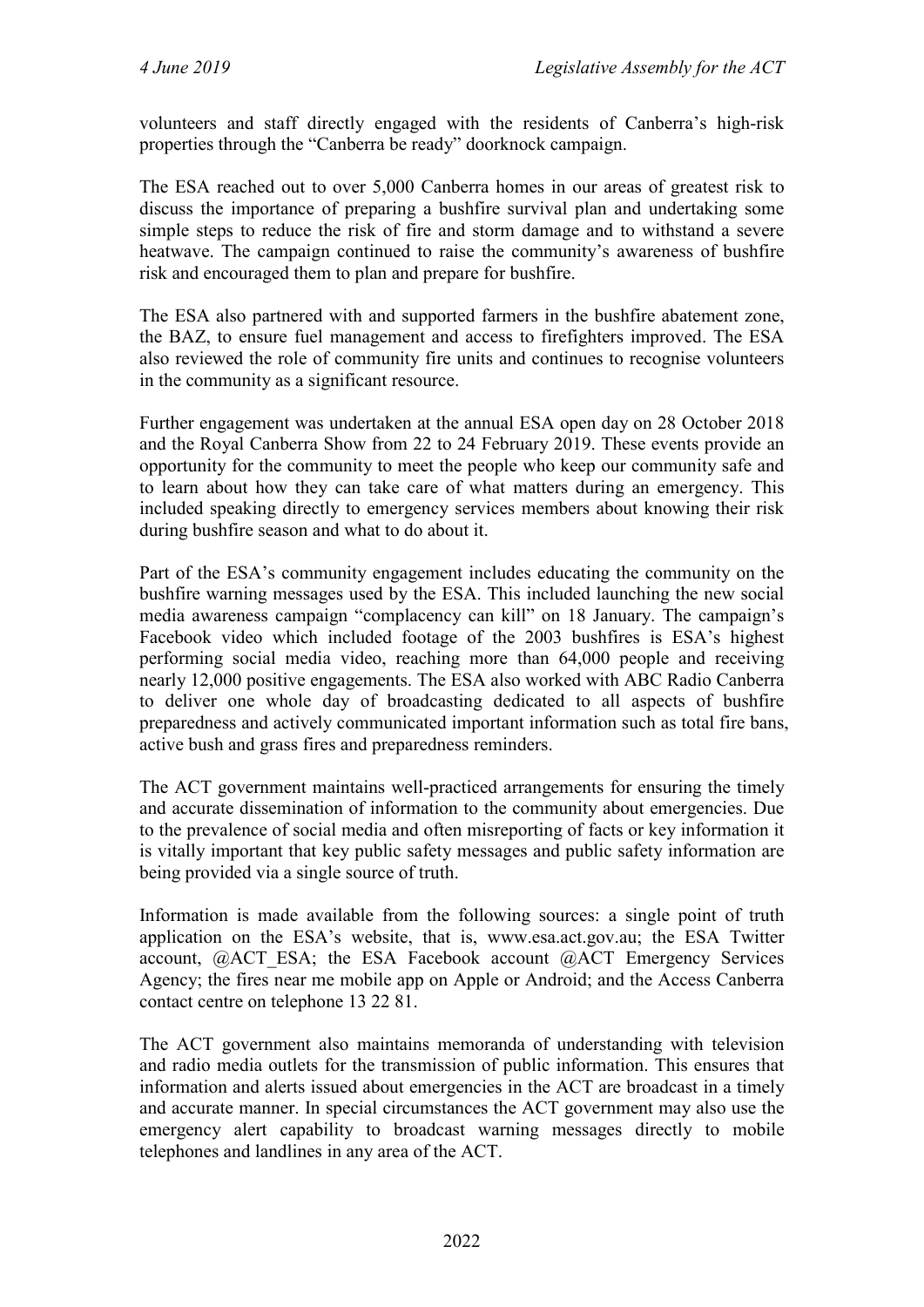One of the top priorities for the ACT government during a public safety situation or emergency is the provision of timely advice to the community. Due to the dynamic and volatile nature of these types of situations, public information about risks to public safety and the actions authorities need the community to follow are issued very quickly. It is often the case that I am being briefed on matters almost in parallel with the same information being provided to the community.

I take this opportunity to acknowledge the great work of ACT RFS volunteers and staff and the ACT parks and conservation staff in their continued efforts to keep the ACT community safe from the impact of bushfires. The length of this season is being felt by many of our volunteers who have given of their time responding to bushfire here in the ACT, engaging with the community and deploying interstate and internationally. I commend all emergency services volunteers who continue to answer the call and protect our community. I also thank the families, friends, partners and workplaces of these volunteers whose support enables them to contribute to the continued protection of our community.

I thank the ACT Ambulance Service and ACT Fire & Rescue for continued support and coverage of the urban area over the bushfire season when a lot of the focus is turned to the bushfire risk in rural areas. Similarly, I thank all areas of ACT government for their responsiveness and readiness to assist the community during extreme incidents and weather. Finally, I thank the ACT Bushfire Council for their advice and support to me in my role as minister. I appreciate the work the council has undertaken and the provision of the annual bushfire seasonal preparedness report. This is another example where the ACT community can be confident that they continue to live in one of the safest cities in the world, with well-trained, wellresourced and well-governed emergency services.

The government is acutely aware of the threat that bushfires present to our city. This is a threat that will become increasingly challenging because of the climate changes that global warming is bringing. We will continue to make the investments needed to deal with this as our city grows. Our city is well prepared, better prepared than ever before, and this is because of the hard work of all the professionals across government and of course our volunteers.

This season was one of the toughest since 2003, and these men and women have done a stellar job in difficult conditions. Once again, thank you.

In closing, I thank the ESA Commissioner, Dominic Lane. Mr Lane left at the end of May after keeping our city safe for seven bushfire seasons. He is beginning the next chapter of his career helping South Australia as their South Australian Fire and Emergency Services Commission Chief Executive. We all thank Commissioner Lane for his contribution and wish him a successful future as he progresses his career. I present the following paper:

End of bushfire season—Ministerial statement, 4 June 2019.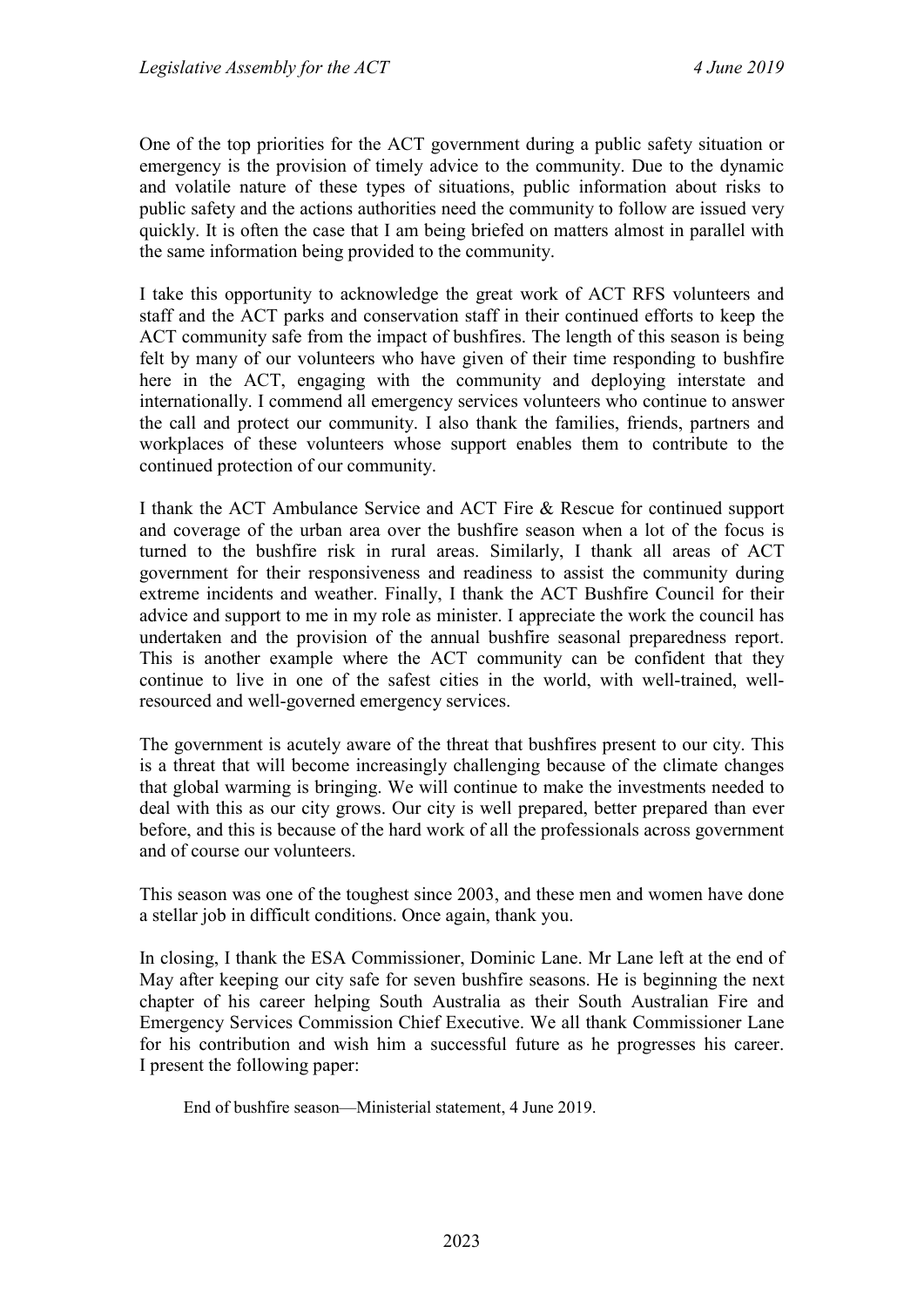I move:

That the Assembly take note of the paper.

Question resolved in the affirmative.

# <span id="page-20-0"></span>**Water Resources Amendment Bill 2019**

Debate resumed from 4 April 2019, on motion by **Mr Gentleman**:

That this bill be agreed to in principle.

**MS LAWDER** (Brindabella) (10.49): The bill before the Assembly today represents minor amendments to the ACT's Water Resources Act but forms a critical step in the ACT's compliance with obligations under the commonwealth Water Act and the broader security of water within the whole of the Murray-Darling Basin.

Although the ACT is a small jurisdiction within the Murray-Darling network and we lack large-scale agriculture and other water-dependent industry, it is important not to underestimate our importance within the Murray-Darling catchment. Canberra is the largest city in the Murray-Darling system. Although Adelaide is the most populous area which draws from the basin, Canberra is the largest city within the catchment itself. As such it is important for us to comply with our obligations under the federal Water Act and the broader remit of the Murray-Darling Basin Authority.

The bill before the Assembly today has two relatively simple and technical amendments which are designed to ensure our water management procedures fit with the requirements of the federal Water Act and ensure that the ACT water resource plan can be certified by the commonwealth minister for water.

The first of these changes is to note that the ACT water resource plan will comprise the environmental flow guidelines, determinations of water management areas and determinations of surface water and groundwater available to be utilised in the territory. This change will give formal recognition to these pre-existing tools as collectively forming the ACT water resource plan.

The minister has assured us, through the scrutiny of bills committee, that the exemption to some requirements regarding notifiable instruments included in this clause of the bill are based upon legal advice. This exemption from the Legislation Act is designed to minimise any conflicts that publication and notification requirements may have with any copyright concerns within a notifiable instrument. As such the opposition is satisfied that this exemption does not limit the publication or notification of any future instruments, other than where this would require the inclusion of documents covered by copyright.

The second change to the act reiterates that the sustainable diversion limit represents the maximum amount of surface water or groundwater that may be taken from the catchment; that is, the minister cannot promise more water than is sustainable and safe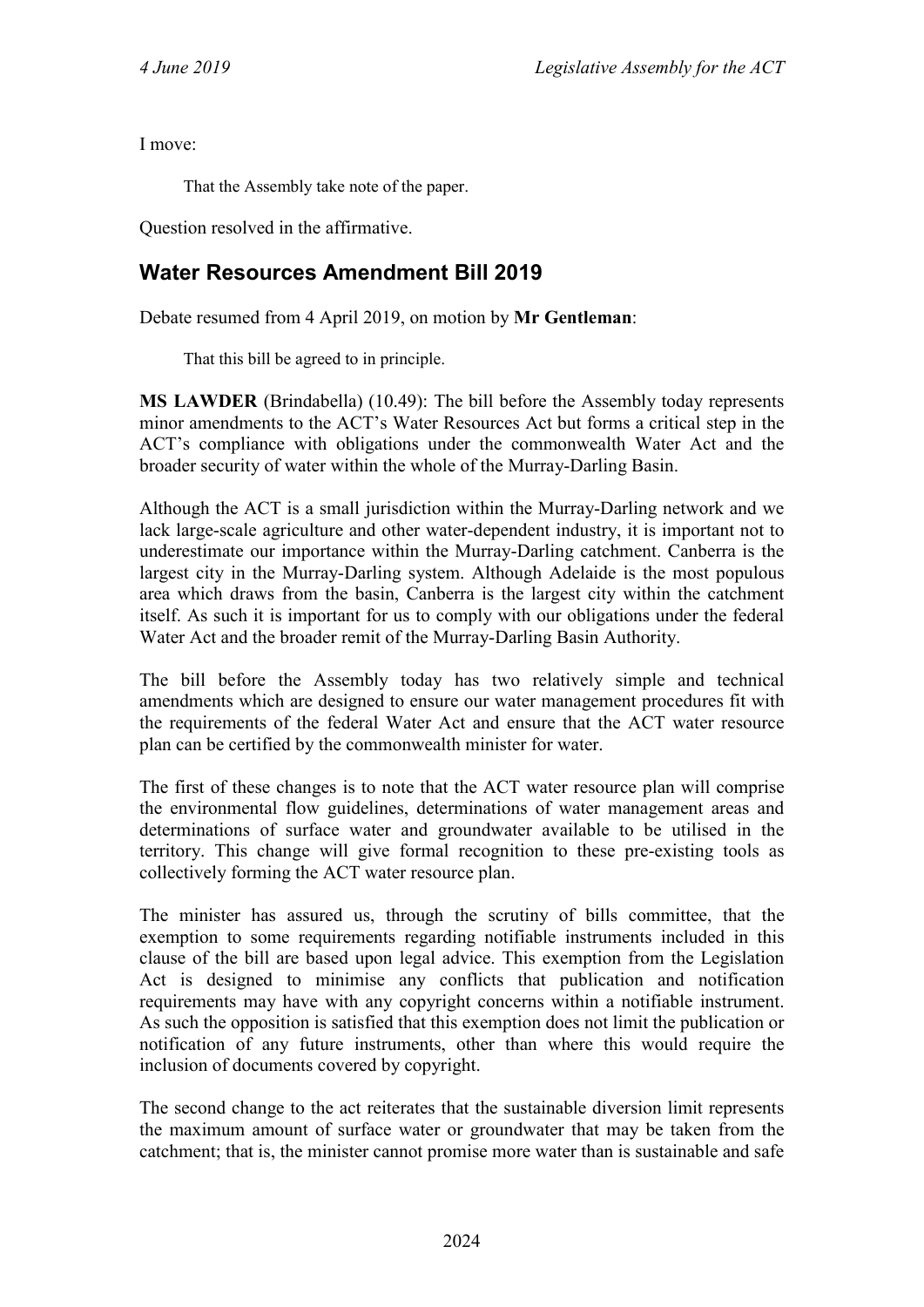to remove from ACT surface water or groundwater systems. It is important to note that the ACT's sustainable diversion limits are 42.7 gigalitres for surface water and 3.16 gigalitres for groundwater. As it stands the ACT currently uses approximately half of that limit and is looking towards minimising water usage, maintaining a similar usage level even as our city grows.

I am assured that the government is bringing these changes as a standalone bill rather than as part of an omnibus bill to maximise transparency. I take the opportunity to briefly discuss the disallowable instruments introduced by the minister regarding water resources environmental flow guidelines.

When trawling through these determinations, the scrutiny of bills committee discovered that there may have been a number of drafting notes left in the determinations as presented. That these were obviously drafting notes intended for internal consideration within the directorate was apparent. The water available from areas determination included errors such as aggregating the amounts of groundwater and surface water that can be taken from an area. This is contrary to the requirement in the act that the minister determine each of these amounts individually. I do not bring this up to embarrass the minister but to stress the fact that the need for attention to detail, to dotting the i's and crossing the t's, is fundamental to getting things approved. I hope more attention to detail will be paid to the territory's water management plan to ensure it gets approval from the commonwealth.

With the assurance that the ACT has done what is necessary to ensure that the water resources plan covers all the components necessary to ensure it receives commonwealth approval, the Canberra Liberals are happy to support this bill.

**MR RATTENBURY** (Kurrajong) (10.54): The ACT Greens support this bill. It makes two minor technical amendments to the Water Resources Act. The first identifies that various water determinations, such as the environmental flow guidelines, form the framework for water resource planning in the territory. That is a simple amendment that really just improves the clarity of the act. We do not believe that it changes anything in a significant way.

The second amendment relates to sustainable diversion limits. The ACT has obligations under the Murray-Darling Basin Plan requiring it to comply with sustainable diversion limits for water use in its watercourses. The intent, of course, is to ensure that appropriate flows reach the Murray-Darling Basin to help return it to health and ensure water is used sustainably. The amendment in this bill does not set the specific volume of water allowed from the ACT's water management areas; rather, it says that the amount must not be more than the sustainable diversion limit. That recognises that the sustainable diversion limit can change in response to conditions, so the amendment allows that flexibility. This amendment itself is perfectly fine. The more important thing is whether appropriate diversion limits are set, and whether governments and other stakeholders undertake sustainable water management practices across a whole range of areas.

Water is a critical resource. It is essential to maintaining our natural environment, as well as supporting the growing of food and the provision of drinking water. The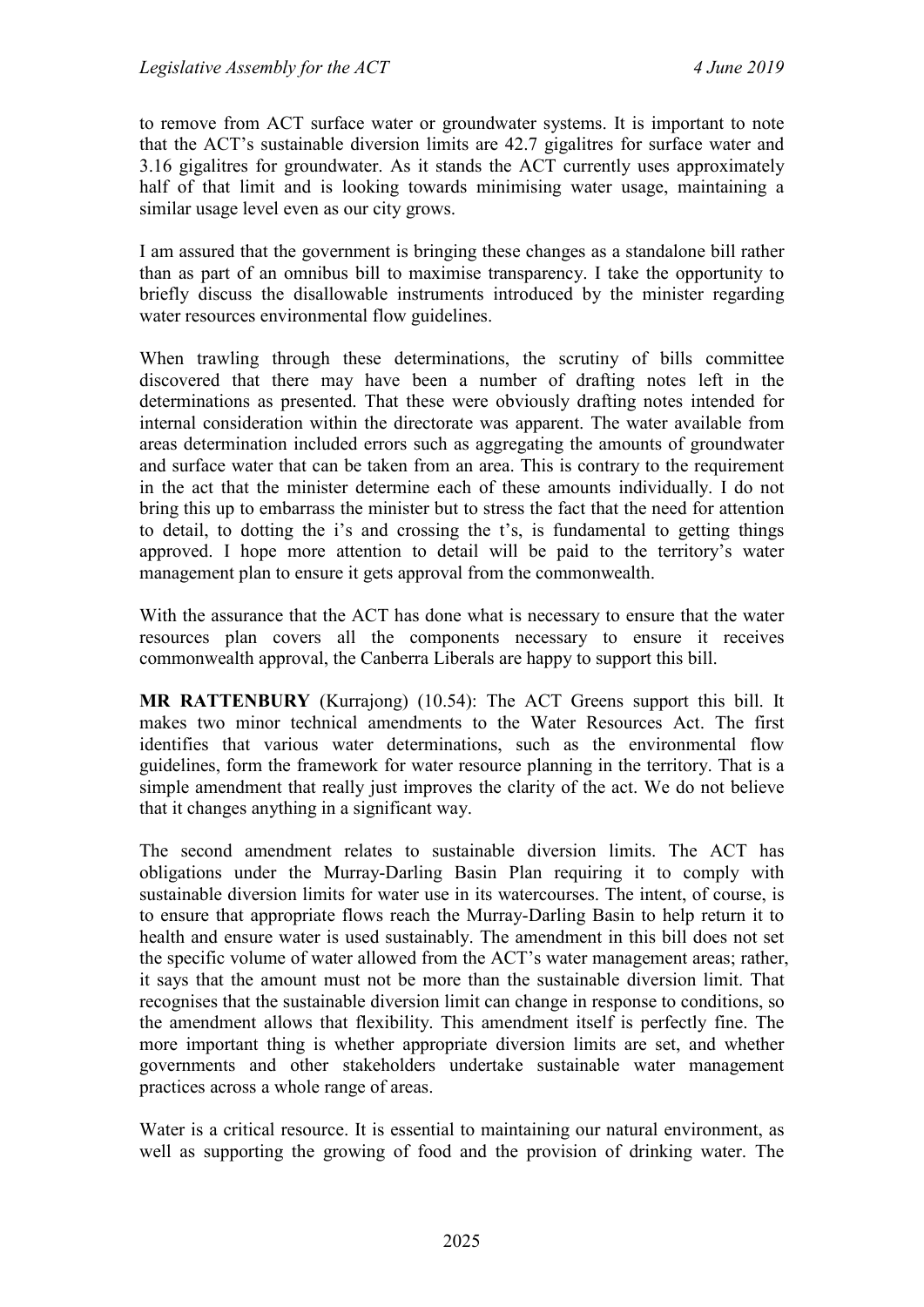Murray-Darling Basin has been described as the heart of the nation because it produces most of Australia's food and provides over three million people with fresh drinking water. We have all seen the terrible and traumatic pictures of the Murray-Darling Basin where there have been mass deaths of fish, algae blooms, and animals like sheep and kangaroos dying due to lack of water.

We recently saw the results of a South Australian royal commission into the Murray-Darling Basin Authority. The commissioner was scathing about the Murray-Darling Basin Authority's negligence in managing the basin. One of the failures was its negligence when it came to considering the impacts climate change would have on the basin. It failed to consider climate change, in ignorance of the best available scientific knowledge, allowing too much water to be extracted and the basin health to consequently decline.

In this environment it is particularly important for the ACT to do a good job of its own water resource plans and sustainable diversion limits. The failures of the Murray-Darling Basin Authority and the disaster in the Murray-Darling Basin highlight the risks of poor decision-making and the failure to prioritise the environment and to properly account for climate change risks.

Minister Gentleman said in his introduction speech that the ACT government's approach to water allocation is always to ensure the environment is prioritised. We reserve water for environmental flows before taking it from the system for human consumption. That is the right approach, and the Greens commend it. The ACT's water strategy also follows a principle whereby it tries to ensure that water leaving the ACT is of the same or better quality than water entering the ACT.

I will quickly note two other important water issues for the territory. The first is the importance of protecting our own Cotter catchment. I was pleased to join the ACT's National Parks Association on a tour of the catchment at the end of last year, as well as of Namadgi National Park and Ginini wetlands. This is an amazing natural environment that is critical to producing the healthy and high quality water that we enjoy in the ACT.

Unfortunately, there are risks to the catchment. One of these is bushfires. The 2003 fires already severely damaged the lower Cotter catchment. It has since suffered from issues such as turbidity and sedimentation which reduce water quality. The recent Auditor-General's report on the lower Cotter catchment said that it was still exposed to significant risks which, under adverse conditions, could accumulate and lead to a catastrophic failure of the water catchment.

I know that the government is working hard to address these issues. It needs to because, particularly as climate change worsens, the bushfire threat to the catchment remains and will continue to grow. We need to make sure we invest resources into the Cotter catchment in a timely manner to ensure the restoration of that environment, the stability of the hillsides and the like, so that we do not see significant inflows of sediment, uncontrolled erosion and the like impacting on the Cotter catchment.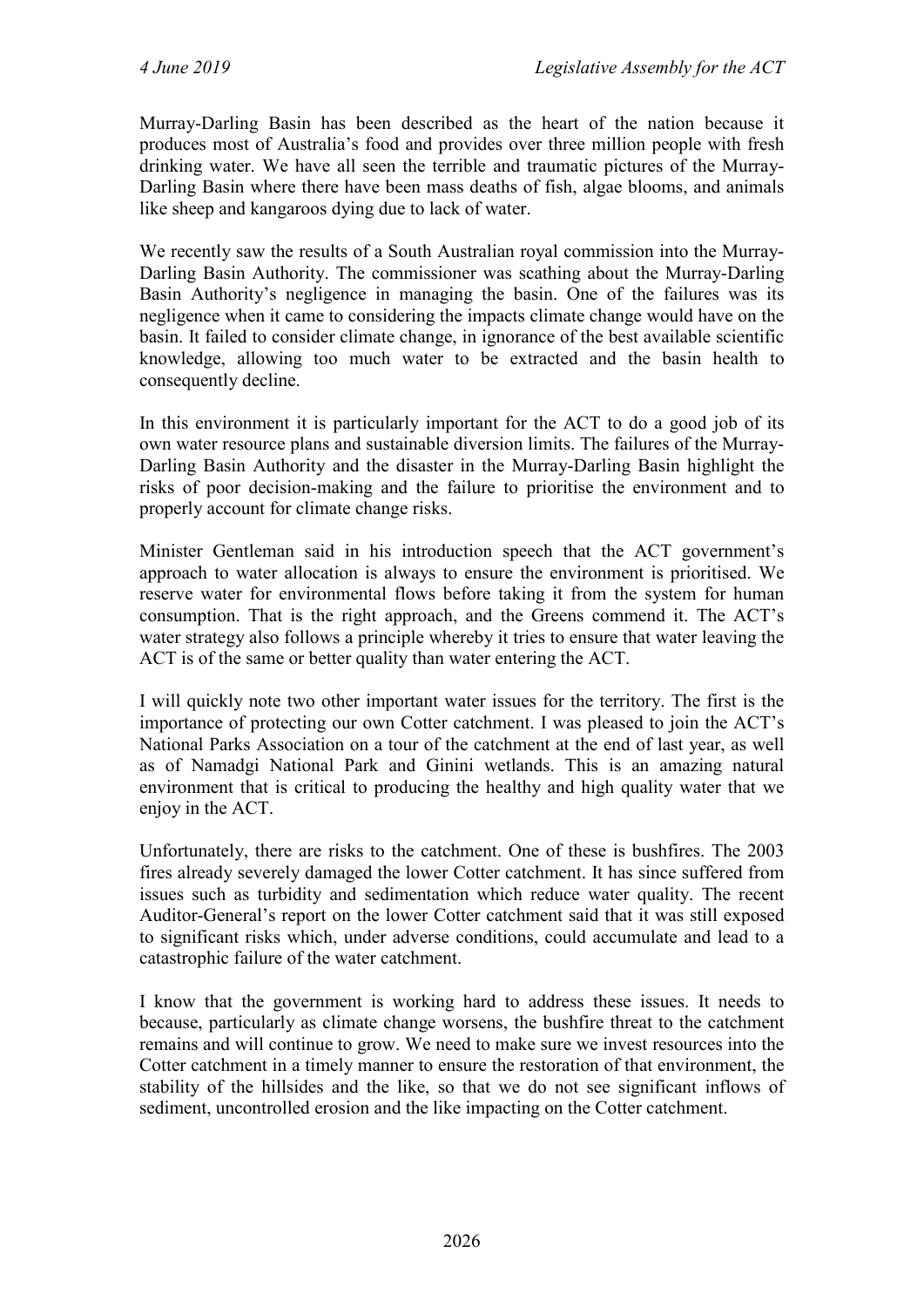A second risk to the water catchment is the damage caused by feral horses in the catchment. Due to the lack of feral horse control across the New South Wales border, our own ACT catchment is at risk of damage. The hooves of feral horses cause significant damage to sensitive ecological areas and pose a risk to our water quality. I am pleased that Minister Gentleman has been vocal in raising this issue with his New South Wales counterparts. I encourage him to continue this and to continue robust management strategies within our own borders as best we can.

Of course, it is not just feral horses that are causing damage. An emerging issue identified from the ACT government's monitoring programs is that feral deer population numbers are increasing in the ACT. They are also a risk to the catchment. Like feral horses, feral deer are listed as pests under the Pest Plants and Animals Act, and they need to be controlled in the most humane way possible. Certainly, their impact on waterways—they like to wallow quite close to waterways—is an emerging threat to the very high quality water catchment that we have through the Namadgi range.

Lastly, I will mention some issues regarding urban water—that is, the water that is in our local lakes, ponds and wetlands. Water quality in our lakes remains a problem. The reporting in this week's *Canberra Times* that noted the algae and dead animals in Lake Tuggeranong is just one example of a problem that has been going on for too long, affecting the amenity of Canberra as well as the recreation opportunities that align with our waterways.

Some of the water quality problems relate to people's own behaviour. The University of Canberra researcher who is looking at water quality issues discovered several dead cats in Canberra's stormwater drains, which he suspects were dumped there. It is also important that people take steps to keep contaminants out of stormwater—things like lawn clippings, detergents, chemicals and soil. These all contribute particularly to the loading of nutrients in our lakes, which exacerbates the problem of blue-green algae.

The Greens are proud to have secured very important improvements in this area through our parliamentary agreement, including \$85 million of investment and several new wetlands that have resulted from that.

As well as providing natural environments in the city and cooling the local environment, which is more and more important as our climate warms, the wetlands particularly improve water quality. They do this by filtering the water and reducing nutrients and solids that would otherwise enter other lakes and waterways. They also slow the water down, which is very important for addressing issues of turbidity, which impact on water quality as well. It is a great investment, and those wetlands are providing an important benefit, but clearly we need to continue with our efforts given the ongoing issues of water quality in our lakes and waterways.

My interest in this dates back a long time. Members who have been here since I have will recall some of my comments on this. I was very pleased that we had the inquiry conducted by the Commissioner for Sustainability and the Environment which was published back in 2012 after I moved a motion in this place. That report has been the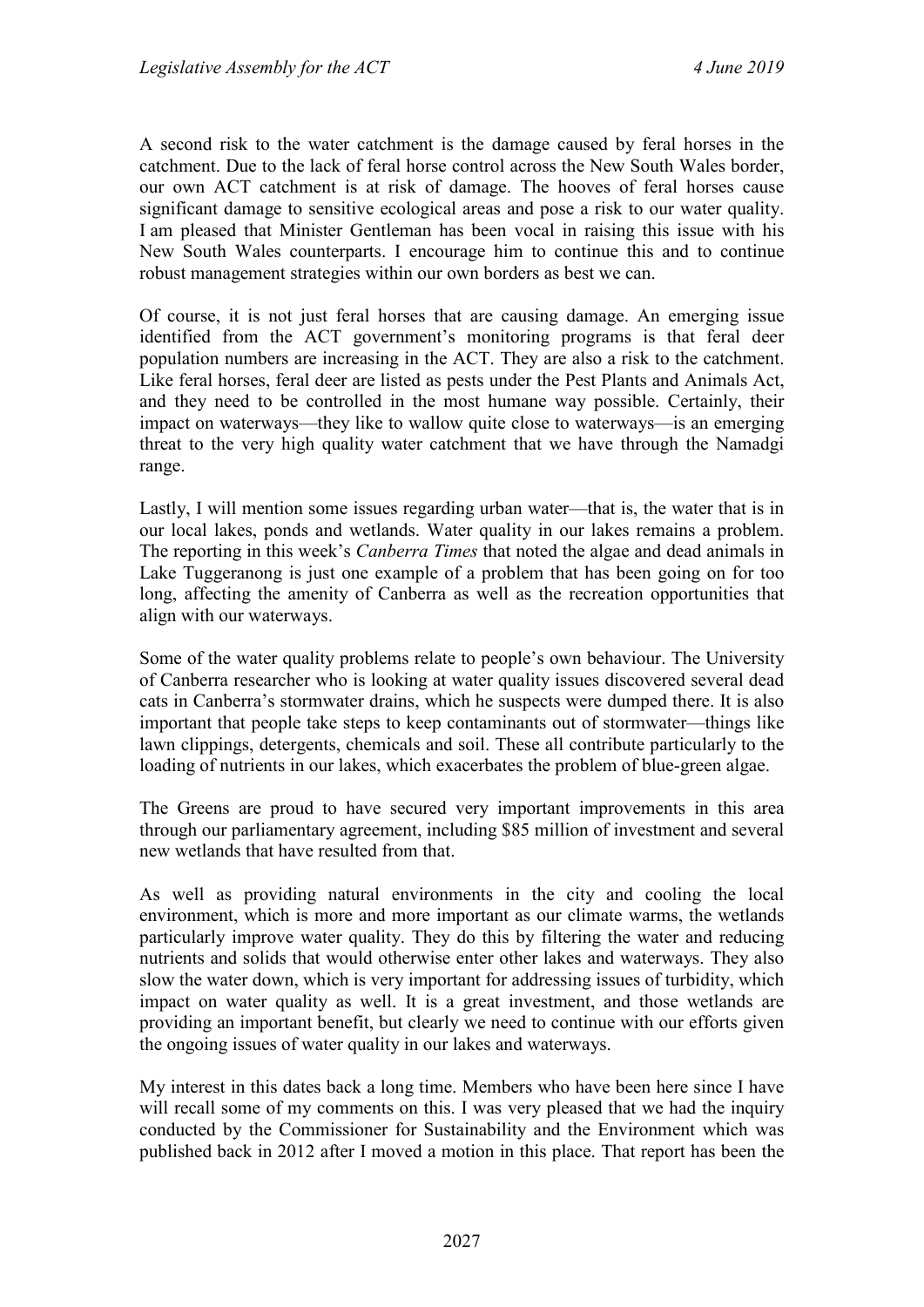foundation for much of the good work on water that is now being done. But we cannot rest on our laurels, on the achievements we have already made. Clearly, we need to continue our efforts, for all of the reasons I have outlined.

We support this bill today and we look forward to seeing more work done to improve water both in and around the ACT.

**MR GENTLEMAN** (Brindabella—Minister for the Environment and Heritage, Minister for Planning and Land Management, Minister for Police and Emergency Services and Minister assisting the Chief Minister on Advanced Technology and Space Industries) (11.03), in reply: The two amendments to the Water Resources Act are set out in the Water Resources Amendment Bill 2019 and are vital for the ACT and its water management for the future, in particular in meeting its commitment under the Murray-Darling Basin Plan. In essence, we have heard that the two amendments provide two key but relatively simple changes to the Water Resources Act. These are the inclusion of a provision for the ACT water resource plan and defining what comprises the plan. The plan will include determinations relating to environmental flows, water management areas, defining total amounts of take for service and groundwater from these areas as well as guidelines for working out reasonable amounts of water for particular uses.

The second amendment states that the ACT's water available from its water management areas is limited by the long-term average sustainable diversion limit as set for surface water and also for groundwater. These limits are set in the basin plan, which is an instrument of the commonwealth's Water Act 2007. The amendment does not set an actual limit because the limit may change when and where the basin plan changes. The ACT may seek an amendment to the sustainable diversion limit that has been set. The other basin states are also constrained by sustainable diversion limits for their water resources plan areas or river systems—for example, New South Wales with their portion of the Murrumbidgee River system.

The amendments, as mentioned above, relate to the ACT's involvement in the Murray-Darling Basin and the basin plan. The ACT is, of course, a part of the basin and has a responsibility to manage the territory's water resources. The ACT, as well as the other basin states, is subject to the commonwealth's Water Act; hence the application for a sustainable diversion limit for the basin's various water resource plan areas.

The bill is not controversial but at the same time it is vital to demonstrate in legislation how the ACT meets its water management responsibilities. The amendments will also better inform stakeholders, the scientific community and the community in general on how water is managed in the ACT.

The amendments are also in keeping with the national water initiative, the national framework signed by all state and territory jurisdictions for managing water. The bill also enables the water resource plan to apply, adopt or incorporate an instrument as in force from time to time.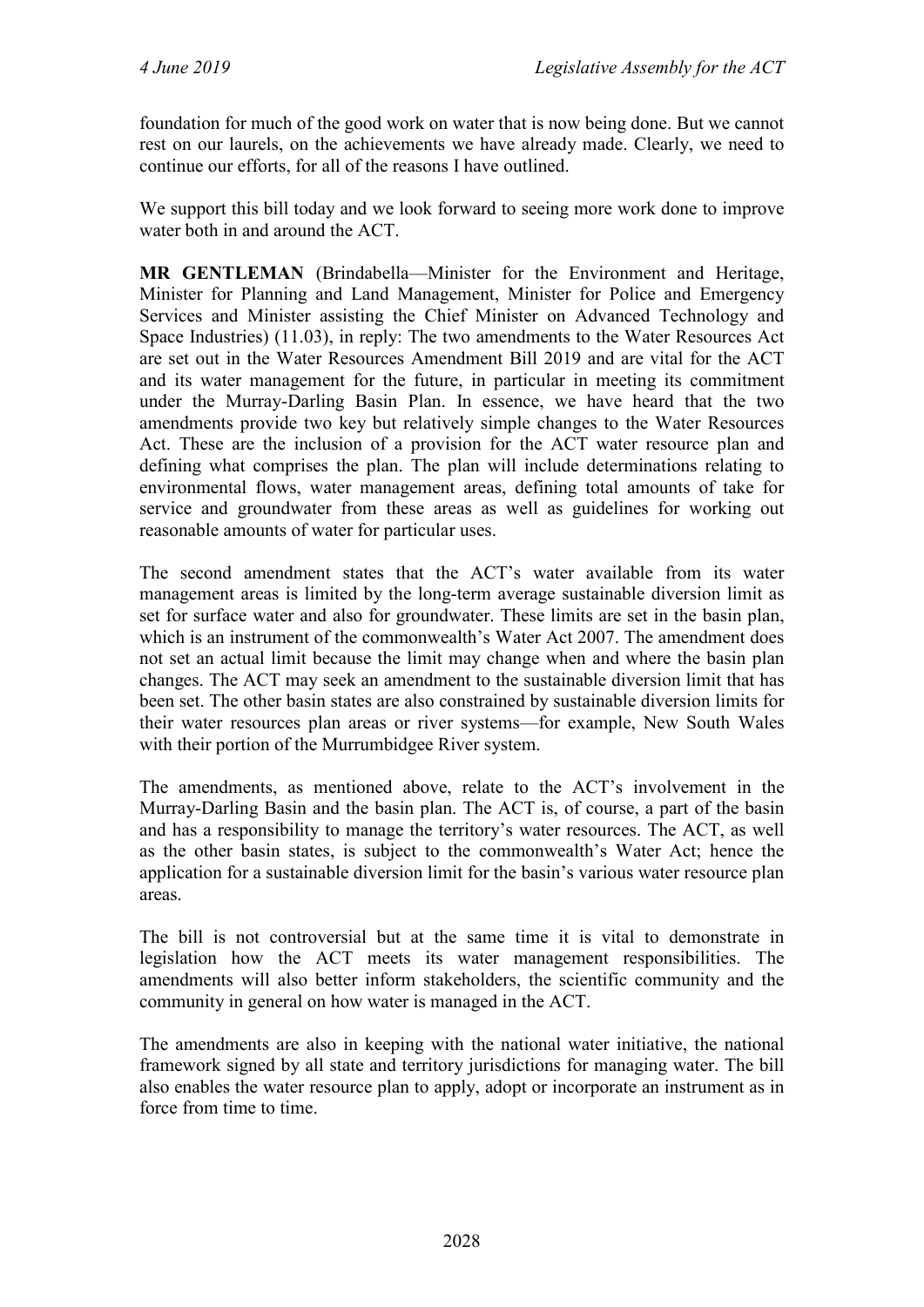The bill removes any obligation under section 47(6) of the Legislation Act 2001 to notify any such instrument on the territory's legislation register. In this instance it is considered appropriate to displace section 47(6) in anticipation that a future government may find it necessary to incorporate a document that is subject to another organisation's copyright as part of the territory's water resources plan, noting that there are no current plans to take this option. If a future government chooses to use the power to displace section 47(6) by incorporating a copyright document as part of the territory's water resource plan then it would be appropriate at that stage to indicate whether access to that document will be made publicly available. At this stage, with no current plans to incorporate documents drafted outside the ACT government water resource plan, it is not necessary to determine public access arrangements.

In summary, these amendments are crucial means to account for the ACT's management of water, especially in the context of the basin plan. I thank members for their thoughtful contributions and commend the bill to the Assembly.

Question resolved in the affirmative.

Bill agreed to in principle.

Leave granted to dispense with the detail stage.

Bill agreed to.

# <span id="page-25-0"></span>**Senior Practitioner Amendment Bill 2019**

Debate resumed from 15 May 2019, on motion by **Ms Stephen-Smith**:

That this bill be agreed to in principle.

**MRS KIKKERT** (Ginninderra) (11.07): The bill before the Assembly is, in effect, a tidy-up of the Senior Practitioner Act and the rules regarding the use of restrictive practices. These changes follow, I understand, quite extensive consultation and discussion with stakeholders and providers in the process of rolling out the senior practitioner framework as well as a few minor amendments to keep up with changes in the federal sphere and in the states.

The bill achieves four major goals. The first changes are the definitional amendments, including chemical restraint which will be altered to align with the national disability insurance scheme quality and safeguards framework. This will ensure the bill aligns with legislation in other jurisdictions. There are other minor technical changes that are not crucial to the debate.

Secondly, the act currently includes a number of organisations and entities with whom the senior practitioner may share information. The list includes the directors-general of the education, health and community services directorates and the CEO of the Teacher Quality Institute. The bill adds the federal NDIS Quality and Safeguards Commission as an entity to which the senior practitioner may provide information.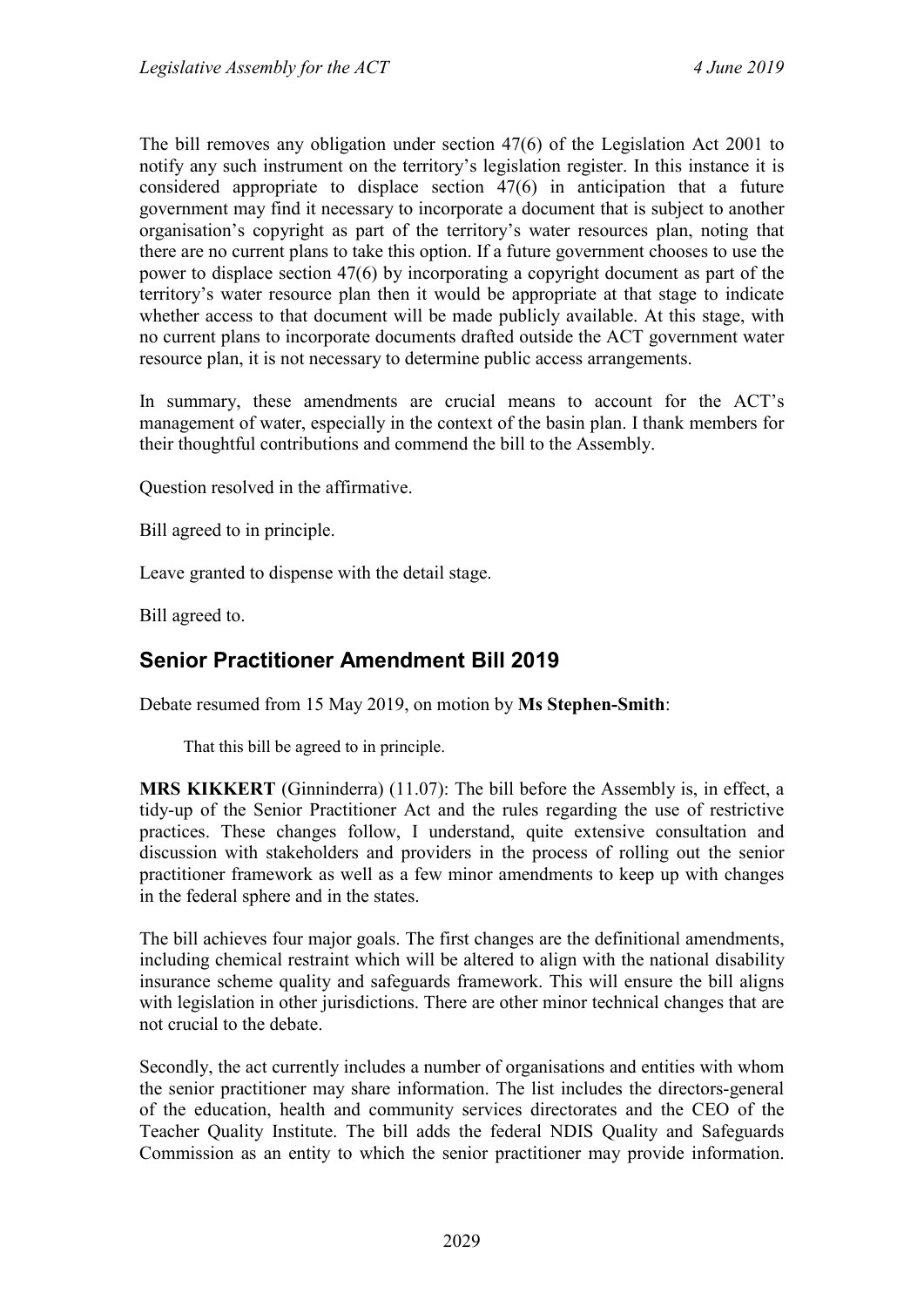This change will improve the communication between the senior practitioner and the new commission when the new commission comes into effect on 1 July 2019.

Thirdly, the biggest and most significant change to the act involves requirements around the use of restrictive practices when they are used in an emergency. The bill reverses the onus of proof for the emergency use of restrictive practices. The act has a defence where it is reasonably necessary to use a restrictive practice outside a behaviour support plan to prevent injury. The bill creates an exception.

The most recent amendment circulated by the minister updates this section by setting the threshold of use of restrictive practices in an emergency as a reasonable belief that the person is at risk of imminent harm, rather than imminent death or serious physical harm. This change is coupled with the addition of a new section 10A. This section creates a reporting requirement on the senior practitioner after a restrictive practice has been used in an emergency. This provides additional transparency and allows the senior practitioner to monitor when restrictive practices are becoming more necessary, and if the emergencies become more frequent to perhaps encourage that appropriate and formal restrictive practice plans be put in place.

The bill retains a penalty for using a restrictive practice not in accordance with the plan and adds a penalty for failing to report to the senior practitioner after an emergency. Importantly, the bill removes the option of a six-month jail sentence for using a restrictive practice outside a plan. This is something which had caused concern, and it is good to know that feedback on this was not only received but responded to by the minister.

Finally, the fourth major change included in this bill is the delayed implementation date. This will allow the sector time to undergo further training and adapt to the new arrangements and their implications.

The minister's office has been most helpful in the process of briefing Ms Lee and her office on the bill and I thank Minister Stephen-Smith, her staff and the directorate as well as the senior practitioner herself for their work. We support the bill.

**MS LE COUTEUR** (Murrumbidgee) (11.12): I stand today in support of this amendment bill. These amendments will define clearly what restrictive practice is and align that definition with the NDIS national quality and safeguards framework. This includes defining chemical restraint as the use of medication or chemical substance for the primary purpose of influencing a person's behaviour or movement, which is a valid approach.

In a briefing I sought with the senior practitioner and executives from CSD I was reassured that the senior practitioner considers that chemical restraint includes forced sterilisation. Obviously, this is an issue of concern. Whilst we do not have any evidence that this is happening in the ACT we also, I believe, do not actually have any evidence that it is not happening, and we know that it has happened elsewhere. Chemical restraint also can include menstruation control. You can clearly understand that, from a patient's, a parent's or carer's perspective, menstruation can be a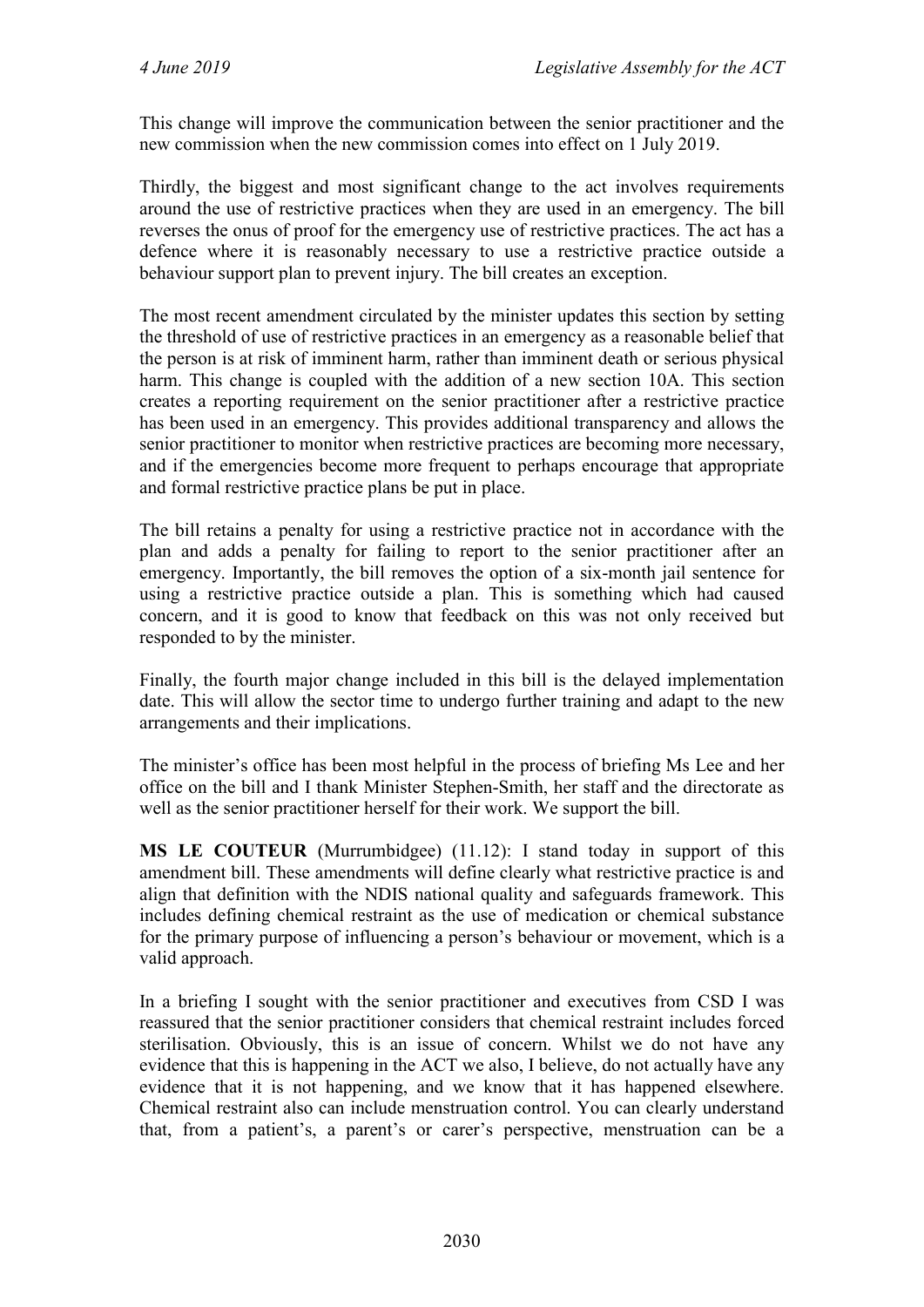challenging regular occurrence to manage if a woman has some kind of intellectual, cognitive or even physical disability.

However, this is an issue which can be dealt with by teaching menstrual management or using menstrual suppression medication as opposed to sterilisation. Sterilisation is final, and using it to prevent bleeding or, worse, to prevent unwanted pregnancy because the woman concerned could be at such a risk of sexual abuse is against human rights principles and should not be used as a way of influencing a person with disability behaviour or movement without their informed consent. I feel reassured by the senior practitioner that this issue is on her radar and I have every confidence that she will be concerned with restrictive practices with regard to reproductive rights.

Of course, people with disability, older people, people living with mental illness and children and young people all have the right to be treated with respect, and I note that the definition of restrictive practice goes beyond chemical restraints to also include mechanical and physical restraints and seclusion, amongst other things, which is as it should be. I am also very pleased that the use of a restrictive practice outside a registered and agreed behaviour support plan will prompt a notification to the senior practitioner who will then review that decision to use restrictive practice. This adds a layer of protection for those who are protected under this legislation and ensures that the senior practitioner can perform her functions with appropriate authority and delegation.

It ensures that the rights of people who may be subject to restrictive practices are upheld and that providers must comply with any applicable guidelines and standards on the use of restrictive practices. It gives providers and their staff clear guidance about what to do in the event of using such a practice outside a behaviour support plan or an emergency situation, which of course may be necessary in order to prevent harm.

I am also pleased to see that the penalties for the use of restrictive practice outside a behaviour support plan have been amended to remove the possibility of imprisonment. The maximum penalty of 50 penalty units is around \$8,000, and that is a significant enough deterrent. We do not need more people imprisoned for offences such as these when we are already dealing with a large number of detainees in the AMC. We do not need a punitive approach but we need an approach that enables providers to uphold a person's rights, dignity and freedom and a system where workers or providers should not be prohibited from open disclosure and collaboration with the senior practitioner. The removal of the threat of imprisonment achieves this goal.

I understand too the need to extend the time frame for commencement of these offences from July this year to July 2020. This will give ample time for the senior practitioner to raise with service providers more awareness of what constitutes restrictive practice and, when it is appropriate, to enable them to adjust or alter practices and ensure that behaviour support plans exist.

I note and support the minister's subsequent amendment which specifies that restrictive practice can be used if a provider believes on reasonable grounds that it is necessary to use it to avoid imminent harm to the person or others. I support this amendment because in the heat of the moment it can be difficult for a provider to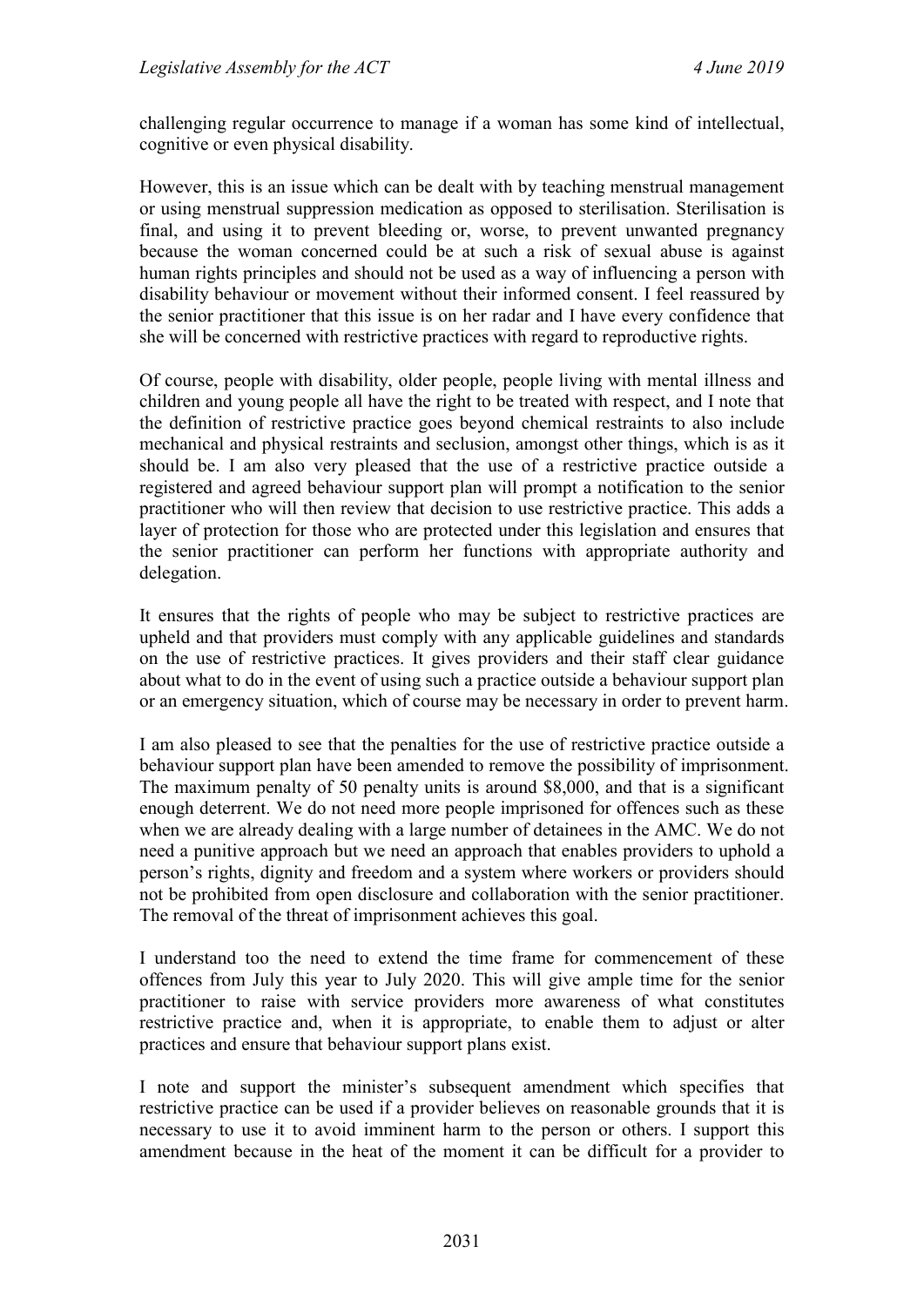assess whether death is an imminent risk and whether what is happening meets the definition of serious harm. The only thing that may be clear is that harm is imminent.

This legislation indicates the senior practitioner's powers extend to some of the most vulnerable in our community, including those in disability services, schools and other education settings, children and young people in out of home care and individuals receiving support for psychosocial disabilities. It is my hope that this in and of itself will generate cross-border connections, understandings and collaboration that will contribute to the ACT upholding the human rights of our most vulnerable.

I support this bill and the subsequent amendment which I believe will be put forward by the Minister for Children, Youth and Families.

**MS STEPHEN-SMITH** (Kurrajong—Minister for Aboriginal and Torres Strait Islander Affairs, Minister for Disability, Minister for Children, Youth and Families, Minister for Employment and Workplace Safety, Minister for Government Services and Procurement, Minister for Urban Renewal) (11.18), in reply: I thank those who have contributed to the debate today on the Senior Practitioner Amendment Bill 2019. The senior practitioner, Mandy Donley, who was in fact here today, is already playing a vital role in helping to guide decisions and provide education and foster positive alternatives to restrictive practices which preserve a person's rights and freedom. The bill will further extend the function of the act in implementing our commitment to reducing and eliminating the use of restrictive practices in the ACT, address issues identified in the implementation of the act and support the government's commitment to a nationally consistent approach to restrictive practice oversight.

An important amendment contained in the bill, as others have recognised, recognises the situation where a restrictive practice is used in an emergency. The act currently specifies that the use of a restrictive practice by a provider must be in accordance with a registered positive behaviour support plan for the person. This specification fails to recognise adequately the situation where imminent harm is reasonably anticipated to either the person or others and restrictive practice is used as an emergency response in accordance with a provider's duty of care.

I reiterate that acknowledging and making provision for the use of emergency restrictive practice is not an indication of acceptance by either this government or the senior practitioner but rather recognition is made to facilitate openness and reporting in the use of restrictive practices. This amendment is intended to support the senior practitioner to work with providers to reduce and eventually eliminate the use of restrictive practice. Importantly and fundamentally, the bill enshrines the principle that providers should only use restrictive practice as a last resort, in the least restrictive way and for the shortest period possible in the circumstances.

As others have mentioned, a further amendment to the bill since its presentation to the Assembly provides clarity in regard to the situations under which a restrictive practice might be used in a duty of care situation and not as part of a plan. The further amendment simplifies the description of the situation to one where the provider or relevant person believes on reasonable grounds that it is necessary to use the restrictive practice to avoid imminent harm to the person or others.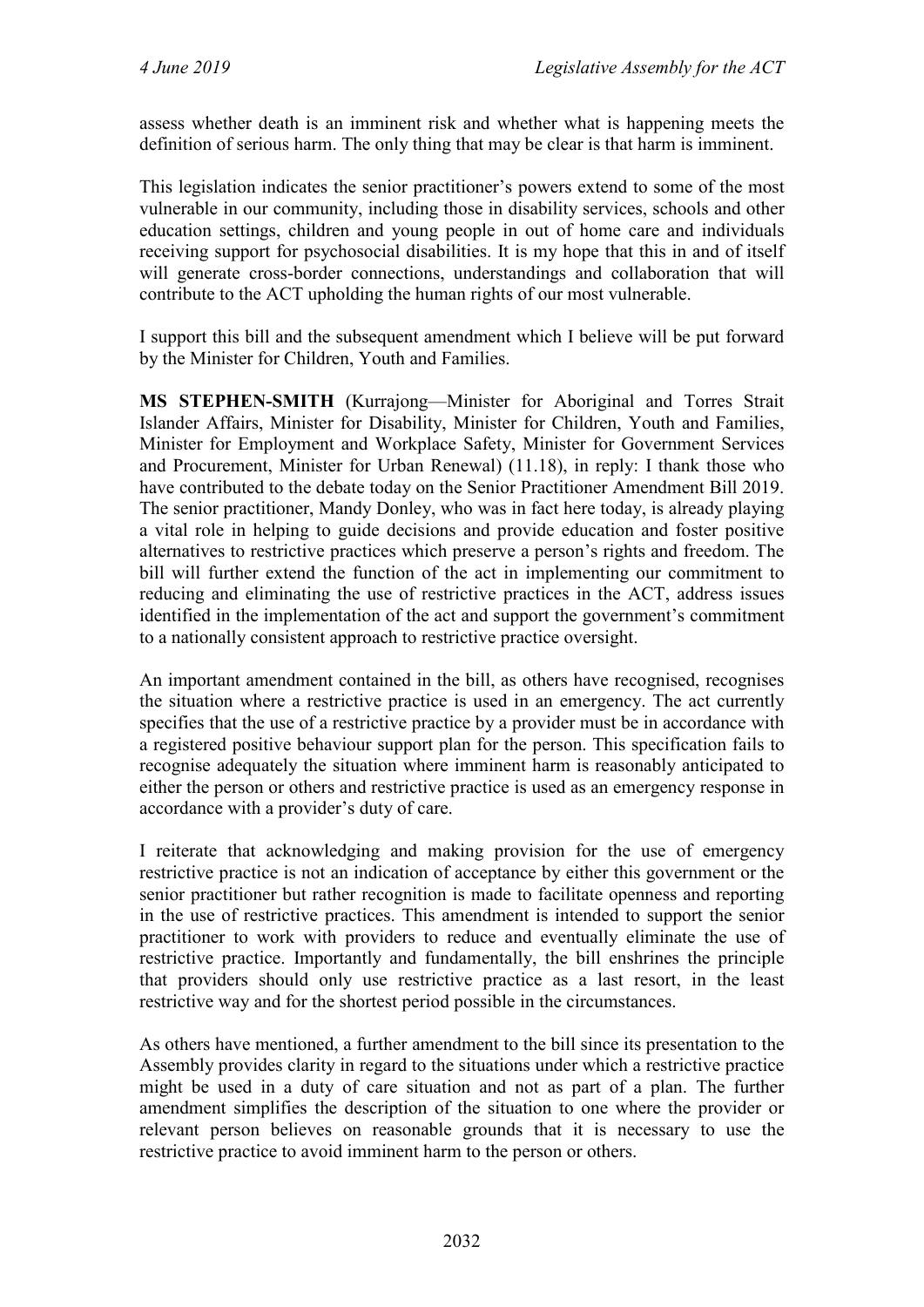I thank the stakeholders who assisted in refining this section of the bill and I also record my thanks to the scrutiny committee for considering this amendment and apologise that it was not provided more than 14 days before the beginning of the sitting week. I note Mrs Jones's comments in that regard and we will try harder in future to abide by this.

To allow for the use of emergency restrictive practice the bill removes the offence if a restrictive practice is used to prevent harm. The bill also removes the onus on a person using the restrictive practice to prove it was to prevent harm. Amendments to the offence also remove the penalty of six months imprisonment. The removal of this penalty was made primarily in response to stakeholder concerns, firstly, that the possibility of imprisonment may prohibit open disclosure and collaboration with the senior practitioner, and secondly, that making individual workers potentially subject to harsh penalties could make it more difficult to attract and retain workers.

Importantly, while the penalty of six months imprisonment has been removed, financial penalties up to a maximum of 50 penalty points will remain. This penalty is for a provider or relevant person who uses a restrictive practice other than in accordance with the act or fails to comply with a direction from the senior practitioner.

The amendment to remove the penalty of imprisonment along with providing for the reporting of emergency restrictive practices is made with the intention of supporting the senior practitioner to work openly and collaboratively with stakeholders and providers. Ms Donley must have sight of the whole picture to work with providers to shape the culture focused on individual and positive supports. The offences are an important tool but they do not replace a strength-based approach to culture change, to education and to capacity building to reduce reliance on restrictive practices.

Finally, the bill provides an amendment to extend the date of commencement for offences under the act by one year to 1 July 2020, as others have mentioned. This amendment will allow the senior practitioner more time to work with affected parties and to ensure that education and system supports are in place to support a successful transition. I commend the bill to the Assembly, and I will be moving an amendment, as previously noted.

Question resolved in the affirmative.

Bill agreed to in principle.

#### **Detail stage**

Bill, by leave, taken as a whole.

**MS STEPHEN-SMITH** (Kurrajong—Minister for Aboriginal and Torres Strait Islander Affairs, Minister for Disability, Minister for Children, Youth and Families, Minister for Employment and Workplace Safety, Minister for Government Services and Procurement, Minister for Urban Renewal) (11.23): I move amendment No 1 circulated in my name and table a supplementary explanatory statement to the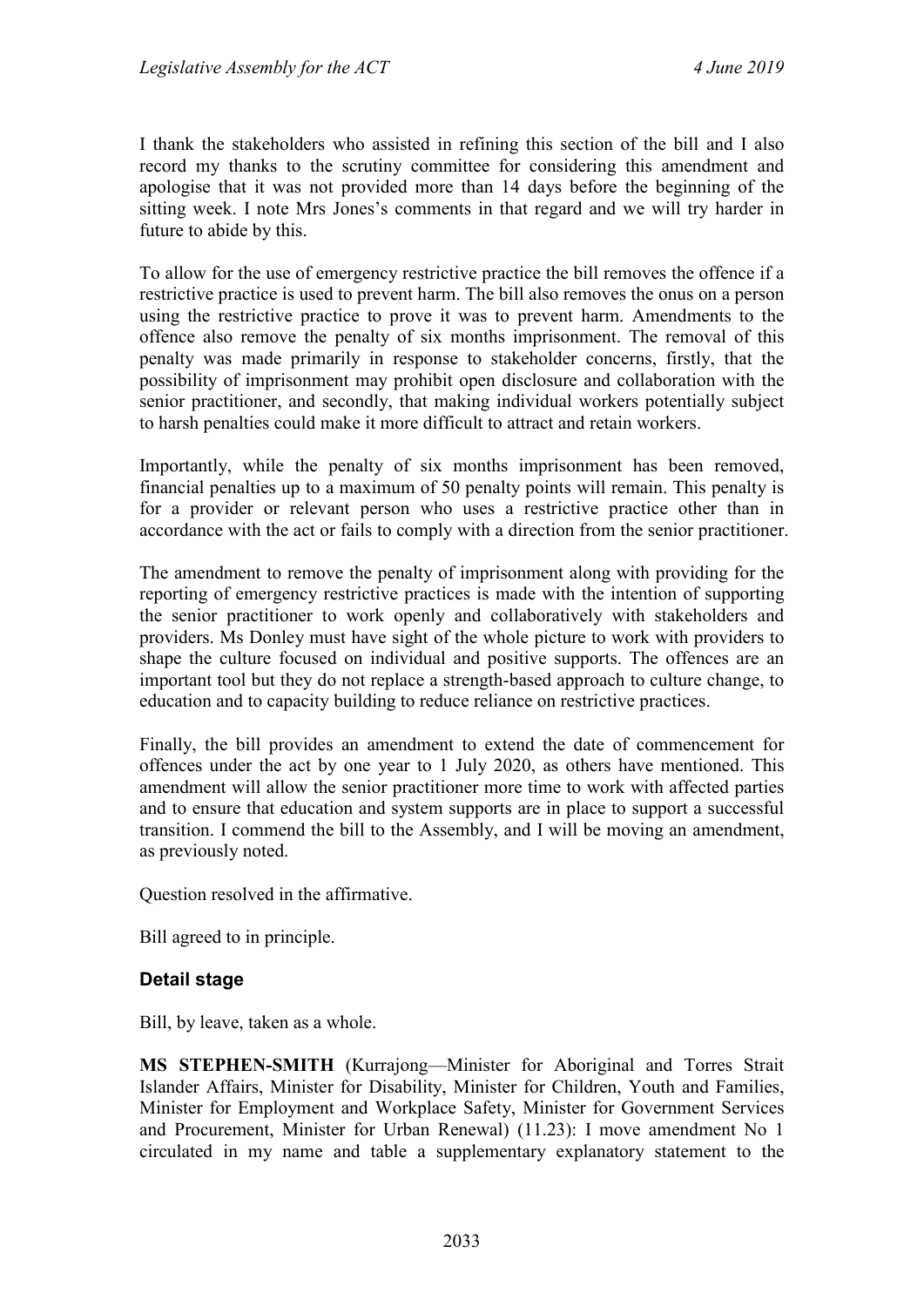amendment *[see schedule 1 at page 2074]*. I will not speak to the amendment. I think others have indicated their support for it. I thank them again for consideration of the amendment and commend it to the Assembly.

Amendment agreed to.

Bill, as a whole, as amended, agreed to.

Bill, as amended, agreed to.

# <span id="page-30-0"></span>**Justice and Community Safety Legislation Amendment Bill 2019**

Debate resumed from 15 May 2019, on motion by **Mr Ramsay**:

That this bill be agreed to in principle.

**MR HANSON** (Murrumbidgee) (11.24): The opposition will be supporting this bill. It purports to make minor or technical amendments to a number of existing laws within the Justice and Community Safety portfolio. As ever, technical amendments, especially those which are demonstrable improvements, get the support of the Canberra Liberals. As I said we support this bill in principle.

However, there is one area that goes beyond minor and technical, or at the very least goes to a major policy issue. I refer to changes to the FOI Act. I know from briefings from the government provided to my staff and to Mrs Kikkert that they view this as a minor fix. Nonetheless significant concerns have been raised about this area, including this Assembly agreeing, in the last sitting period, to a committee inquiry into a case which covers some of the problems raised by this policy area. Therefore while we will support the genuinely technical amendments in this bill, we will be opposing the sections relating to the FOI Act during the detail stage. As the changes relate primarily to child protection services, my colleague Mrs Kikkert will be speaking to those sections in the detail stage. I understand that is a similar arrangement to the one the government has, where these issues fall under Minister Stephen-Smith. Having stated those concerns, I can say that the rest of the bill will receive our support.

The bill amends the ACT Civil and Administrative Tribunal Act 2008, the ACAT Act, and the Human Rights Commission Act 2005, to assist those seeking to enforce a conciliation agreement. It clarifies reporting procedures and strengthens the requirement for the government to respond to coroners reports raising matters of public safety in the Coroners Act 1997. The Emergencies Act 2004 will be amended to provide that where a fire appliance is directed to be installed in a premises, that appliance must be maintained to prescribed reasonable standards.

The Judicial Commissions Act 1994 will be amended to allow complaints about the behaviour or physical or mental capacity of a judicial officer to be determined by the Judicial Council and include coroners as judicial officers. The Juries Regulation 2018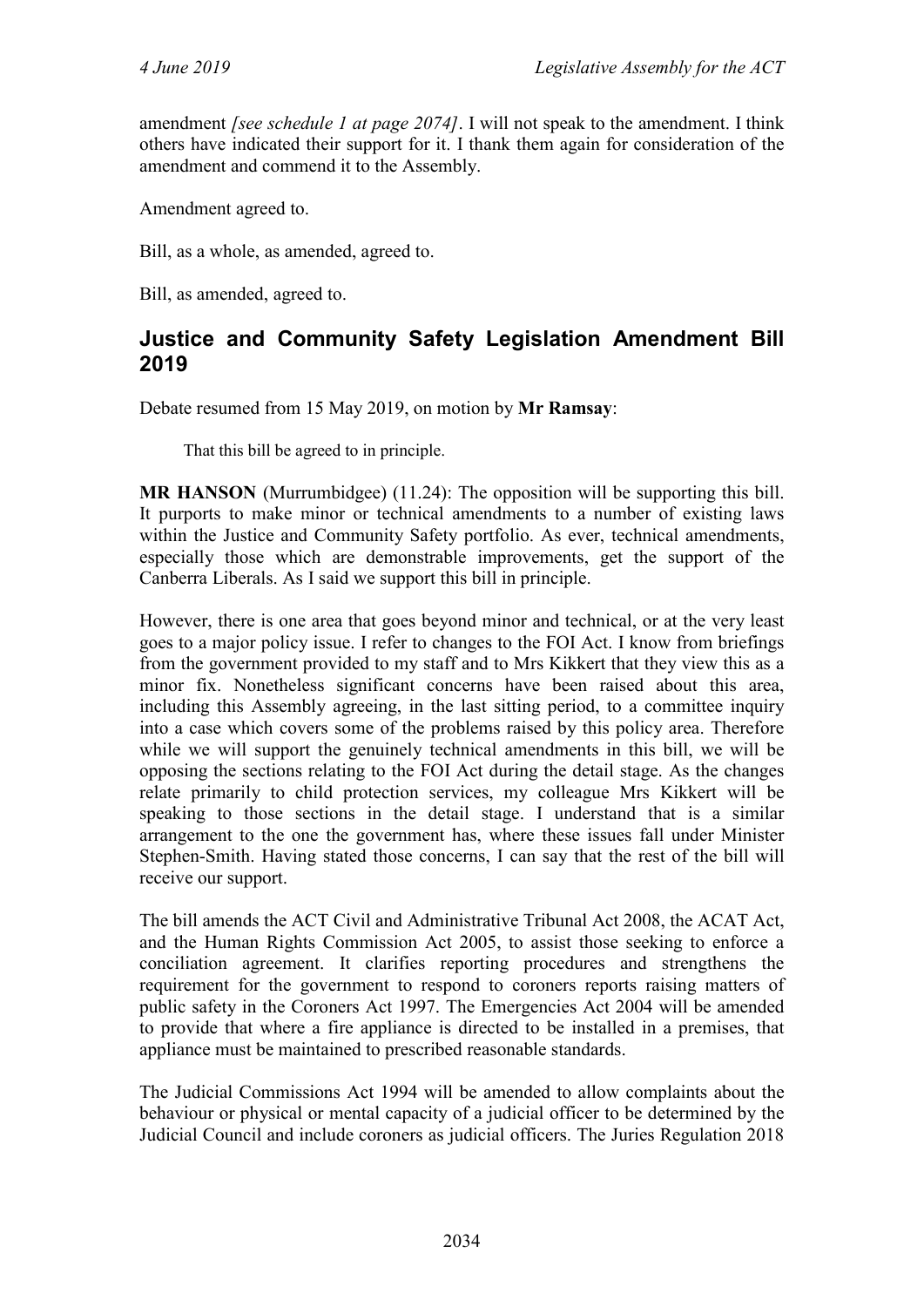will be amended to extend jury exemption to part-time emergency services staff and teachers, but not to casual or volunteer staff in those professions.

The bill makes a number of amendments to the Legal Aid Act 1977, including to allow matters to be referred to Legal Aid for family dispute resolution without the need for a grant of legal assistance, to allow Legal Aid review committees to be convened more flexibly by using a combination of members from each of the three panels as long as there is at least one legal practitioner, and to ensure that legal expertise in particular areas, for example disability, are considered when allocating work to a private legal practitioner.

The bill amends the Legal Profession Regulation 2007 to improve trust account records and to add "legal practice as an in-house lawyer" as a qualification for a practising certificate.

The bill amends the Magistrates Court Act 1930 to clarify that the Magistrates Court can exercise the civil claims jurisdiction conferred on it by the Fair Work Act 2009 and amends the Notaries Public Act 1984 to align oaths and affirmations with other territory legislation. There are a number of amendments to the Territory Records Act and the Victims of Crime Act 1994 in relation to the operation and appointments of the Victims Advisory Board.

As I said we will support all of those clauses and recognise them as supporting improvements to our statute book. We have a long record of supporting such amendments. We in the opposition also have a long record of pursuing open and transparent government and supporting changes to improving child protection services and not letting major areas of concern pass as minor amendments. We will be supporting the bill in principle today, but in the detail stage, as I foreshadowed, Mrs Kikkert will speak and oppose the elements of the bill relating to child protection services and the FOI Act.

**MS LE COUTEUR** (Murrumbidgee) (11.29): The Greens will be supporting the bill. The bill makes a large number of changes to a large number of acts. As it is a JACS SLAB and is only making small technical changes, I will not go through all of those changes.

I will talk about the Freedom of Information Act amendments. Like the other amendments, these amendments are basically technical. They are designed to improve the operation of the Freedom of Information Act, as with the other acts, without making major policy changes.

It is the role of the legislature to ensure that legislation is kept up to date with modern language and trends and to provide greater clarity in legislation where the meaning is unclear. For that reason I support the amendments as a whole. But I will discuss the changes to the Freedom of Information Act 2016 because this section has caused some concern, including to the Greens.

As a result of this, we have consulted with quite a few stakeholders and received briefings from the government. I have come to the conclusion that these amendments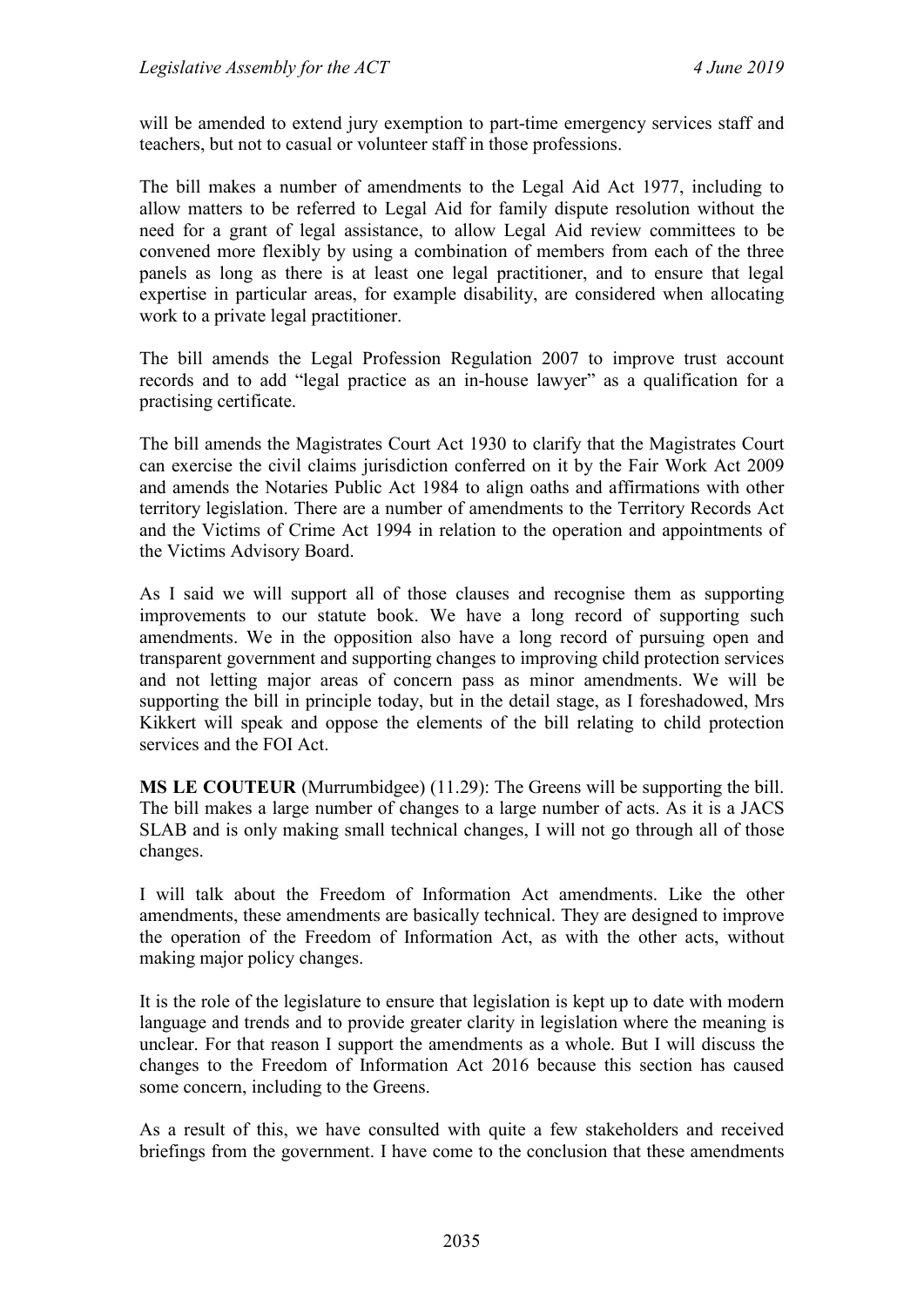in and of themselves are not that controversial. All they actually do is align the Freedom of Information Act 2016 with the Children and Young People Act 2008 in relation to assessing information that is the subject of care and protection matters and decisions. On the face of it, I would say I support these amendments. Indeed schedule 1.3 already outlines what type of information disclosure is prohibited under the law, and it already lists information that is protected information under section 844 of the Children and Young People Act 2008.

The conversations I have had highlight significant concerns about the transparency and accountability of care and protection staff and decision-makers in relation to care and protection, parenting or adoption orders that are made. Child protection decisions can have—they probably always have—life-changing consequences, whether they be to intervene to place a child in out of home care, to leave the child with their family, or to make other decisions in terms of the child's placement and contact with birth parents.

I talked about the Greens' position on these matters previously in response to the referral to the HACS committee put forward by Mrs Kikkert. To elaborate, let me say that ideally information about care and protection decisions should not be sought through the Freedom of Information Act 2016. That really is not the appropriate place. It really should be through the Children and Young People Act 2008.

Furthermore, as young people transition out of care arrangements and into adulthood, they should be provided up front with information about how to access the evidence and information that led to them being in care in the first place. Again the mechanism for this should not be through the Freedom of Information Act 2016.

I see this debate, and the debate we had in the last sitting period which led to the referral to the HACS committee, as a catalyst for the ACT government to get on with their consultation process in relation to review of what care and protection decisions should be subject to either internal or external review and/or a review into decisionmaking, quality assurance and oversight of the care and protection system. I am pleased that the minister has announced public consultation on these matters—about a month ago now. In summary, we will be supporting this bill.

**MR RAMSAY** (Ginninderra—Attorney-General, Minister for the Arts and Cultural Events, Minister for Building Quality Improvement, Minister for Business and Regulatory Services and Minister for Seniors and Veterans) (11.34), in reply: I thank the members who have already contributed and also thank, in anticipation, those who will be contributing in the detail stage. I also thank the justice and community safety committee, exercising its scrutiny role, for its very helpful comments in relation to this bill.

The government introduced the Justice and Community Safety Legislation Amendment Bill in March. The bill makes a number of changes to legislation in the Justice and Community Safety portfolio, all to improve the efficiency and the effectiveness of the territory's laws. This regular series of JACS bills represents our approach of continuous improvement. These bills offer a ready and timely vehicle for resolving legislative issues as they arise, and for delivering improvements that are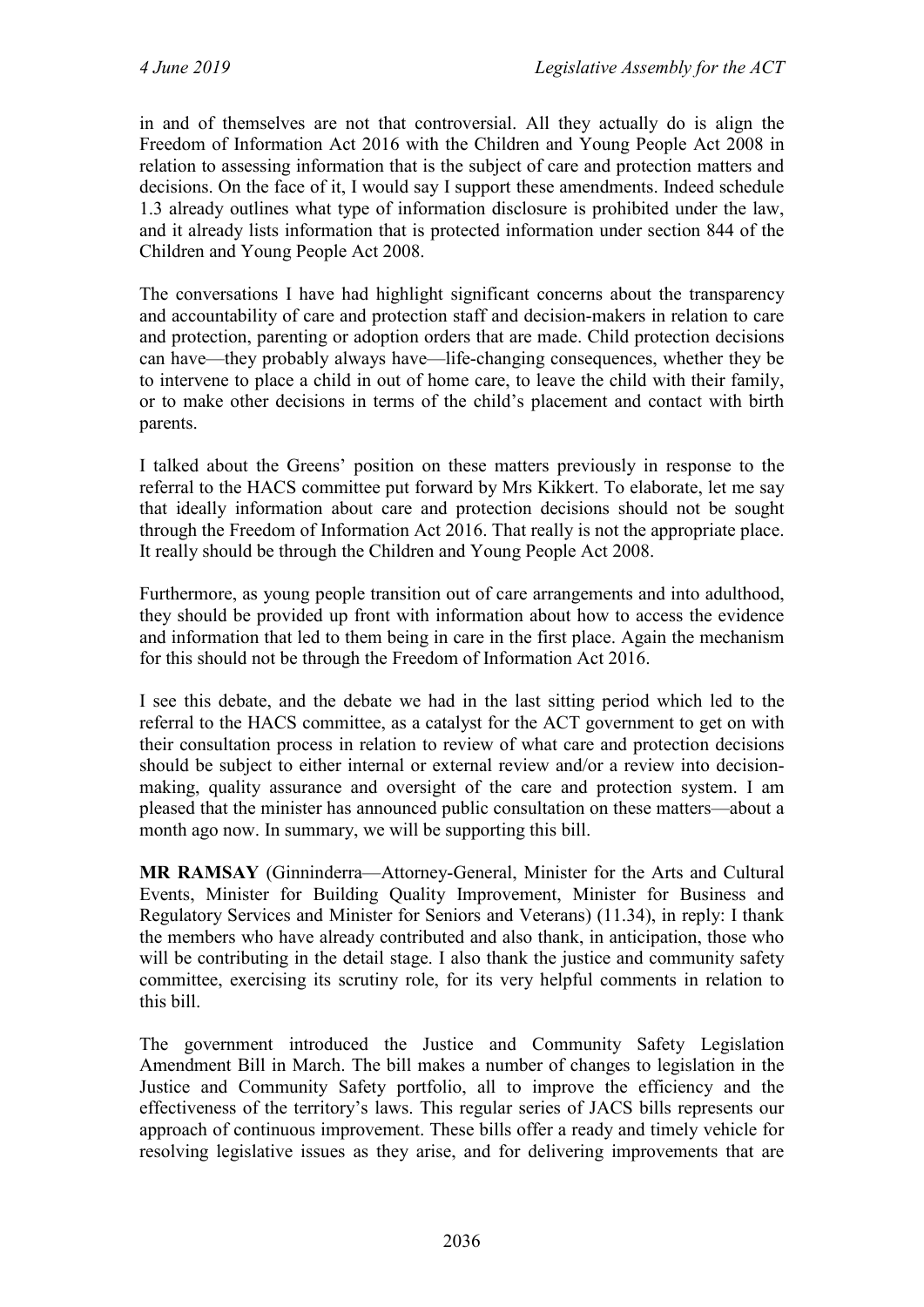important but are not appropriate for a stand-alone bill. Today's amendments will help our tribunals and our commissions provide dispute resolution to the community. They will improve government processes so that they are more efficient, and they will ensure that our statute book better reflects the community's values.

This bill contains a suite of amendments to the ACT Civil and Administrative Tribunal Act and the Human Rights Commission Act. These amendments ensure that the tribunal can make orders about conciliation agreements. Conciliation agreements are an important conflict resolution tool used by the Human Rights Commission. They represent an important form of restorative practice. The bill also deals specifically with agreements about discrimination and about retirement villages.

Conciliation agreements resolve complaints to the Human Rights Commissioner in a way that is respectful and mutually agreed between the parties. Effective conflict resolution is critical to building safe, supportive and connected communities. These amendments ensure that parties to a complaint who agree on an outcome during conciliation have an effective and efficient pathway to make the agreement enforceable through the ACAT.

The bill also extends the availability of jury exemptions to part-time workers and the teaching and emergency services professions. This amendment will ensure part-time workers in these professions are treated the same as their full-time colleagues. This represents a step towards gender equality, as the ABS data found that 45 per cent of women work part time, in comparison with only 16 per cent of men. This amendment also aligns the territory's laws with the approach in other jurisdictions and ensures that people in these critical professions have equal entitlements. In ensuring that parttime and full-time workers are entitled to the same jury service exemptions, the government is demonstrating an important step towards gender equality in the workplaces of our community.

The bill also broadens the availability of family dispute resolution services at Legal Aid. Currently, Legal Aid are unable to provide family dispute resolution to individuals where no party has a legal aid grant. This amendment will allow matters to be referred to Legal Aid for family dispute resolution without the need for a party to have been granted legal assistance beforehand. This amendment improves the availability of access to legal services for people who risk falling into the justice gap. This gap represents people who are not eligible for legal aid but who are unable to afford private legal services.

While this amendment increases access to legal services for vulnerable families, the amendment also has cost benefits for the community as a whole. Protracted family law disputes can adversely affect children, parents and the community by increasing demands on health services, social services and the education system, as well as the legal system. Providing early dispute resolution will reduce pressures on other parts of our community and help to curb families from undergoing lengthy legal disputes.

The bill also seeks to improve the safety of Canberrans by strengthening the requirement for the government to respond to coroners' reports raising matters of public safety. The amendments will ensure that a minister must table a government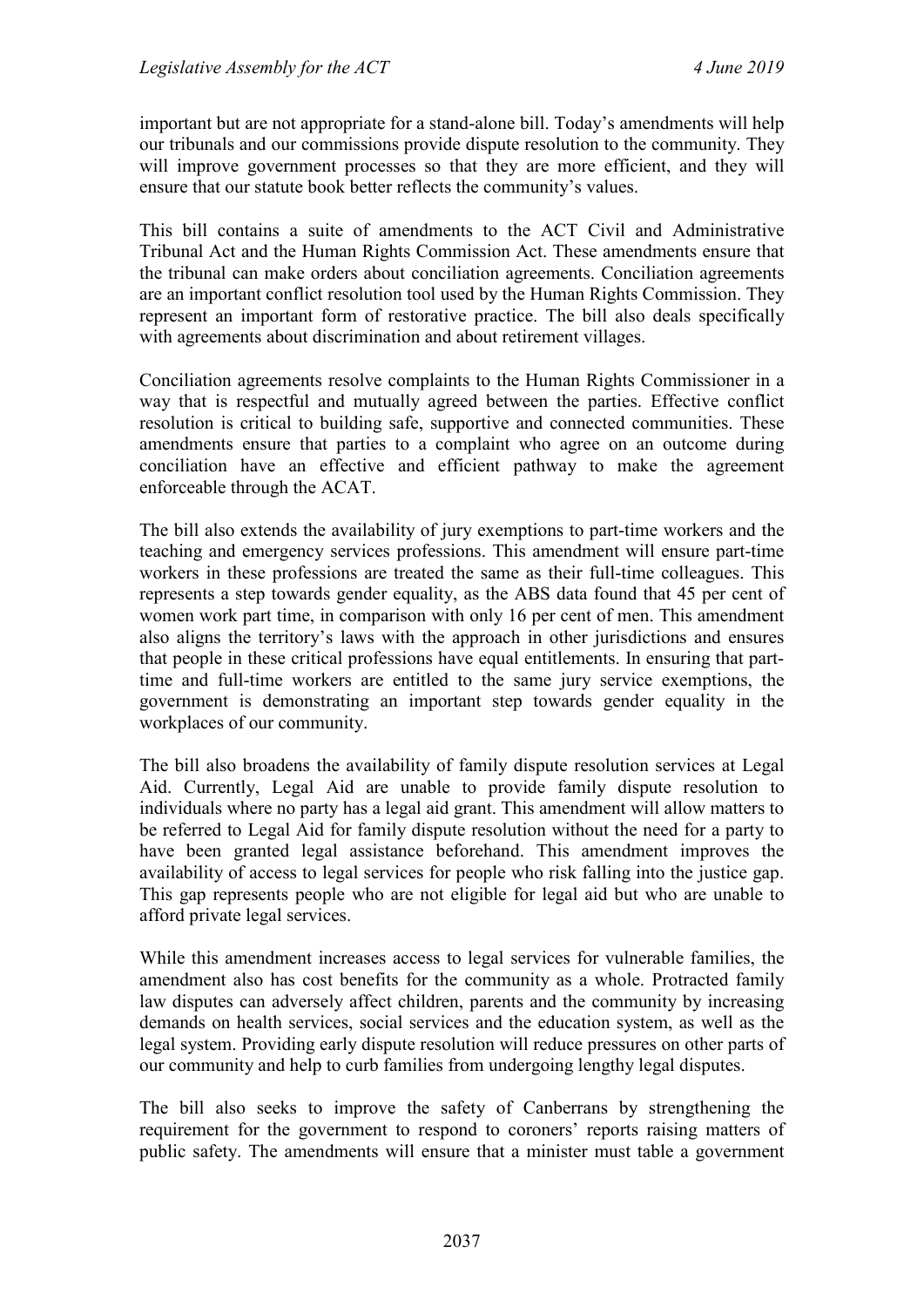response if the coroner has provided the Attorney-General with a report which makes comments or recommendations about a matter of public safety or findings of a risk to public safety. These amendments also clarify the roles of the Attorney-General and other ministers, as well as the coroner's. We are committed to improving government processes, and this amendment is an example of this commitment in action. This change will also contribute to a safer Canberra by ensuring matters of public safety that are identified by the coroner are thoroughly considered by the government, and that the outcomes of those considerations are made public.

Turning to the Freedom of Information Act and the Children and Young People Act amendments, the bill will also amend the Freedom of Information Act to clarify its application to the disclosure of sensitive information in child protection matters. I am aware that further discussion on this will be held in the detail stage, but already there has been public consideration of the issues that have raised this amendment.

It is important that the technical amendment that is being considered in this particular bill not be conflated with the ongoing consultation and the policy work around child protection matters. They are related but they are not the same matter. This bill has a technical change that aligns the Children and Young People Act with the Freedom of Information Act. It in no way pre-empts the work that is underway, led by Minister Stephen-Smith, to look at the decision-making in child protection matters. It is truly a technical change.

The underlying principle is that both pieces of legislation should be consistent and that ultimately policy on sensitive information about children should be set out in the Children and Young People Act. Any reforms arising out of the ongoing consultations on our child protection legislation will be reflected in future legislation. This change is plainly a sensible change. It will provide certainty and clarity to the law and its users and those administering it. It is good policy and good legislation.

The JACS bill also makes a range of other changes to legislation to improve the operations of the territory's laws, including clarifying that the Magistrates Court can exercise the civil claims jurisdiction in fair work matters that has been conferred on it by the commonwealth Fair Work Act 2009, improving the appointment framework for the Victims Advisory Board and removing gendered references to marriage across ACT legislation to ensure that our laws reflect the recognition of same-sex marriage. By updating these references to be gender neutral, the bill is yet another demonstration of how Canberra is leading the way as the capital of equality and the city of inclusion.

Today's bill makes a number of important technical changes to territory laws. These play an important role in ensuring that the territory's laws are working well and are serving the Canberra community in the way they should. It continues a series of JACS bills that improve our statute book. Its passage will deliver sensible, measurable benefits for Canberrans. I commend the bill to the Assembly.

Question resolved in the affirmative.

Bill agreed to in principle.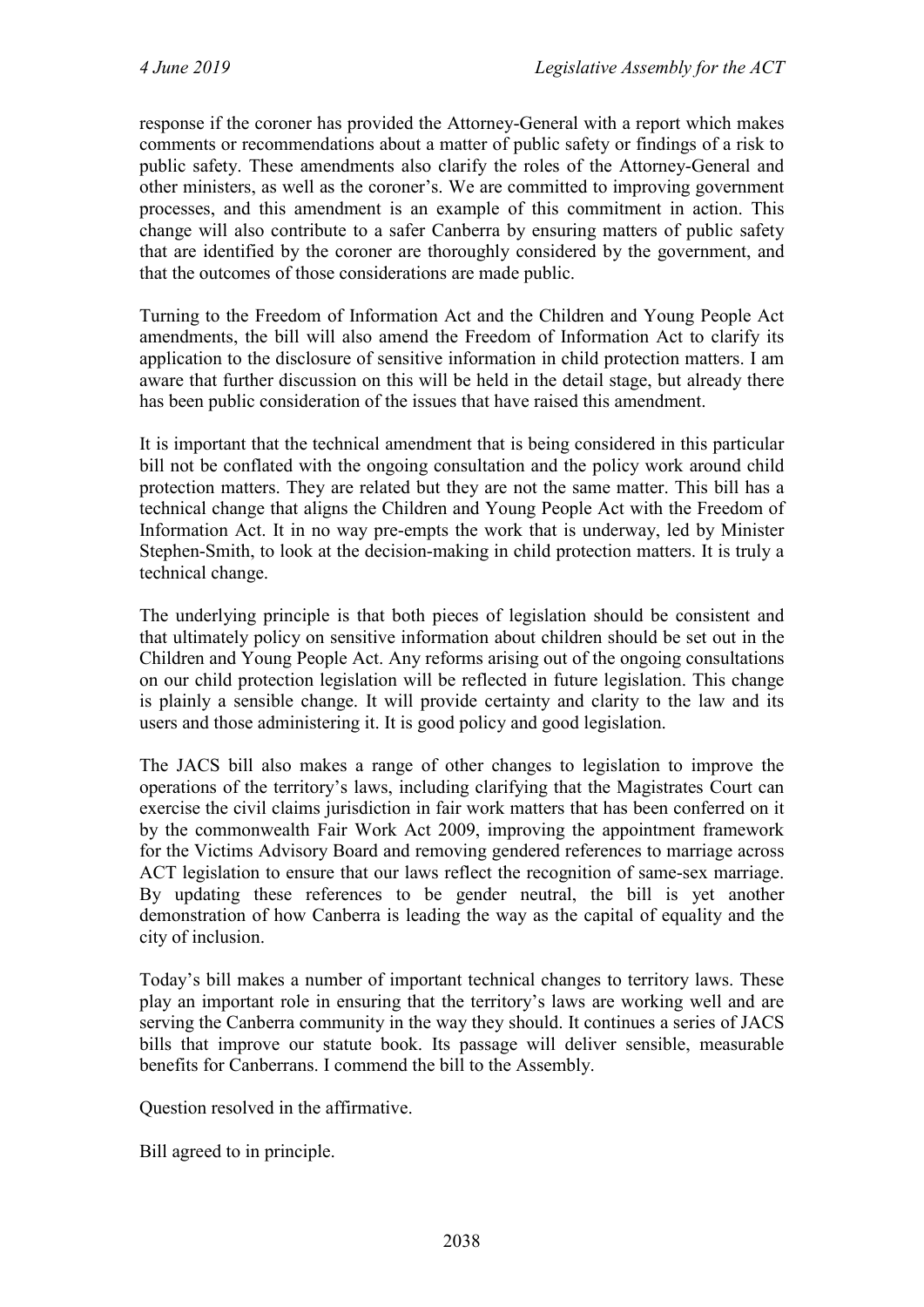## **Detail stage**

Clauses 1 to 11, by leave, taken together and agreed to.

Clauses 12 to 17, by leave, taken together.

**MRS KIKKERT** (Ginninderra) (11.43): I will be opposing these clauses. As Mr Hanson already noted, the Canberra Liberals will not be supporting part 5 of the amendment bill. Our specific concern lies with clause 17, which, as those opposite will know, has attracted a good bit of expert attention and public discussion over the past few weeks, including a recent request by Chris Donohue, President of the Law Society of the Australian Capital Territory, that this clause be removed from the bill.

In addressing this matter, I want to be very clear: we understand the justifications this government has given for proposing this amendment. We realise that, to the Attorney-General, this is merely a technical amendment designed to harmonise the Freedom of Information Act with the privacy provisions already present in the Children and Young People Act. We get that.

Section 844(2) of the Children and Young People Act already states that protected information includes sensitive information. Mr Ramsay and his staff have repeatedly assured us that this amendment does not alter existing rights, because sensitive information is not currently available through FOI applications and has not been released to anyone under the existing FOI Act.

That merely raises a rather important question: if sensitive information is already a subset of protected information and if section 848(2) of the Children and Young People Act already prohibits the divulging of sensitive information including, according to section 849, even if the person whose information it is gives consent, then why bother amending the FOI Act to make these restrictions even more obvious?

If doing so changes absolutely nothing on a practical level, as I have been repeatedly told, why bother updating the act? Is it to tighten up further the restrictions on accessing information? Is it to put a deadlock on a door that people might have thought was open before? Is it to provide more secrecy? These are the questions that people are asking.

What happens in this place does not happen in a vacuum. It is therefore important to point out that there are very real reasons why this supposedly harmless amendment has drawn the attention of and comments from senior legal practitioners, including the president of the Law Society and the head of Legal Aid ACT's family law practice. These people, after all, are quite capable of reading the relevant acts, the proposed amendment and the government's explanation for why it wants to make this change.

In recent months many of these same legal experts have openly been calling for greater transparency in the territory's care and protection system. In this, they have been joined by child welfare advocates, by Aboriginal and Torres Strait Islander community leaders and, very recently, by all four members of the ACT's Human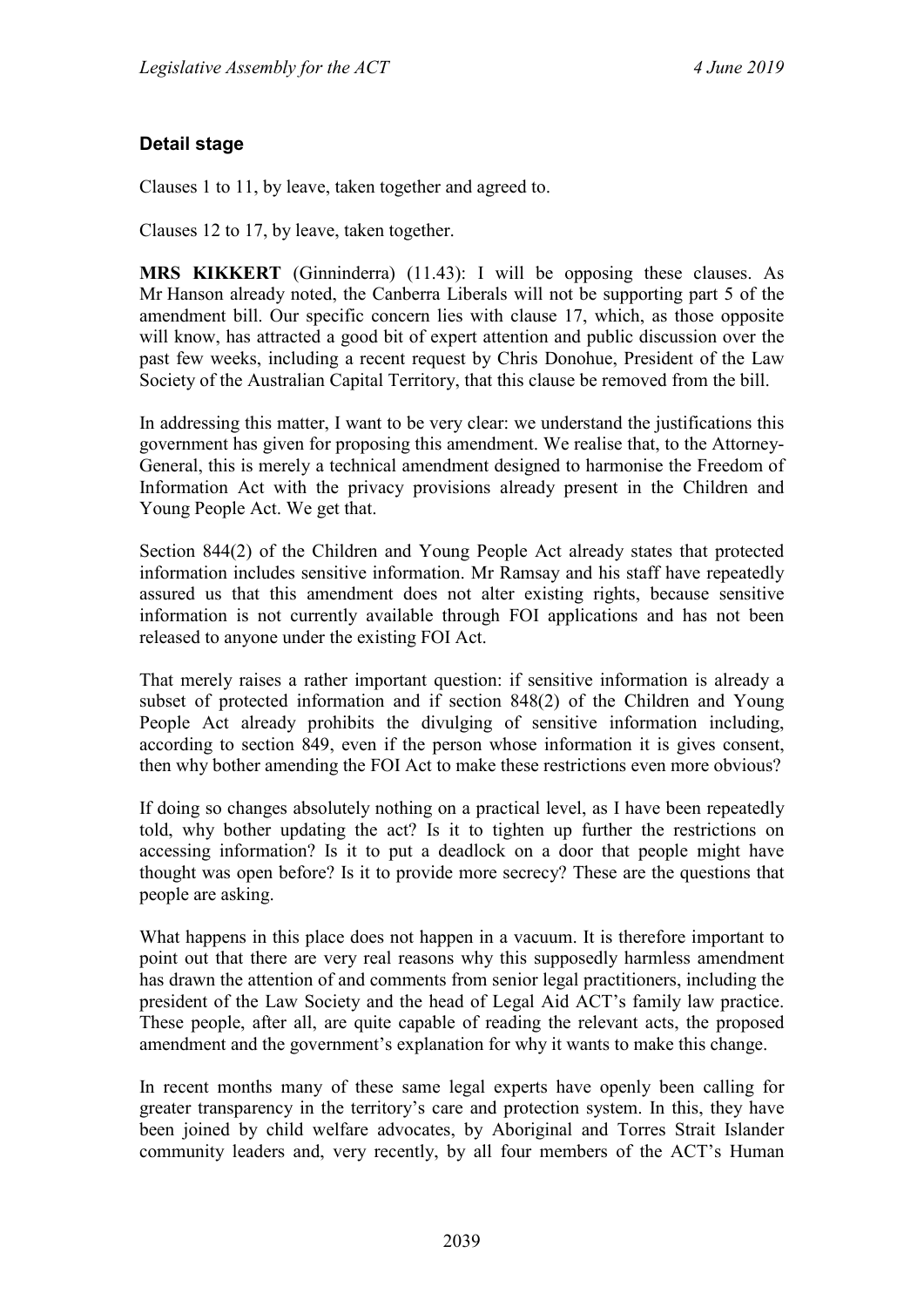Rights Commission. In other words, at the very point in time when a growing chorus of rather important voices has been publicly and often quite passionately expressing the need for greater transparency in this space, the Labor-Greens government introduces an amendment that, at best, appears to signal its ongoing commitment to secrecy provisions that some have described as the most restrictive in the country.

For many of those who are clamouring for greater openness and transparency, including but not limited to the experts mentioned above, this feels more like a slap in the face than a technical amendment. What is needed right now is not a tightening up of restrictions on access to information covered by the Freedom of Information Act, especially if it is amendment without any practical impact.

Just a few weeks ago members of this Assembly unanimously supported my motion asking the Standing Committee on Health, Ageing and Community Services to inquire into the ability to share information in the care and protection system, with a view to providing the maximum transparency and accountability so as to restore and maintain community confidence in the ACT's care and protection system. This discussion is clearly ongoing and, as the president of the Law Society recently noted, pushing ahead with amending the Freedom of Information Act today merely prejudices that discussion.

The Canberra Liberals will not be supporting this amendment as a clear signal that we have heard those who believe that the privacy provisions surrounding care and protection decisions in this territory are already too restrictive for the system to be healthy and to function in the way that it needs to.

Protecting privacy is one thing—we wholeheartedly support that—but secrecy provisions that to legal experts seem designed more to protect the system from scrutiny are something else altogether. Whilst the Canberra Liberals will not be supporting this part of the amendment bill, we do support efforts—some already underway—designed to review this matter and we recommend needed reforms.

**MS STEPHEN-SMITH** (Kurrajong—Minister for Aboriginal and Torres Strait Islander Affairs, Minister for Disability, Minister for Children, Youth and Families, Minister for Employment and Workplace Safety, Minister for Government Services and Procurement, Minister for Urban Renewal) (11.49): I will briefly speak in response to Mrs Kikkert. To answer her question as to why we are doing this, one word is sufficient: transparency. What those advocates who go on and on about transparency are now trying to do is oppose an amendment which is entirely about increasing the transparency of the FOI Act, so that people, when they read the FOI Act, understand what information is available and what information is not available to them under the FOI Act because of the existing and currently operational provisions of the Children and Young People Act.

That is the answer to Mrs Kikkert's question: what we are trying to do here is increase transparency for people who are reading the FOI Act so that they better understand what it is that they get. As is appropriate then, this amendment is a minor technical amendment. It fixes an anomaly in the drafting of the FOI Act, ensuring, as I said,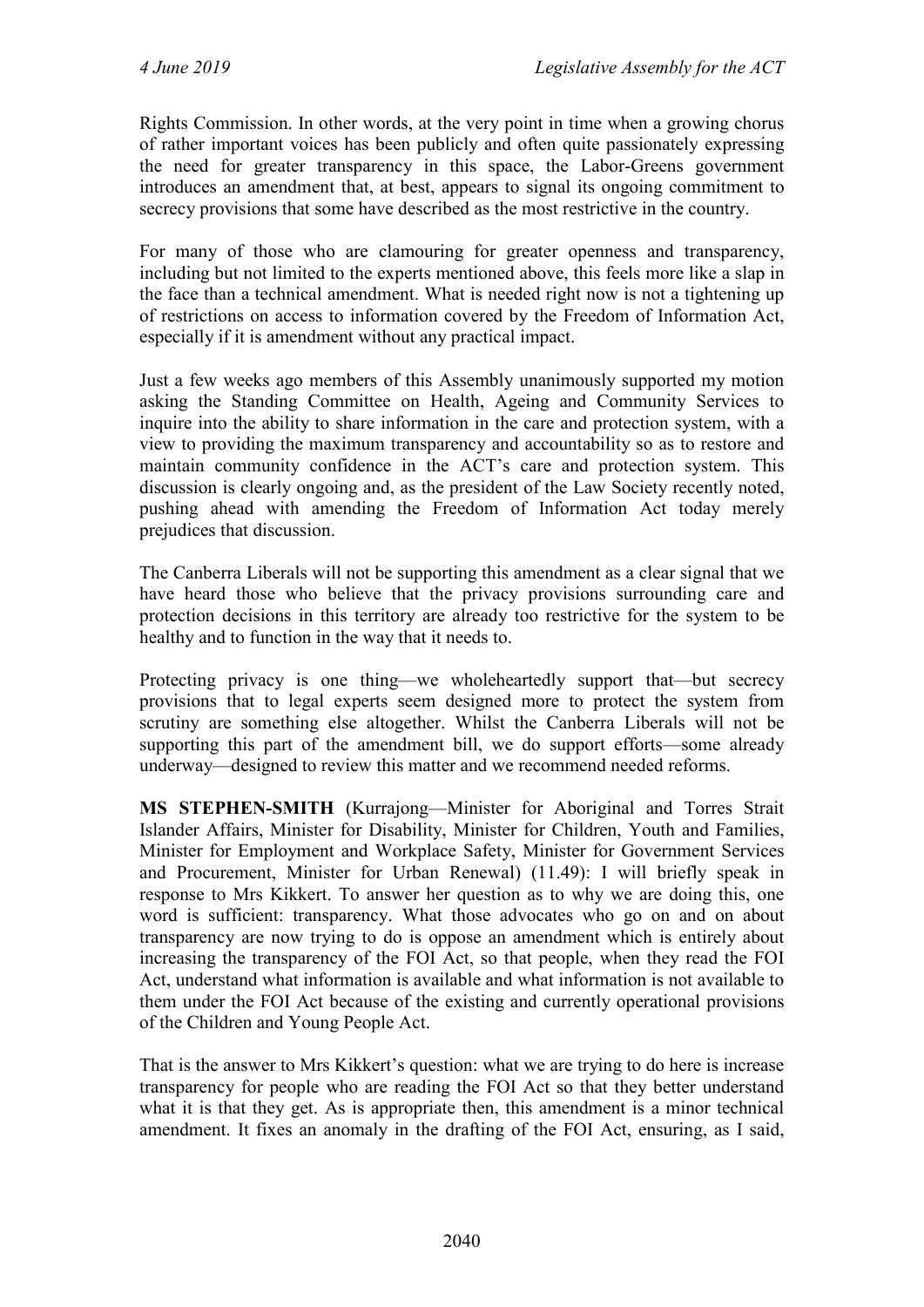transparency on the rules governing access to sensitive information under the Children and Young People Act 2008, hereafter the CYP Act.

The ACT government has some of the most transparent and open FOI laws in our nation. As Minister Ramsay has said, the amendment will not alter the information currently available to people about child protection decisions or change existing oversight mechanisms for child protection decisions. Mrs Kikkert, in her comments, seemed to be acknowledging that that was the case. The amendment is solely intended to make clear the restrictions that currently apply to the release of sensitive information under current law, the Children and Young People Act.

The principle behind this change is, as I have said, that the drafting of the FOI Act should clearly and transparently articulate prohibitions on the release of information that exist elsewhere in the statute book. Individuals will continue to request access to information about themselves according to the existing processes under the Children and Young People Act and the FOI Act. People who are, or have been, in care, are, and will continue to be, able to access their life story, including with appropriate supports. Adults will have access to information on decisions including reasons, and documents including affidavits will be available through court processes, just as they are currently.

As I have noted previously, this amendment has been conflated in public discussion with substantive policy discussion about the privacy and information sharing provisions under the Children and Young People Act, and information that can be made available in regard to child protection matters.

Like so many elements of the Children and Young People Act, the information sharing provisions are quite complex and they do require a careful balancing of interests. In relation to this substantive policy issue, I have welcomed the consideration of the issue by the Standing Committee on Health, Ageing and Community Services.

The amendment to this bill is not prejudicial to the important policy discussion that is underway about child protection matters in the territory. Mrs Kikkert, in her comments—if she looks back at what she said—would have to acknowledge that. She has very clearly indicated that she has been advised—and we have been clear—that this amendment does not change access to information under the Children and Young People Act, which is the substantive matter under discussion in the community.

I reiterate: this amendment will have no impact on the avenues for seeking information about child protection matters, apart from making clear that FOI is not currently an avenue for getting access to sensitive information. In summary, as I have said, this amendment increases transparency by making it clear to anyone reading the FOI Act how their access to information is affected by existing and currently operational sections of the Children and Young People Act. I commend the bill to the Assembly.

Question put: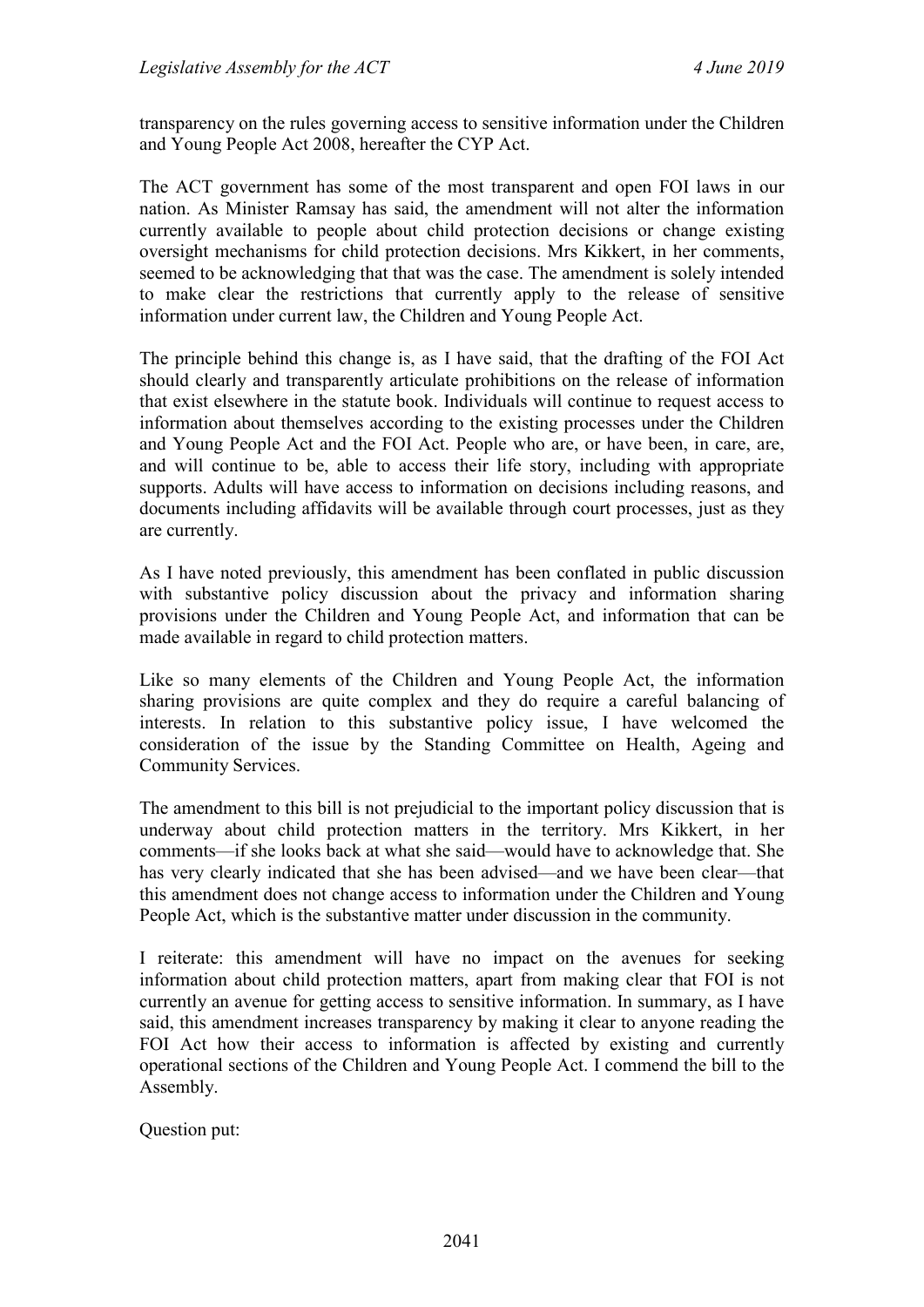That clauses 12 to 17 be agreed to.

The Assembly voted—

Ayes 13 Noes 10

| Ms Orr           | Miss C Burch | Mr Milligan |
|------------------|--------------|-------------|
| Mr Pettersson    | Mr Coe       | Mr Parton   |
| Mr Ramsay        | Mrs Dunne    | Mr Wall     |
| Mr Rattenbury    | Mr Hanson    |             |
| Mr Steel         | Mrs Jones    |             |
| Ms Stephen-Smith | Mrs Kikkert  |             |
|                  | Ms Lawder    |             |
|                  |              |             |

Question resolved in the affirmative.

Clauses 12 to 17 agreed to.

Remainder of bill, by leave, taken as a whole and agreed to.

Bill agreed to.

#### **Sitting suspended from 11.59 am to 2.00 pm.**

### <span id="page-38-1"></span><span id="page-38-0"></span>**Questions without notice Electricity—feed-in tariff**

**MR COE**: My question is to the Minister for Climate Change and Sustainability. Minister, how much extra have Canberrans had to pay for electricity as a result of Evoenergy's mistakes in administering the feed-in tariff?

**MR RATTENBURY**: As Mr Coe I am sure is aware, the ACT government has commissioned an audit of this matter. I am not able to answer Mr Coe's question at this point in time because that audit is currently underway. What I can tell the chamber is that the directorate has identified concerns with data that Evoenergy has provided over a number of years. We have raised those concerns with Evoenergy.

Evoenergy has now made an investment in new IT capability to improve their record keeping, and that is now in a much better situation. We are expecting accurate data going forward, and part of the audit process at the moment is to make sure that the new IT system is doing the job that it needs to do.

In terms of the specifics about how much this will cost, we do not know at this point in time. It will depend on the outcomes of the audit. I might say that my anticipation is that it will be a very minor adjustment, if any at all.

**MR COE**: Minister, when did you first become aware of the data problems, and what was the catalyst that sparked your audit in March of this year?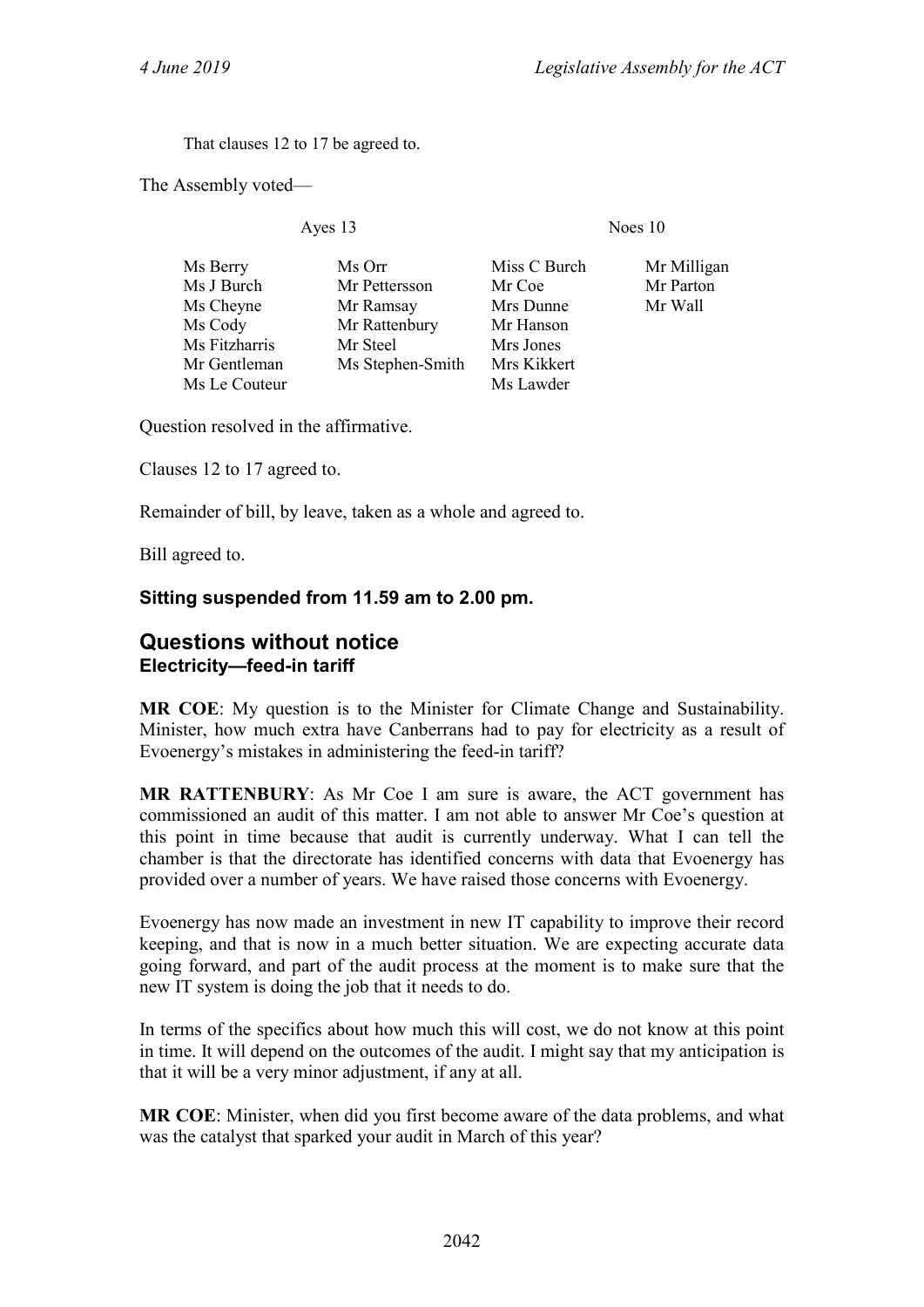**MR RATTENBURY**: Just to avoid the subsequent questions, I will take the first part of the question on notice, so that I can give Mr Coe an exact date. The thing that catalysed the start of the audit was to make sure that we had an accurate system going forward. I think the Canberra community are very supportive of the policies the government have put in place; equally they expect us to ensure they are being administered properly. I should say that Evoenergy have an equal commitment. I have spoken to the new CEO of Evoenergy, John Knox; we have had a very clear conversation about this. They are cooperating fully with the government. They want this to be right as well. For me, a key catalyst is assuring the community that they can have confidence in the data management that is going on here.

**Mr Coe**: A point of order.

**MADAM SPEAKER**: Resume your seat, Mr Rattenbury. Mr Coe on a point of order.

**Mr Coe**: On relevance, Madam Speaker, I asked what the catalyst was: not the rationale or the reason for the audit but the catalyst that sparked the audit in March of this year.

**MADAM SPEAKER**: I do not believe there is a point of order. I think Mr Rattenbury is explaining the reasons why he has initiated the audit.

**MR RATTENBURY**: It is a fine line, isn't it, between a rationale and a catalyst? To be perfectly clear, so that Mr Coe is happy with the answer I have provided, the catalyst was advice from the directorate that they wanted to make sure that the data was absolutely accurate. That is why we initiated the audit.

**MS LAWDER**: Minister, could you provide to the Assembly by the close of business today the scope, the time line, who is undertaking the audit and how much it will cost?

**MR RATTENBURY**: I will see what I can provide. Of course, the reason people know about this is that we published a notifiable instrument indicating we were doing it. So the government has not sought to hide this. I will see what information is available in response to Ms Lawder's question.

#### <span id="page-39-0"></span>**Environment—fauna**

**MS LE COUTEUR**: My question is to the minister for the environment. It relates to the news in the *Canberra Times* of 24 May that Canberra's grassland earless dragon is one of four distinct species and therefore totally unique. Minister, how will this news increase the government's efforts to save our local grassland earless dragon?

**MR GENTLEMAN**: I thank Ms Le Couteur for her interest, particularly in the environment. The grassland earless dragon, as we know, is an endangered species. We have been working very hard to support that species to continue by ensuring that we have the proper environment for it to thrive in.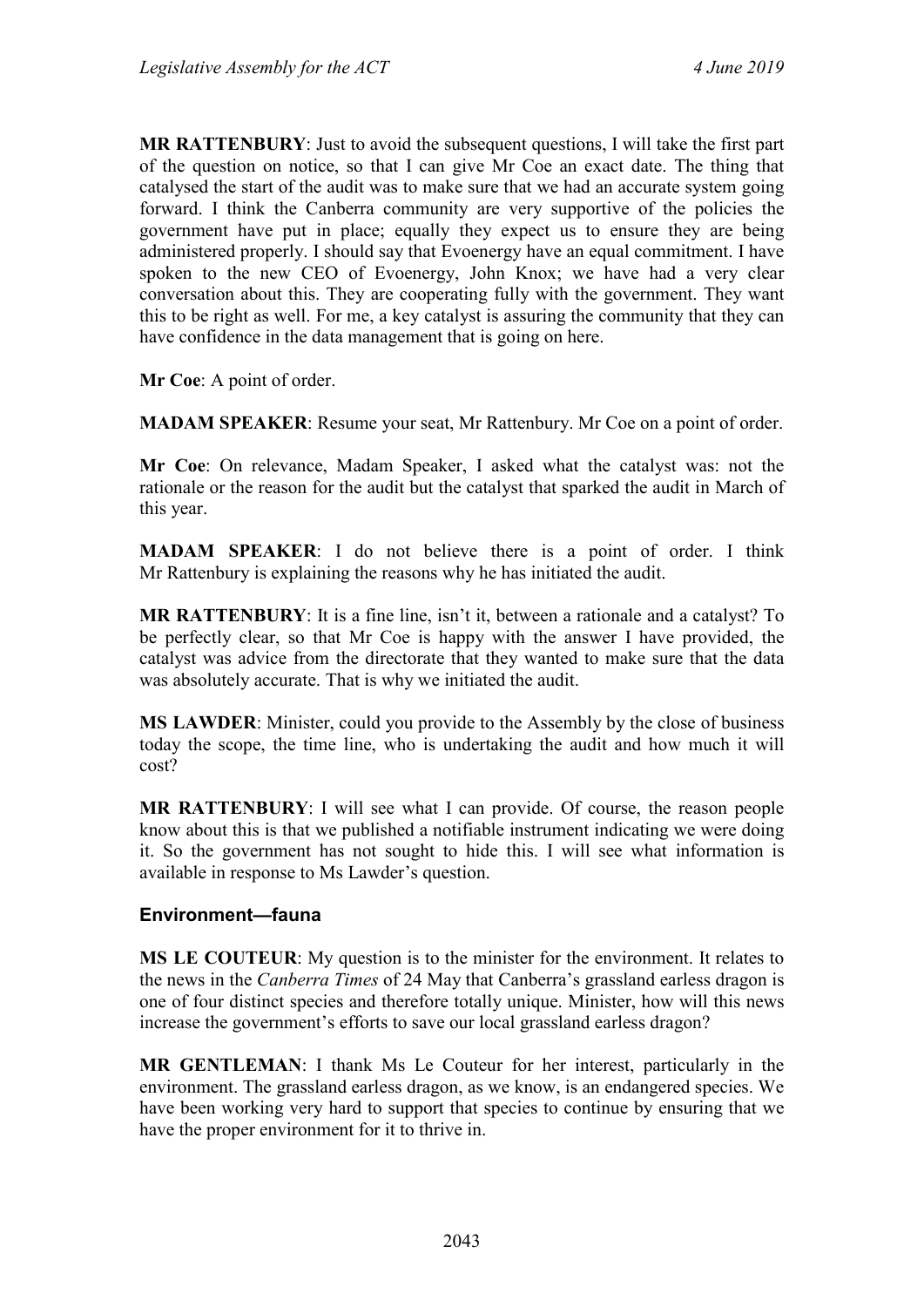We have also been using some new available technologies to provide enough data to see the issues involved with the grassland earless dragon and, of course, the threats to its habitat and the way that it lives in the ACT. As we know, with the warming climate, there is more pressure on endangered species as the climate changes. We have been working with the directorate, with other scientific bodies as well as particular environmental champions to ensure that we can continue to support the grassland earless dragon and other threatened species in the ACT.

**MS LE COUTEUR**: Minister, what advice have you or your directorate given to the Transport Canberra directorate about the potential impacts of the proposal to chop off a chunk of earless dragon habitat near Hume for an alternative alignment option for the Monaro Highway upgrade?

**MR GENTLEMAN**: TCCS and EPSDD work closely together when it comes to these sorts of works. I do not have the detail of that in front of me but I am happy to take that part of the question on notice.

**MS LAWDER**: Minister, what advice have you been provided with about the impact of the widespread nature of African lovegrass on the earless dragon?

**MR GENTLEMAN**: We know that African lovegrass is spreading across the ACT. We are trying our best to contain it as best we can. With regard to its impact on the earless dragon, there are usually incursions around the edges of where the habitat is for the earless dragon. We can manage the incursions of African lovegrass in their native habitat by careful consideration of burning and weed control. I will get some more detail from the directorate and come back to Ms Lawder with a more detailed answer.

#### <span id="page-40-0"></span>**Mental health—gaming disorder**

**MRS KIKKERT**: My question is to the Minister for Mental Health. Minister, the World Health Organisation have just recognised gaming disorder as a mental health illness by adding it to the International Classification of Diseases. Gaming disorder is defined as a pattern of digital or video gaming behaviour characterised by impaired control over gaming, increasing priority given to gaming over other activities to the extent that gaming takes precedence over other interests and daily activities, and continuation or escalation of gaming despite the occurrence of negative consequences. Minister, are you aware of this classification, and, if so, what steps have you taken to not only recognise the issue but support Canberrans suffering from this disorder?

**MR RATTENBURY**: I have not been specifically briefed on that matter by my directorate, but as the minister I am not generally fully briefed on each disorder that is being addressed by our staff. Nonetheless it is a very interesting and important topic and one that, having now had it drawn to my attention by Mrs Kikkert, I will seek further information on. What I can say is that the government employs expert staff who are trained in both existing disorders and emerging disorders to make sure that when people come forward and seek help in the ACT we have a system that is capable of responding to them. We know that with the stigma around mental health gradually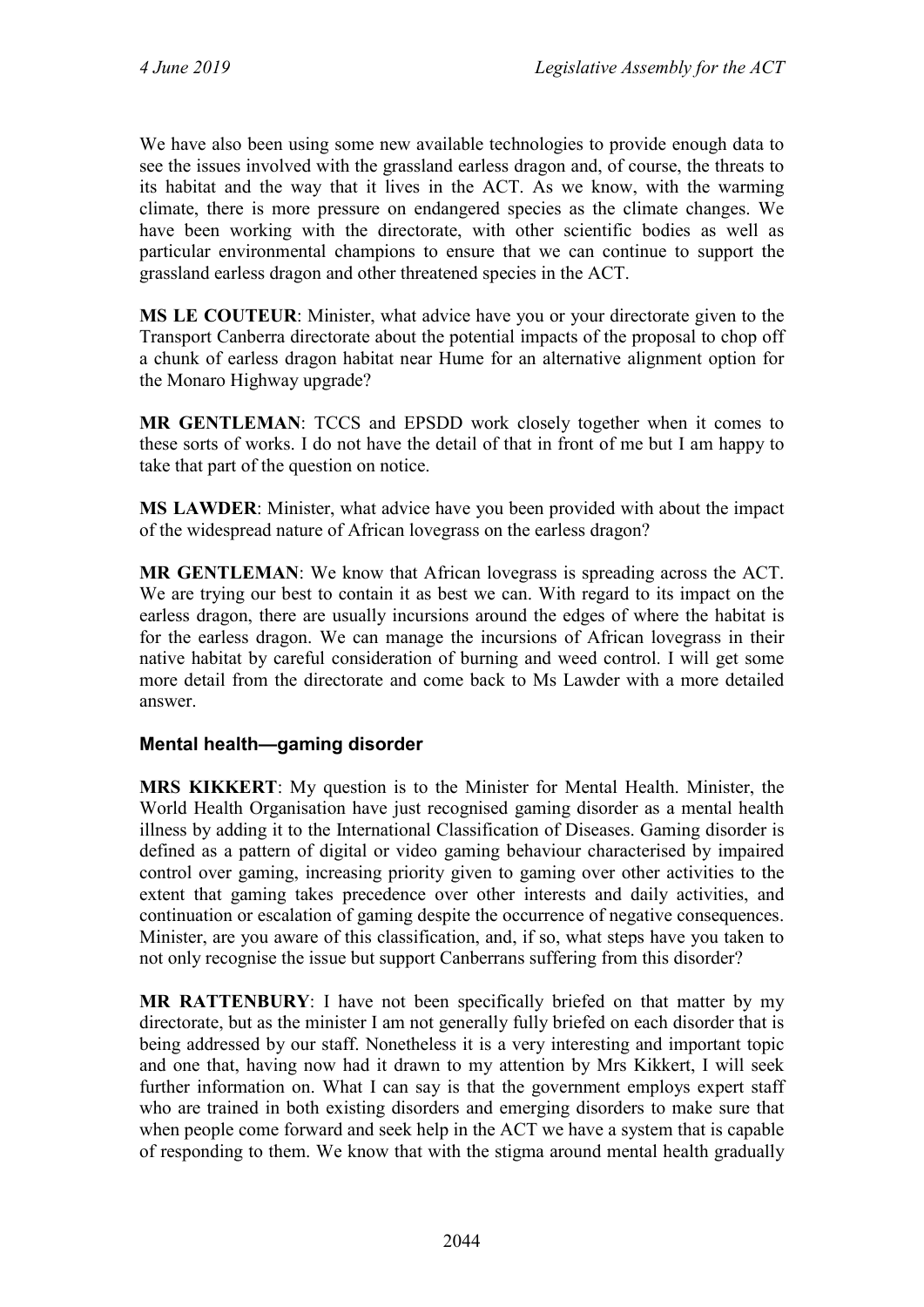being broken down, people are more willing to come forward and seek support. We need to make sure that as they do and as new issues emerge, we are capable of providing a response for them.

**MRS KIKKERT**: Minister, what mental health services are available in the ACT to support someone who is suffering from gaming disorder?

**MR RATTENBURY**: If somebody did come forward with those conditions—they possibly would not know it themselves in the first instance—our mental health services generally would be available to them. They would perhaps make an appointment with a community mental health team to seek support for the manifestation of the condition they were experiencing and they would be taken in to the community mental health team. They would be assigned somebody to assess them and they would be given a treatment plan from there.

**MRS DUNNE**: Minister, what is being done proactively to inform the community, and particularly parents, of this issue—how to prevent it and how to support someone who is struggling with gaming disorder?

**MR RATTENBURY**: Mrs Dunne raises a very interesting point. I imagine that this is not first being picked up by the health system; I imagine it is being identified in the education system by teachers, who are often very aware of changes in their students, and of course parents. As with many issues, we need to continue to have this discussion with our community. We need to be open about talking about the mental health challenges that people face.

Things like eating disorders are another example in that space, and which perhaps, while better known, are poorly understood. The community has a very specific view of what an eating disorder is and probably thinks that teenage females are the primary group who experience that, whereas we are seeing increasing numbers of young males experiencing disorders. Right across the board, we need to continue to raise the issue of mental health in discussions in our community. We need to be open about talking about them and not be judgemental. The government's response, particularly, is to make sure that we have a service system that can cope with that, as people do come forward.

#### <span id="page-41-0"></span>**Mental health—computer use**

**MR PARTON**: My question is to the Minister for Education and Early Childhood Development. Minister, I refer to the World Health Organisation having, as Mrs Kikkert said earlier, recognised gaming disorder as a mental health issue. ACT government schools have been rolling out laptops to every high school student for the last couple of years, and digital devices have become common items in classrooms. Minister, what policies are in place within schools to moderate the use of devices provided to students?

**MS BERRY**: Devices provided to students privately by their families are monitored by their families. The ACT government committed to provide Chromebooks to every secondary student and year 11 and 12 student in public schools in the ACT. It has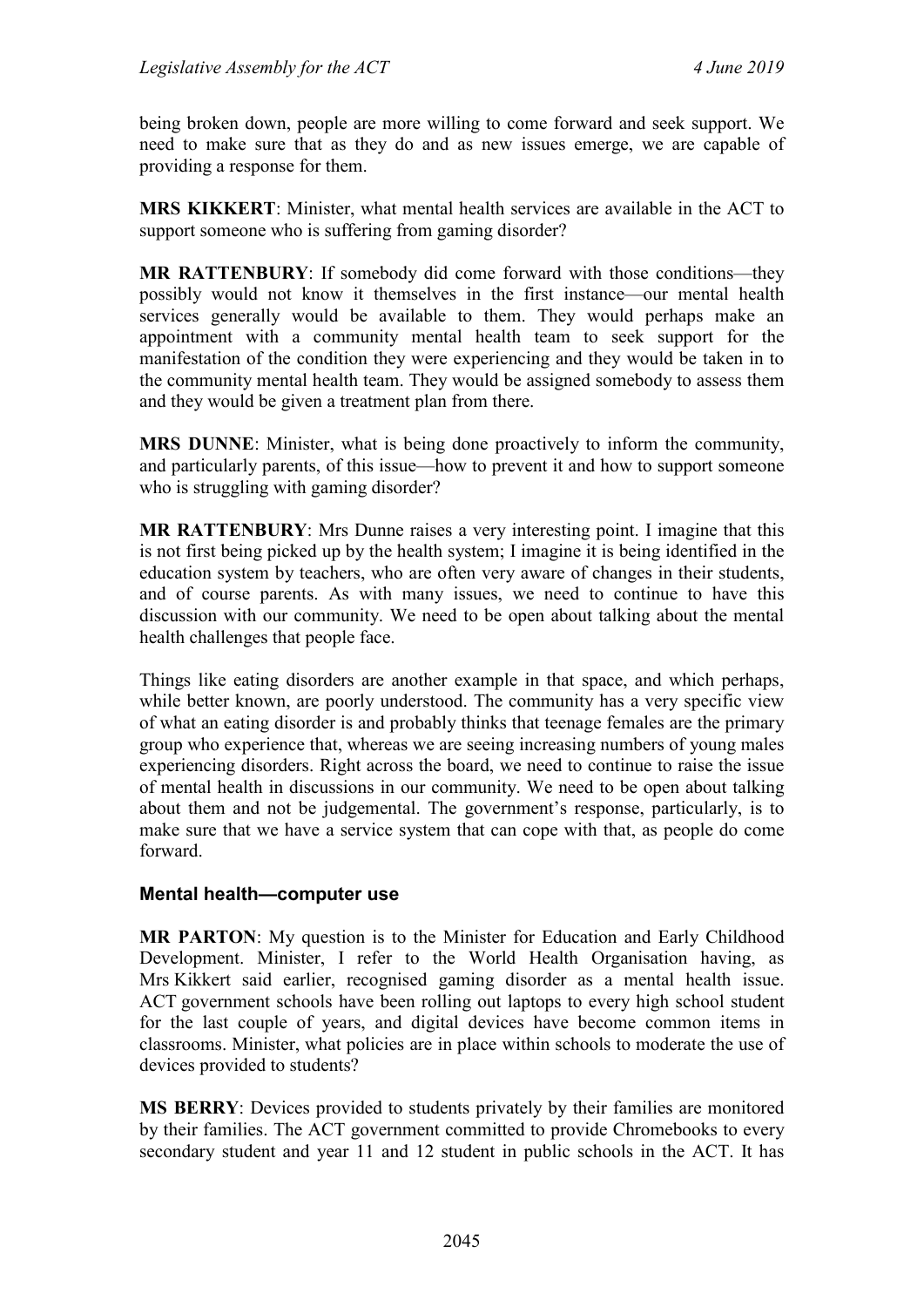already shown itself to be a really great equity measure, in that every child now has access to technology-based education that might have been a challenge for some families to be able to afford.

Building on the responses that Mr Rattenbury gave with regard to gaming and the recent media around issues around addiction and issues faced by young people, particularly, playing games outside school hours, the eSafety Commissioner and the Education Directorate work very closely together to provide supports and information to families.

Of course, this is not an emerging war; it is pretty much here now for the country. It is an issue that this country is going to need to deal with. This new addiction that has been recognised by the World Health Organisation around gaming and the kinds of supports that are provided will need to be expanded to take that into account. In our schools we have social supports and welfare officers as well as school psychologists who can support students and families as these issues arise. Importantly, the eSafety Commissioner is providing advice to parents about how they talk to children and young people about how they use devices, how they use gaming, the amount of time they are spending on gaming and how it affects their life.

There is a lot to do in this space. There is no doubt it is a challenging issue for our country. It is one of the issues that Education Council ministers have discussed as well, so there will be more happening in this space, I am sure.

**MR PARTON**: Minister, what training or information is provided—and I understand that you have in part answered that but I would like you to expand—to teachers to not only moderate the use of devices in school but also to identify mental health disorders that may be developing as a result of excessive screen time?

**MS BERRY**: This is one of those issues that we hope will be resolved through the implementation of positive behaviours for learning across our schools where teachers and school leaders will be working more closely with student cohorts in understanding the needs of those students not only within the school but also within their families.

In regard to the supports for schools around internet use, particularly around gaming issues, which, as I said, is an issue that has come to this country, we will have to put better supports in place as a country for how we deal with this. This will not be a situation or an issue that the ACT on its own will have to deal with. Certainly, I would be keen to work with the Minister for Mental Health and you, Mr Parton, if you are interested in progressing this issue, to see how we can support young people better in this space.

**MRS KIKKERT**: Minister, what resources are schools providing to parents to ensure they are informed about recommendations relating to screen time and about known risks to both physical and mental health?

**MS BERRY**: When students begin their school year, students and families are invited to attend training sessions within school communities about internet use and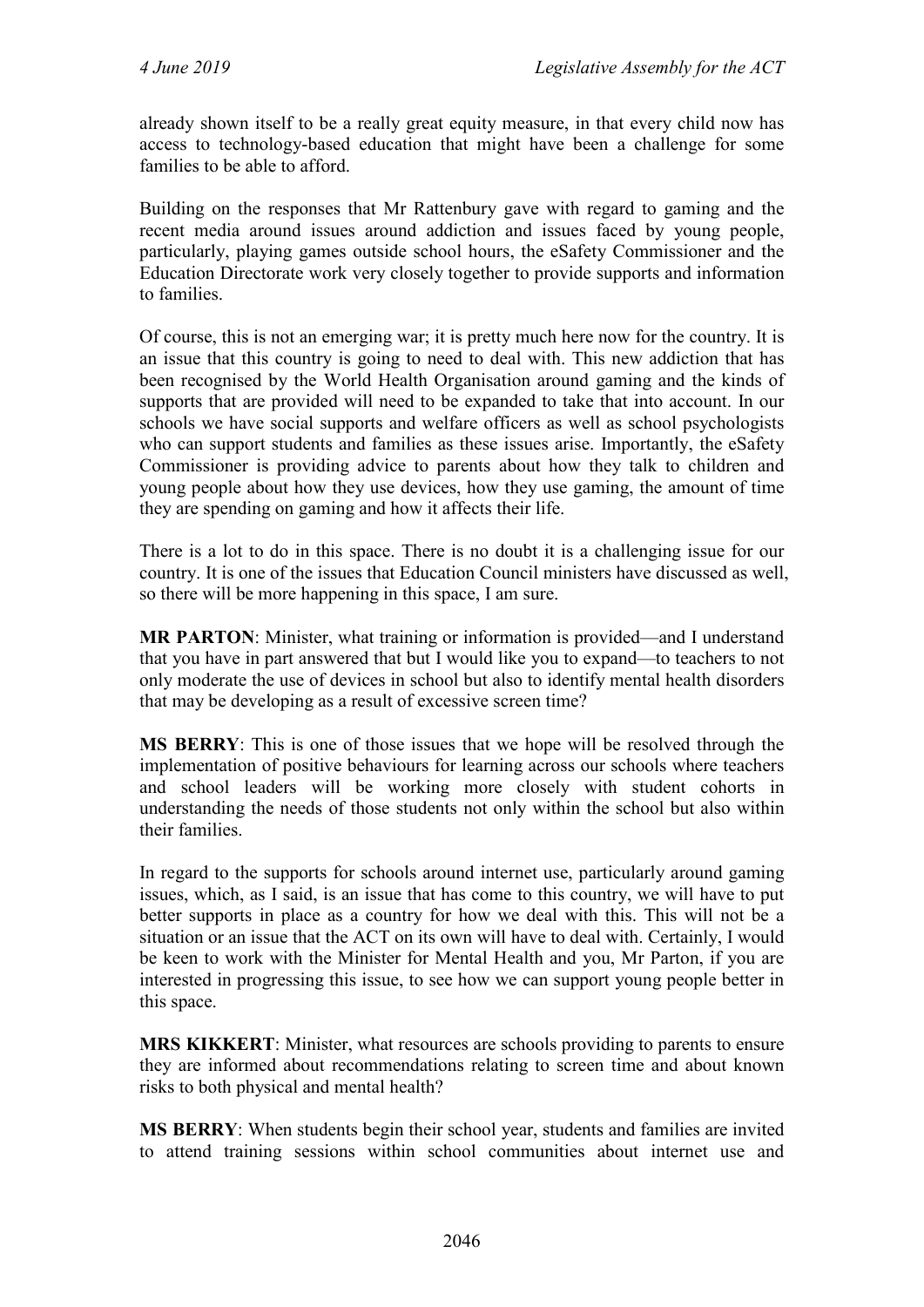technology-enabled learning and the use of ICT in schools. I do not think there is an issue with using ICT in schools. We all have a couple of devices on our desks in front of us right now; there is no point in excluding that from children. That is going to be part of their lives now and well into the future.

How we teach and support our children and young people to use those devices responsibly is part of the work of the education system—that is for sure—but part of it is also about advising parents and families about how they can support children and young people in this space, which is what I was referring to, about the conversations and how to open those conversations with children and young people about the time that they are spending on online gaming. A lot of that information is available on the internet through the eSafety Commissioner. I know that that is shared around regularly at public schools in the ACT.

There is no doubt that more work needs to happen in this place as a country. I know that it is an issue, as I said, that state and territory education ministers and the federal education minister have discussed. It will become more of a priority for ministers to attend to as well.

#### <span id="page-43-0"></span>**Budget—education**

**MS CHEYNE**: My question is to the Minister for Education and Early Childhood Development. Minister, what initiatives so far announced in the 2019 budget respond to the growing number of Canberra families choosing our high quality public education system?

**MS BERRY**: I thank Ms Cheyne for the question. This week I was happy to continue with the government's commitment to provide high quality public education by announcing new, expanded schools and funding for feasibility and planning work. It is clear from the most recent ACT school census that Canberrans trust the excellent learning opportunity provided through our government schools. A growing proportion of students attend government schools, and government school enrolments are already up by nearly 10 per cent over last year.

In Gungahlin, which, as we know, is one of the fastest growing regions in Australia, population projections indicate that the suburbs of Moncrieff, Taylor, Jacka, Kenny and Throsby will see more than 2,300 new births by 2028. The 2019 ACT budget is responding by providing two high quality government schools and expert teachers and staff to make sure that those students and young people have a place at a school close to their home.

The government will deliver a new primary school in Throsby through the allocation of \$47 million in the budget and will begin work on a new high school for Kenny, with \$2 million set aside for planning and design. The government is also continuing its commitment to expand Franklin Early Childhood School, with \$29.5 million allocated to construct permanent buildings as the school grows, to accommodate students from kindergarten to year 6.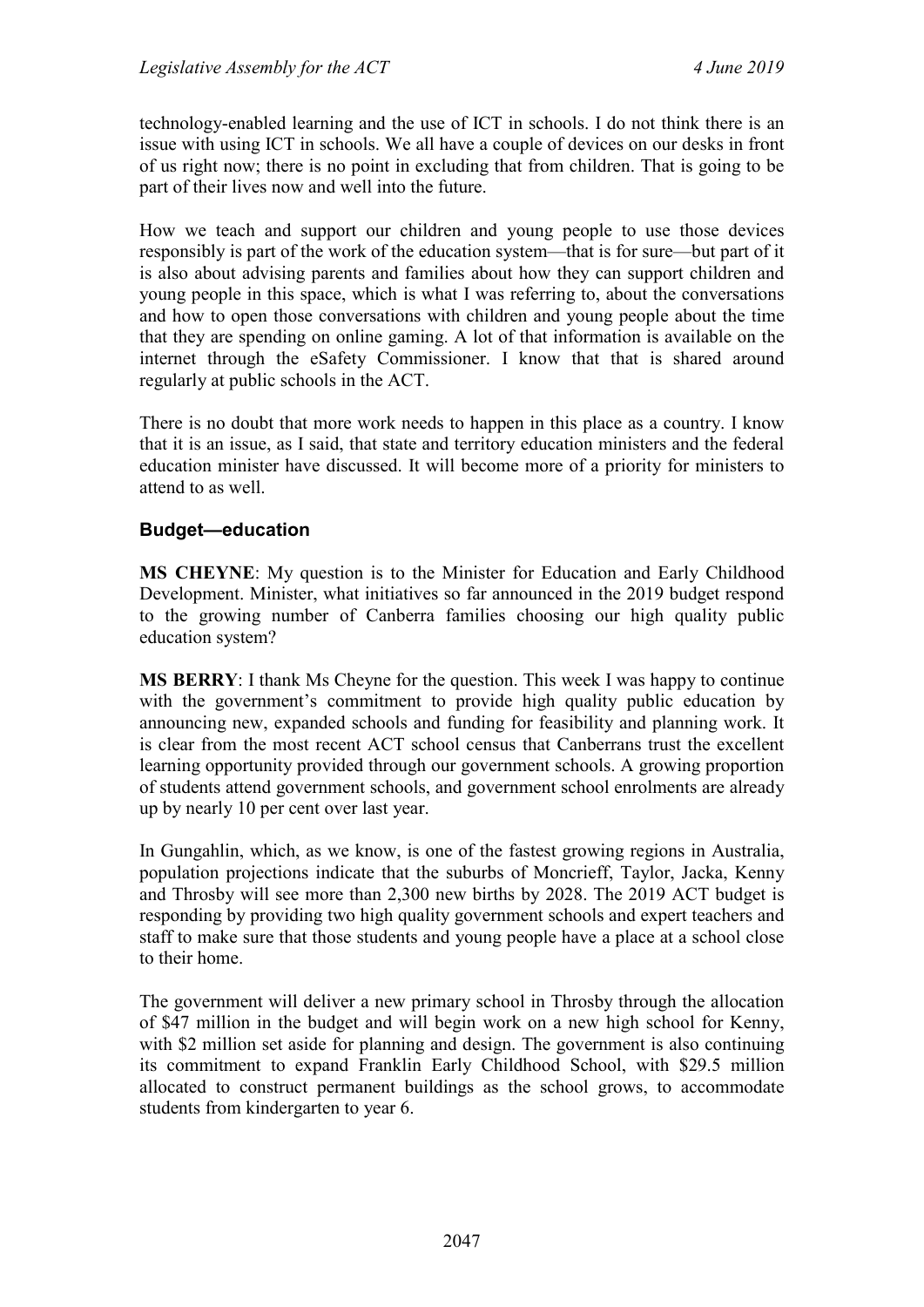Additionally, the government has allocated funding for school expansions and upgrades across Gungahlin, Belconnen and the inner north, as well as planning and feasibility studies for schools right across the city.

**MS CHEYNE**: How do these budget-funded initiatives meet the needs of families in Gungahlin, given it is one of the fastest growing regions in Australia?

**MS BERRY**: Thank you for the supplementary, Ms Cheyne. In Throsby, the new primary school, which will be opened by 2022, will cater to 450 students from kindergarten to year 6 and up to 132 preschool students, with space for future growth. High quality learning environments incorporating both indoor and outdoor learning spaces, as well as integrated spaces to support students with specialised needs, will be provided at this modern and sustainable facility. Members will know from the announcements that I have made that the government is leading by example by delivering carbon neutral, environmentally sustainable educational facilities.

In Kenny, the new high school will cater to around 800 students from years 7 to 10, with room for temporary expansion to accommodate more places if they are required. It is planned to open in the 2023 school year. The government has not only funded planning and design for the school but also made a capital provision so that we are ready to fund construction as the project advances. At Franklin Early Childhood School, the government is growing its capacity to 600 students from kindergarten to year 6, in addition to existing early childhood offerings, delivering on its election commitment.

We will also increase the capacity of Gold Creek School senior campus, delivering 200 extra places by the beginning of the 2022 year. The government is also investing in flexible, high quality transportable buildings that can be moved to where they are needed most. Gungahlin College will also benefit from 200 additional places alongside upgraded facilities to accommodate more staff and deliver new specialist science teaching facilities.

**MS CODY**: Minister, how do these initiatives demonstrate a clear plan for the future in other growth areas of our city?

**MS BERRY**: I thank Ms Cody for the supplementary question. As I announced this week, the government is doing the work and making the required investments to plan for increasing need for government schools. As suburbs move through their life cycle, student numbers tend to rise and fall. New schools are built with the ability to be scaled up and later scaled down. We will deliver new and expanded schools where and when they are required. A bit like a baby bear's porridge, the government will do it efficiently, delivering the right mix of permanent and temporary accommodation at the right time.

An additional 350 places through transportable classrooms will become available across the city, with buildings initially being provided for Lyneham High School and Hawker primary school, as well as Gungahlin College. Transportable learning spaces today are open, spacious, comfortable and exciting learning environments. They are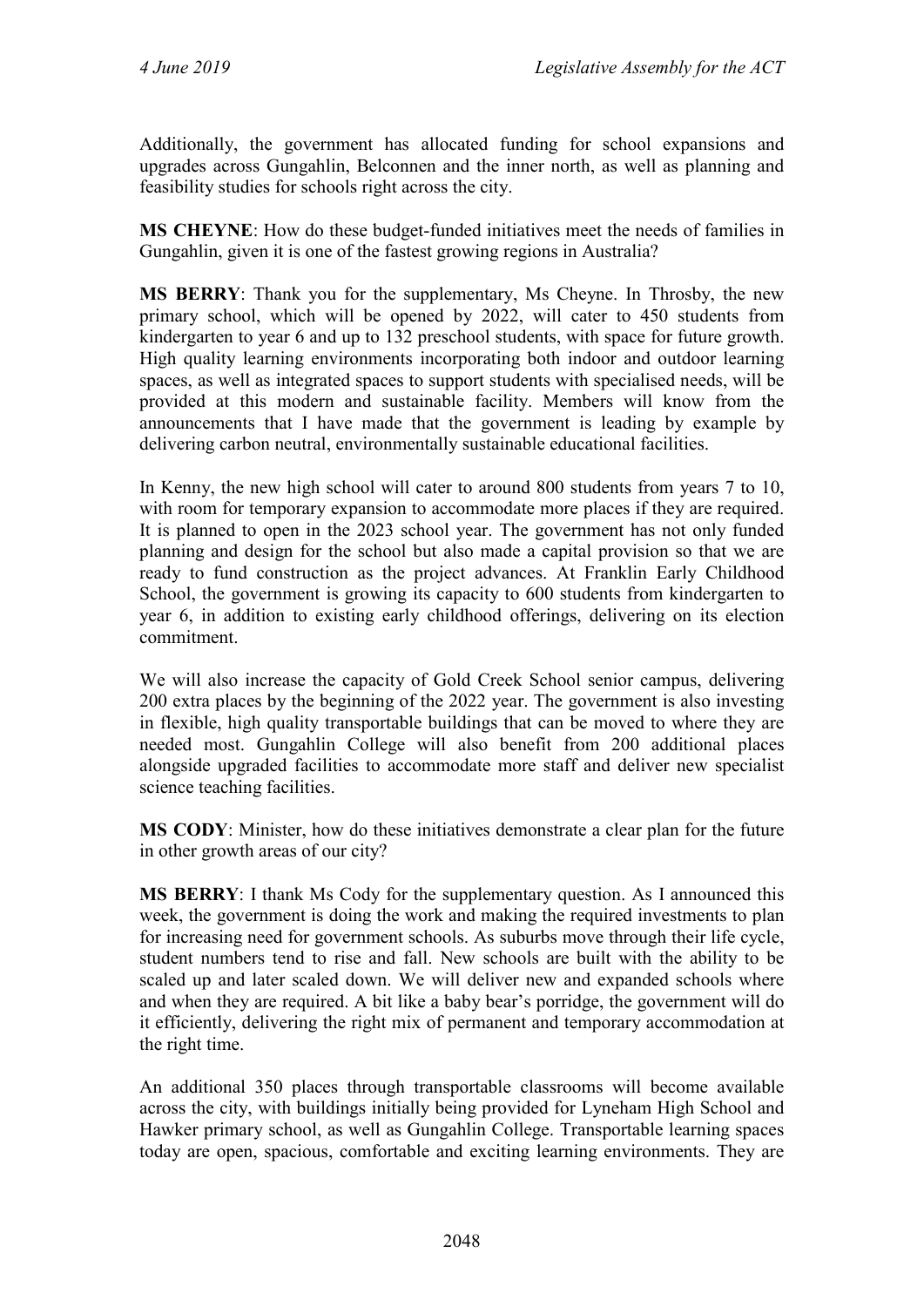modern, fully insulated and designed to meet current energy targets, with all the same comforts and technical IT infrastructure as a permanent learning space. As well as looking great on the inside, they are located in areas to blend into the overall design and landscaping of the school.

Through the budget, the government has invested \$6.5 million on feasibility studies and planning to support detailed mapping of future student demand in residential growth areas in west Belconnen, the Molonglo Valley, south-east Canberra and the Belconnen and Woden town centre areas. This work will also address capacity within existing schools in the city and gateway area and consider the need for additional college places for the inner north and Gungahlin.

#### <span id="page-45-0"></span>**ACTION bus service—wheelchair accessible buses**

**MISS C BURCH**: My question is to the Minister for Transport. A Canberra bus user shared the following experience: "I am a wheelchair user. Having to use two buses to get to my destination is difficult and time consuming. Also not all buses are wheelchair accessible. It now takes me up to 1 hour to travel from O'Connor to Belconnen. Previously it was one bus route that I travelled from home to Canberra Hospital and Belconnen." Minister, why is this Canberran who is in a wheelchair now forced to take more buses on a longer journey to get around our city?

**MS FITZHARRIS**: I am not aware of where this particular user lives in O'Connor. If Miss Burch could provide further information, perhaps I can assist outside question time with the specific requirements of someone who needs to travel to a variety of locations across Canberra. It is the case that the new public transport network is servicing more people right across the city more often with more frequent buses. We have a number of supplementary services, of which Miss Burch is aware. Perhaps if those particular details can be forwarded to Transport Canberra, to my office, we can assist further.

As I am sure the opposition is aware, we make investments each year to ensure that our entire Transport Canberra fleet meets accessibility requirements over the next coming years, and we are doing very well on that measure.

**MISS C BURCH**: Minister, when can bus users such as this O'Connor resident expect their services to improve and to be better connected?

**MS FITZHARRIS**: Services are better connected. I refer Miss Burch to my previous answer.

**MRS KIKKERT**: Why are all bus services not wheelchair and pram accessible?

**MS FITZHARRIS**: Many are. I do not have the precise figure with me but it is in the high 80 or low 90 per cent. As I indicated in my previous answer, we do very well on the accessibility of our public transport fleet. I can take the specific question on notice and also refer Mrs Kikkert to my previous answer where I indicated we continue to make investments in this area to ensure that we have a universally accessible public transport fleet.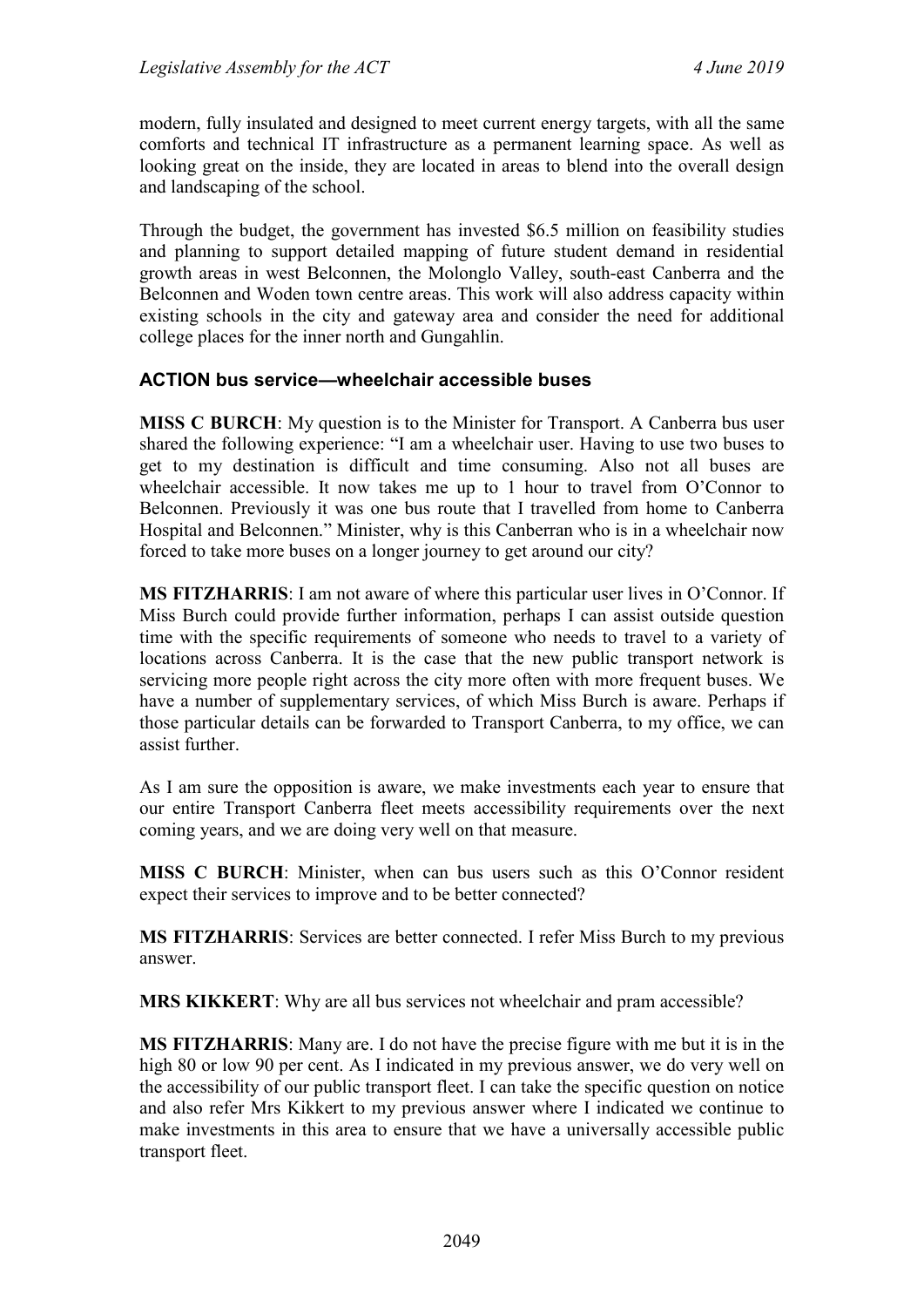## <span id="page-46-0"></span>**Transport—Mitchell**

**MR MILLIGAN**: My question is to the Minister for Transport. Minister, amongst the many stories received on the new bus network, one that stands out is from Hank, who lives in Palmerston. Hank wanted to catch public transport from Mitchell to Palmerston after he had dropped his car off for a service. Despite this being a distance of less than seven kilometres, the bus options available meant it would take Hank almost an hour to return home. Minister, is this the new era for public transport in Canberra that you keep referring to when residents cannot make basic trips around their suburbs?

**MS FITZHARRIS**: Residents can make basic trips around their suburbs.

*Opposition members interjecting*—

**MR MILLIGAN**: Minister, with only one bus—

*Members interjecting—*

**MADAM SPEAKER**: Members, please! Mr Milligan, start again.

**MR MILLIGAN**: Minister, with only one bus and no light rail stop for a commercial and industrial precinct such as Mitchell, isn't Hank's experience only going to become more common?

**MS FITZHARRIS**: I certainly hope that Mitchell continues to thrive as a busy commercial hub on the north side of Canberra. As Mr Milligan is aware, having been previously opposed to any form of light rail servicing the north of Canberra, we are now undertaking plans to construct a stop for light rail in Mitchell.

*Members interjecting*—

**MADAM SPEAKER**: Members, Miss Burch has the floor.

**MISS C BURCH**: Minister, what do you say to the businesses in Mitchell who are going to be impacted by this lack of connection and longer travel times?

**MS FITZHARRIS**: We have had many discussions about the current public transport patronage to Mitchell. There remains public transport patronage to Mitchell. I look forward to joining the Mitchell Traders Association very soon for a morning tea to discuss the government's investments in the north of Canberra and in particular in Mitchell.

#### <span id="page-46-1"></span>**Health—infrastructure**

**MS CODY**: My question is to the Minister for Health and Wellbeing. Minister, how will the recently announced funding of the SPIRE centre help address the growing demand for health services in Canberra and the surrounding region?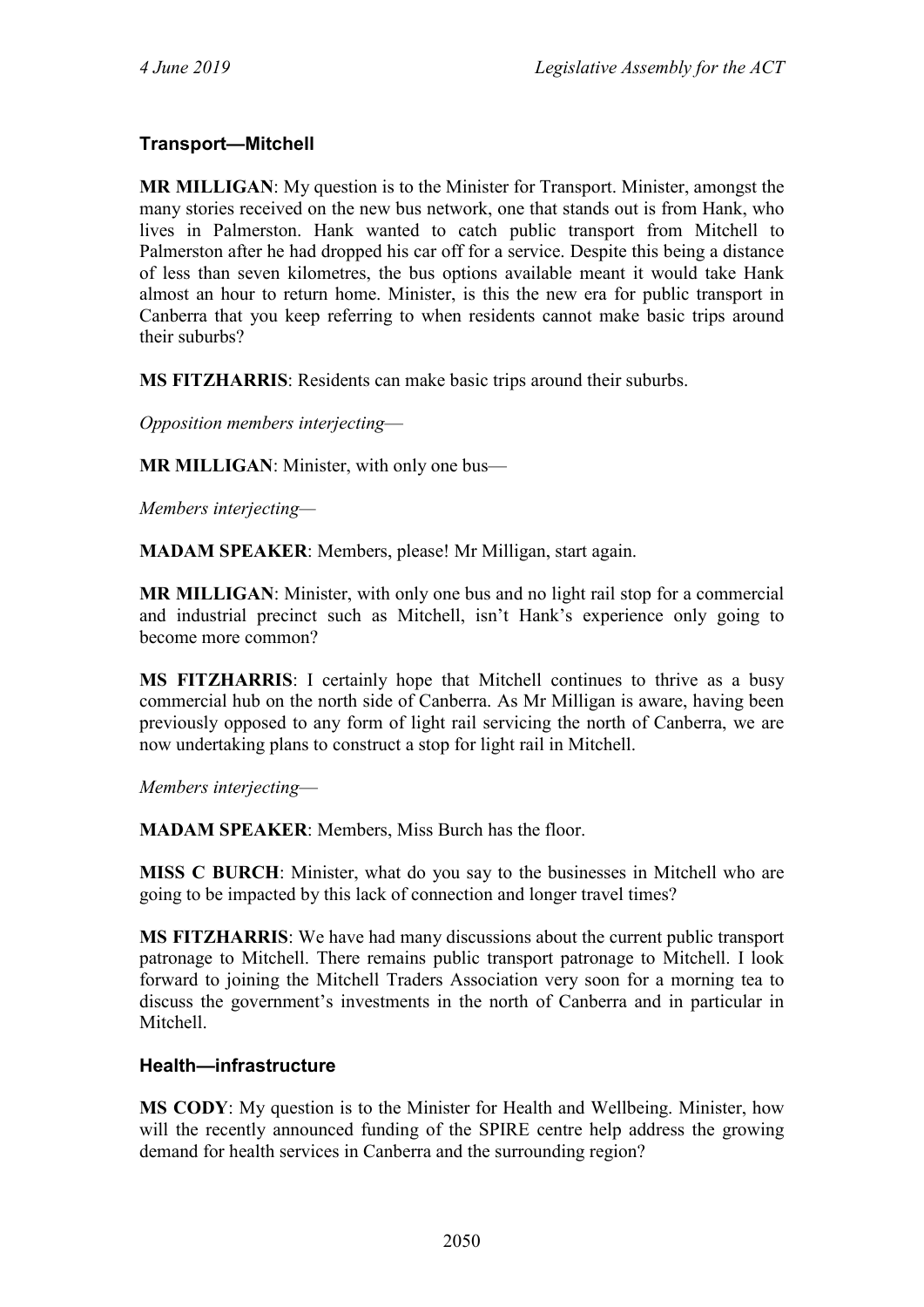*Mrs Dunne interjecting—*

**MS FITZHARRIS**: I note Mrs Dunne's continual negative comments about the Canberra public health system. I thank Ms Cody for the question. As we all know, Canberra Hospital is a critical part of the ACT and region's healthcare system. It is the region's largest public hospital and has the territory's largest emergency department and operating theatre complex.

The ACT Labor government is making record investments in new and expanded health infrastructure, responding to increases in health service demand and the growing population through the building health services program that is charting the course for future proofing our public health system. As part of this program the government has committed to the delivery of the SPIRE centre located at Canberra Hospital and in this budget, as has been previously announced, we have increased the scope of SPIRE to make sure that the facility will keep pace with growing acute healthcare demand.

The new SPIRE centre will include 22 state-of-the-art operating theatres; 114 emergency department treatment spaces, 39 more than currently available; 60 intensive care beds, doubling the current capacity; a new and expanded coronary care unit; a family-friendly zone for families with children in the ICU; and a rehabilitation gymnasium to assist ICU patients in their recovery.

The new and expanded acute and critical care services to be delivered through SPIRE will have an impact on reducing waiting times, treating more critical-care patients locally and attracting and retaining clinical staff to our community. We look forward to progressing investments in SPIRE and also to continuing to invest in Canberra Hospital campus as a whole.

**MS CODY**: Minister, what other measures has the government announced to tackle growing demand on health services?

**MS FITZHARRIS**: In addition to the significant SPIRE project, this Labor government is investing in a range of other healthcare services and facilities to meet the growing and changing healthcare needs of our community.

The government is expanding the Centenary Hospital for Women and Children, which will see a doubling of the number of postnatal beds, a new adolescent mental health unit and an increase in the hospital's capacity to care for ill or premature newborn babies.

Our walk-in centres are more popular than ever, with existing centres in Belconnen and Tuggeranong seeing over 22½ thousand presentations each year; and in its first six months of operation, our latest centre, in Gungahlin, seeing over 14,000. This week we announced the Dickson location and funding for a new inner north walk-in centre, the fifth to be established in suburbs across Canberra. The walk-in centre will complement existing services provided at the community health centre, including maternal and child health services. Members will also be aware that the Weston Creek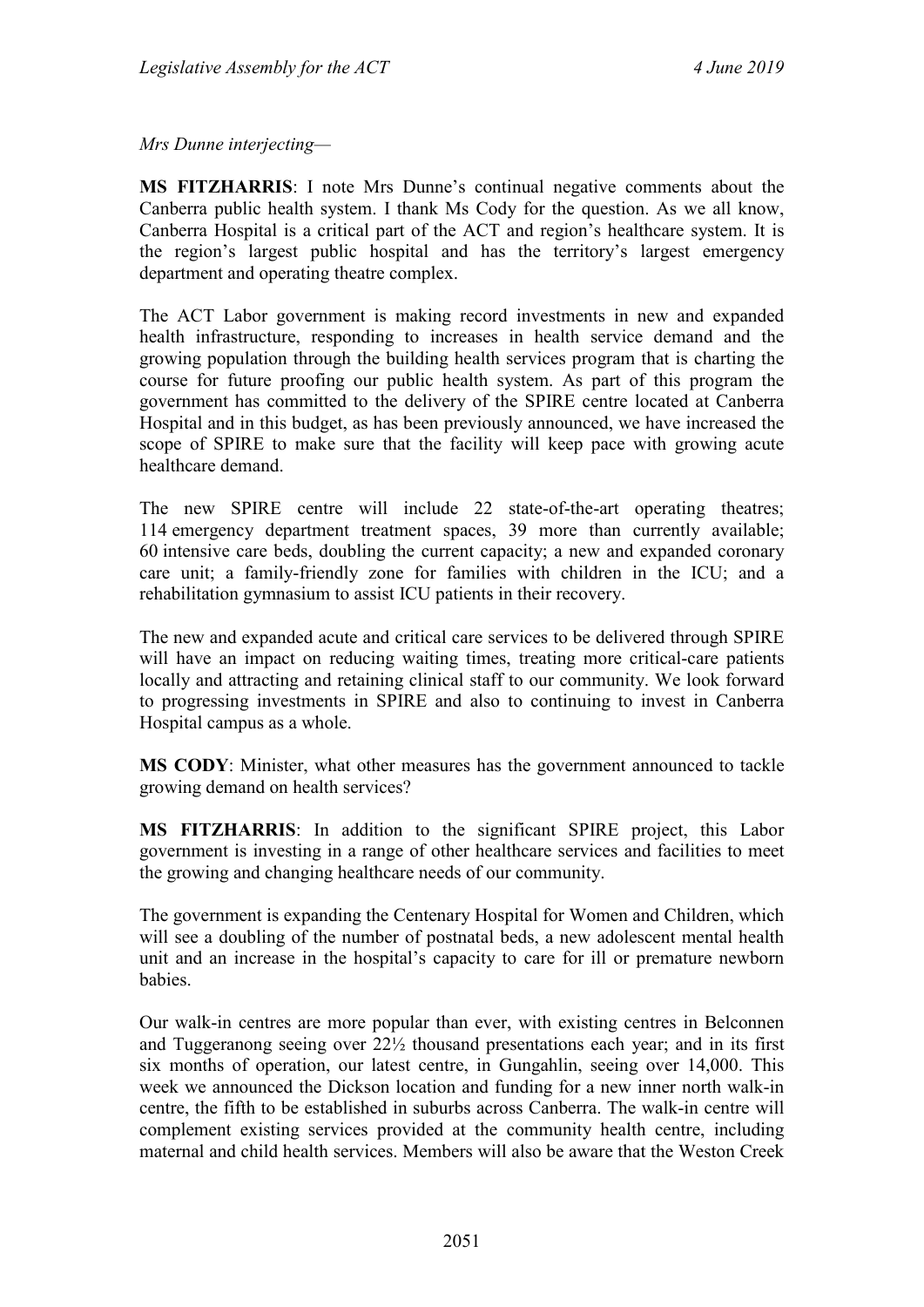walk-in centre opens later this year. Walk-in centres have been very positively received by the Canberra community.

In addition, in Belconnen we have allocated an additional \$40.5 million over four years to improve facilities at Calvary hospital. This builds on significant investments last year and the expansion of the emergency department. The \$40.5 million provides funding for new doctors and nurses at the emergency department as well as investments to expand urology services at Calvary Public Hospital and to open more operating theatres at Calvary Public Hospital.

**MR PETTERSSON**: Minister, how has the government worked with clinicians and other stakeholders in developing its health infrastructure initiatives?

**MS FITZHARRIS**: I thank Mr Pettersson for the supplementary question. ACT Health, together with Canberra Health Services, has undertaken considerable clinical and stakeholder engagement to inform the planning and business case development for major health infrastructure projects.

We are acutely aware that clinicians, staff, patients and community stakeholders have a great deal of value to add to planning for health infrastructure, and we cannot do this without them. Territory-wide health services planning processes have also been key to planning for our major health infrastructure projects. This has seen ACT public health services come together to incorporate expertise from ACT Health, Canberra Health Services and Calvary, as well as the Capital Health Network.

The formal clinical engagement process for SPIRE expansion has included senior clinicians from Canberra and Calvary hospitals, healthcare consumer group representatives, and executives from both Canberra Health Services and ACT Health, to ensure that their valuable feedback informs the building design and core components each step of the way. I look forward very much to that close clinical engagement continuing.

For the Centenary Hospital expansion, planning and design are further advanced, with clinical user design groups for each specialty area, including neonatology, adolescent mental health and maternity services completing three workshops each to confirm project scope and design.

Broad-reaching clinical, consumer and community engagement will continue throughout the design and build phases of these major health infrastructure projects to ensure that our health facilities best meet the needs of our staff, patients and the community.

## <span id="page-48-0"></span>**Alexander Maconochie Centre—reintegration centre**

**MRS JONES**: My question is to the minister for corrections. Minister, I refer to your announcement of \$35 million for a low-security reintegration centre to be built outside the walls of the Alexander Maconochie Centre. Inside the walls of the AMC drug abuse is a problem; we see assaults; there is no daily routine; and the remandees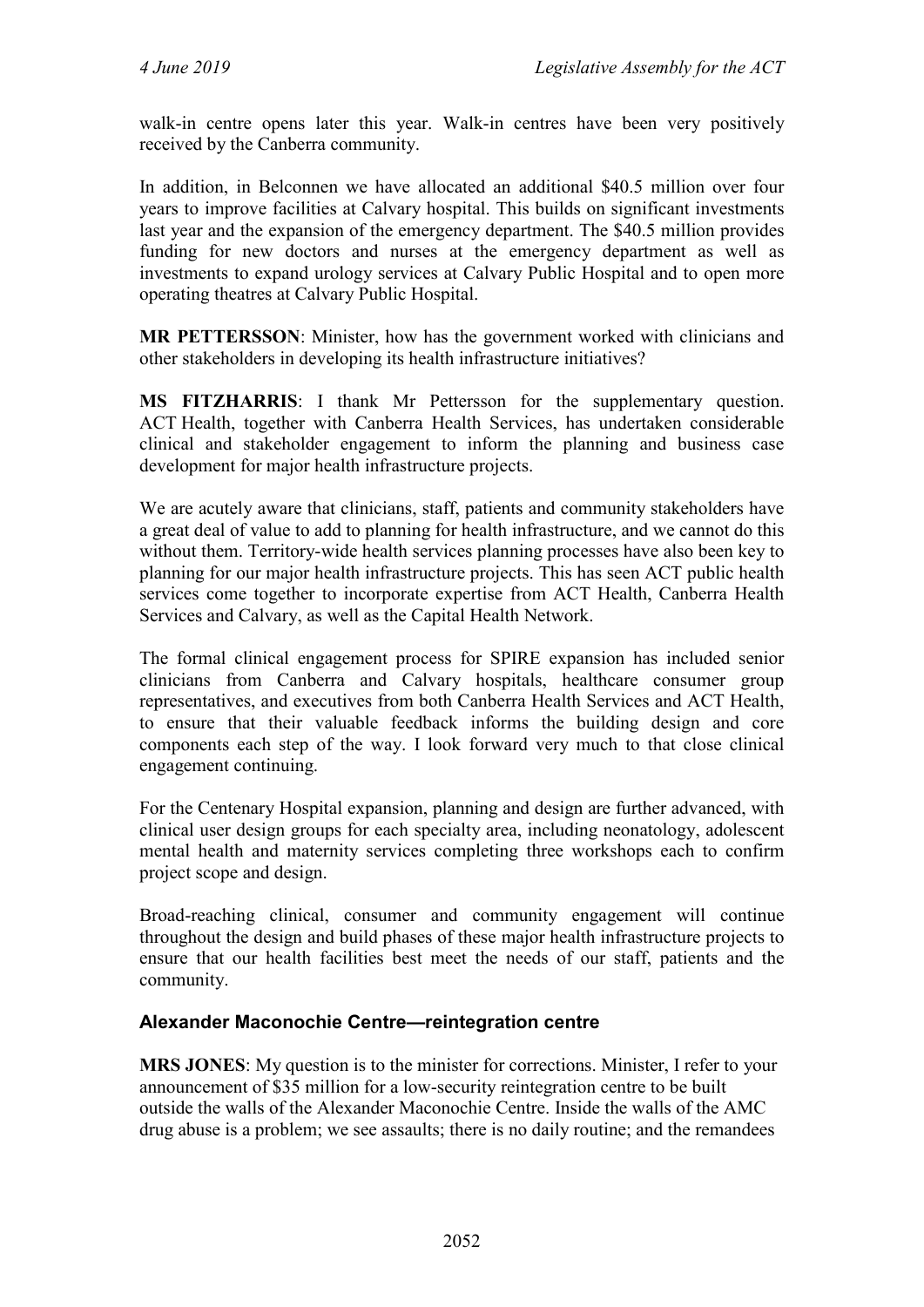are housed in the same cells as convicted criminals. Minister, why are you building a facility outside the prison walls when there are still problems with properly managing what is inside?

**MR RATTENBURY**: As Mrs Jones knows, the government has made a commitment to a justice reinvestment strategy tagged "building communities not prisons". We want to break the cycle of repeat offending in the ACT, help people put their lives back on track, and make our community safer by reducing the rates of recidivism in this territory. To do that, we know we need to do things differently.

We also know that the AMC is under population pressure regarding capacity. That is a well-known fact. Part of our strategy is to do two things: one is to make the long-term investment in programs that will help people break that cycle of offending, as I have spoken of; the other is to have some additional capacity at the AMC.

We know that the AMC is essentially a complete maximum security prison. Because there is only one facility, and we do have maximum security detainees, the entire facility is built to that standard. But not everybody in the AMC needs to have that level of security.

In New South Wales we see sites like prison farms, where people are at a much lower level of security as that matches their individual assessment, their point in the rehabilitation process and the like. We see an opportunity here in the ACT to become more nuanced in the type of prison classifications that we have: to have people in a classification that matches their needs. Not everybody needs to be at maximum security. This will give us some additional capacity.

In a way, it is about helping people to rehabilitate, and to get their lives back on track. We know that just about everybody in that jail will come back into our community at some point in time. Very few people will be there for the duration of their natural life. We need to think very carefully about how we give those people skills and capabilities so that when they come back out they do not fall back into their old ways but become thriving members of our community. That is what we are seeking to do through this facility.

**MRS JONES**: Minister, how is it reasonable to state that you will be able to deliver a reduction in our higher recidivism rates when you cannot manage the facility that we already have?

**MR RATTENBURY**: I think the best way we can help people to get out of that cycle of offending is to actually work with them on the underlying issues in their lives that lead to criminal behaviour, whether that is a mental health problem, an acquired brain injury, drug and alcohol addiction—the various things that we see in people. We know that the vast cohort of people in the ACT are coming along with those sorts of issues.

The Australian Institute of Health and Welfare recently released data. Admittedly, it was a small sample, but in that small sample of people coming into the AMC more than 80 per cent self-identified that they had taken illicit drugs in the period before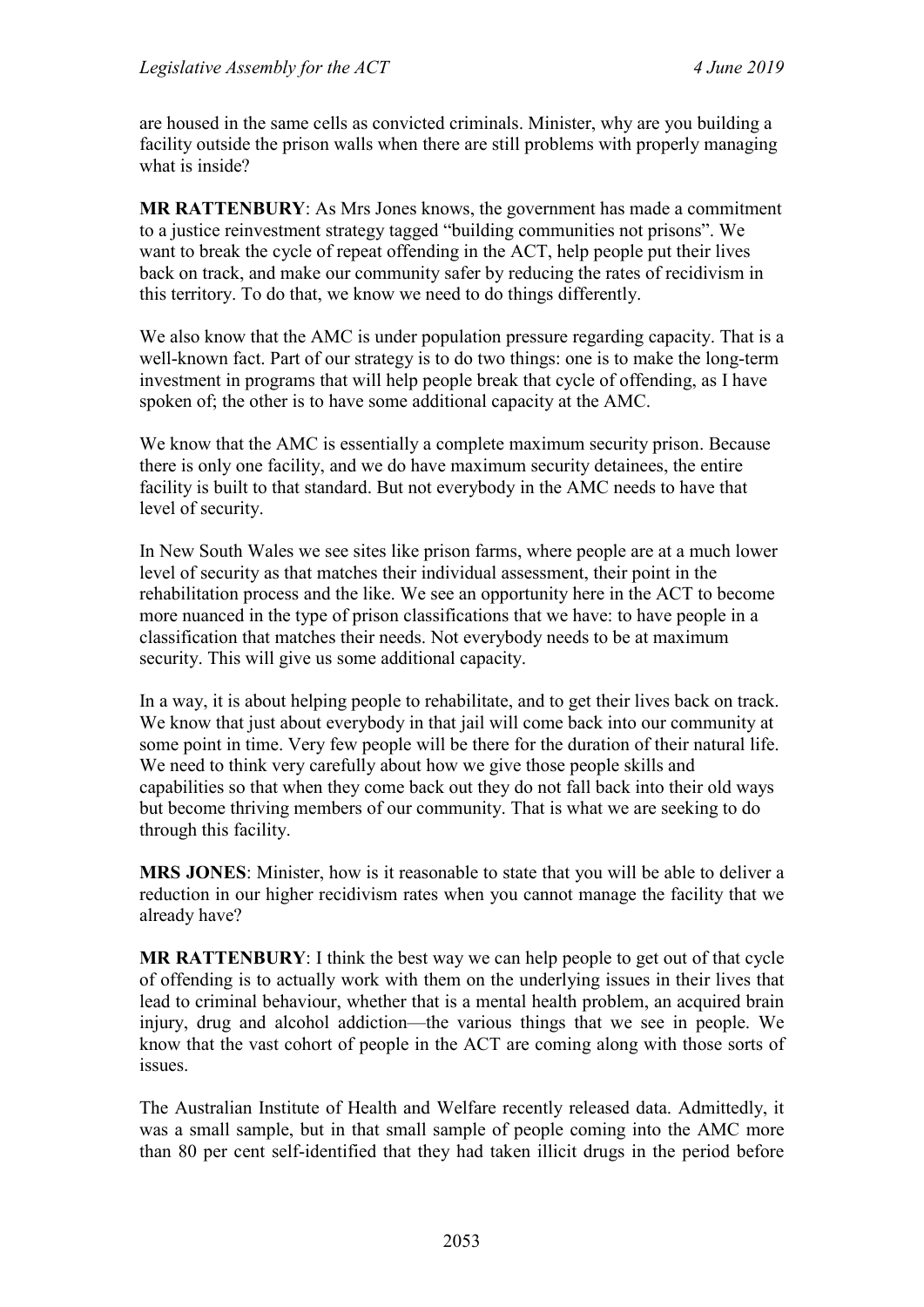their admission to the AMC. That is why, if we want to make the community safer and actually break that cycle, to reduce recidivism we need to intervene in ways that address the underlying behaviours and issues that people have in their lives and that lead them to be involved in the criminal justice system. That is how we will reduce the recidivism rate. The alternative approach is to just keep building bigger and bigger jails.

### *Opposition members interjecting—*

**MR RATTENBURY**: One should never respond to interjections but the obvious ludicrousness of the interjections require it. We have expanded the AMC before, in 2013, 2014 and 2015. We took a decision then that the jail was not big enough for the population of the ACT. But we have now decided that we can also not just keep everexpanding, because we know what will happen. In particular, if we keep expanding, more Aboriginal and Torres Strait Islander people will end up in jail. That is the reality of the system, and that is why we are taking a decision to invest in more community programs, to try and break people's criminal cycles.

**MADAM SPEAKER**: Before I go to the supplementary question, I remind members that when somebody is on the floor answering the question they should be heard in silence.

**MR WALL**: Minister, why is your justice reinvestment strategy failing, given that this is the second time the prison has had to be expanded under your tenure as minister and that the prison population is now double what it was when you became the corrections minister?

**MR RATTENBURY**: We have been very up-front about the fact that this justice reinvestment strategy would include the reintegration centre. We said that right at the beginning. If the opposition think they have come up with some great expose here we were very clear up-front that we would need some capacity in the medium term, because these justice reinvestment approaches are long-term commitments. We have taken the decision to change direction and put a greater—

*Opposition members interjecting*—

**MADAM SPEAKER**: Members, please! Do you have anything to add, Minister Rattenbury?

**MR RATTENBURY**: I cannot see the point, Madam Speaker.

*Mrs Jones interjecting*—

*Mr Hanson interjecting*—

**MADAM SPEAKER**: Members! Mr Hanson and Mrs Jones, that is enough.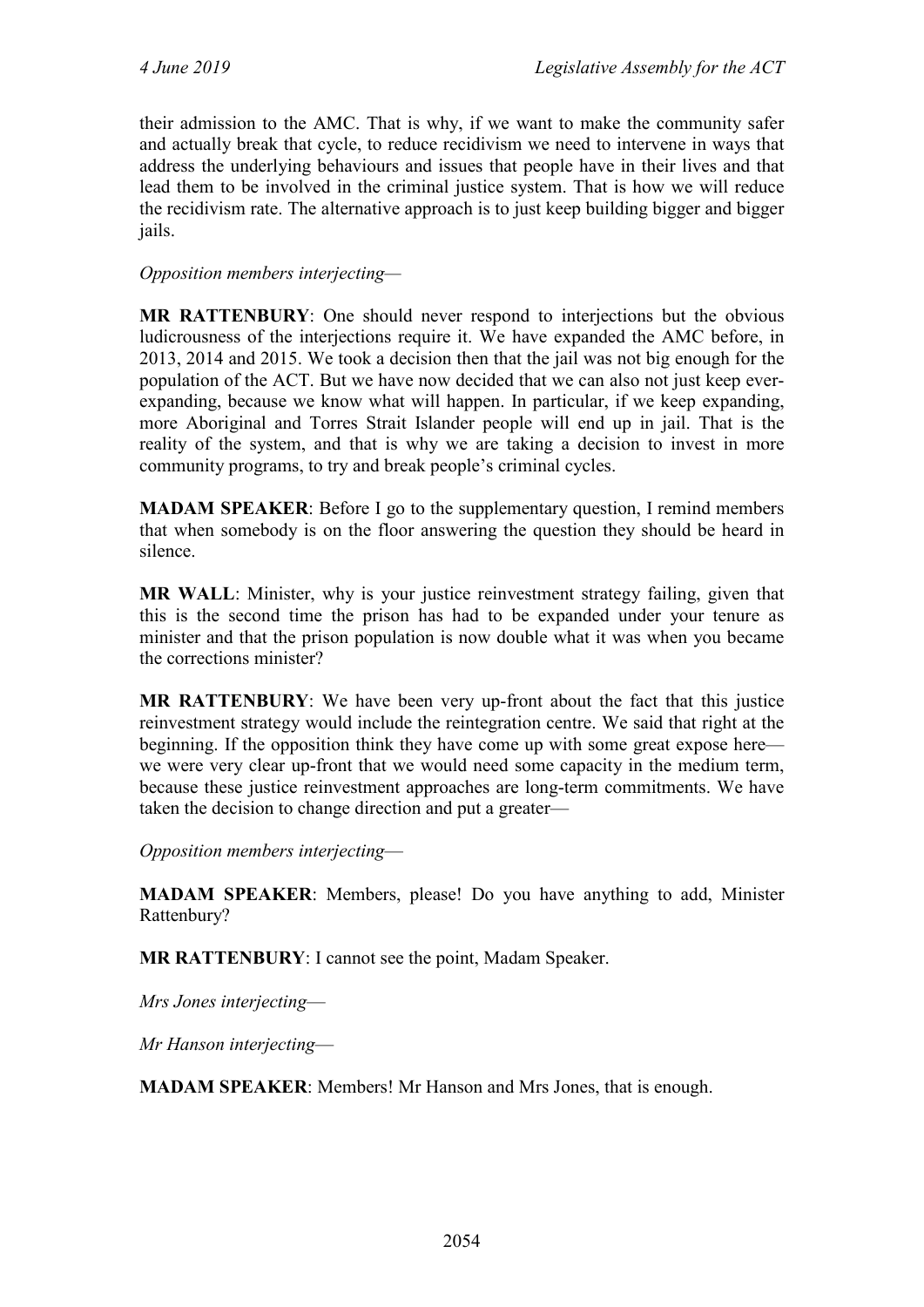#### <span id="page-51-0"></span>**Justice—parole conditions**

**MR HANSON**: My question is to the minister for corrections. Minister, is it standard practice for parolees to not be allowed to leave the ACT as part of their parole conditions; if so, why?

**MR RATTENBURY**: That would be a matter for the independent Sentence Administration Board here in the ACT, who are the ones who determine the conditions that a detainee is given parole on. They make a range of decisions.

*Mr Hanson interjecting—*

**MR RATTENBURY**: I am not exactly sure—

*Opposition members interjecting—*

**MADAM SPEAKER**: Members, the minister is on his feet.

*Mr Hanson interjecting—*

**MADAM SPEAKER**: You are warned, Mr Hanson. I have really had enough.

**MR RATTENBURY**: As I was explaining, Mr Hanson, it is a matter for the Sentence Administration Board. It is my understanding that most people who are given parole are given some sort of condition about where they should reside. That might be in a different jurisdiction, but it would be a matter for the applicant to make a case to the Sentence Administration Board as to why it would be in a different jurisdiction.

Generally, in the ACT people who are given parole do reside here and they are given a series of conditions which involve reporting to ACT Corrective Services, amongst other things. That is part of the ongoing supervision process about seeing people through their parole period and making sure they are complying with their conditions as determined by the Sentence Administration Board.

**MR HANSON**: Minister, how does restricting parolees from leaving the ACT affect their ability to gain accommodation, work and a life beyond prison?

**MR RATTENBURY**: I think that Mr Hanson is well into the realm of hypothetical here. Each person that goes before the Sentence Administration Board makes the case as to, firstly, why they should be given parole and, secondly, the circumstances in which they should be given parole.

Clearly, the Sentence Administration Board has a keen interest in people on parole having a successful reintegration into the community. That may be about where they reside. It may be about their access to employment and the like. The intent very much is to make sure that people can get on with their lives but at the same time retain the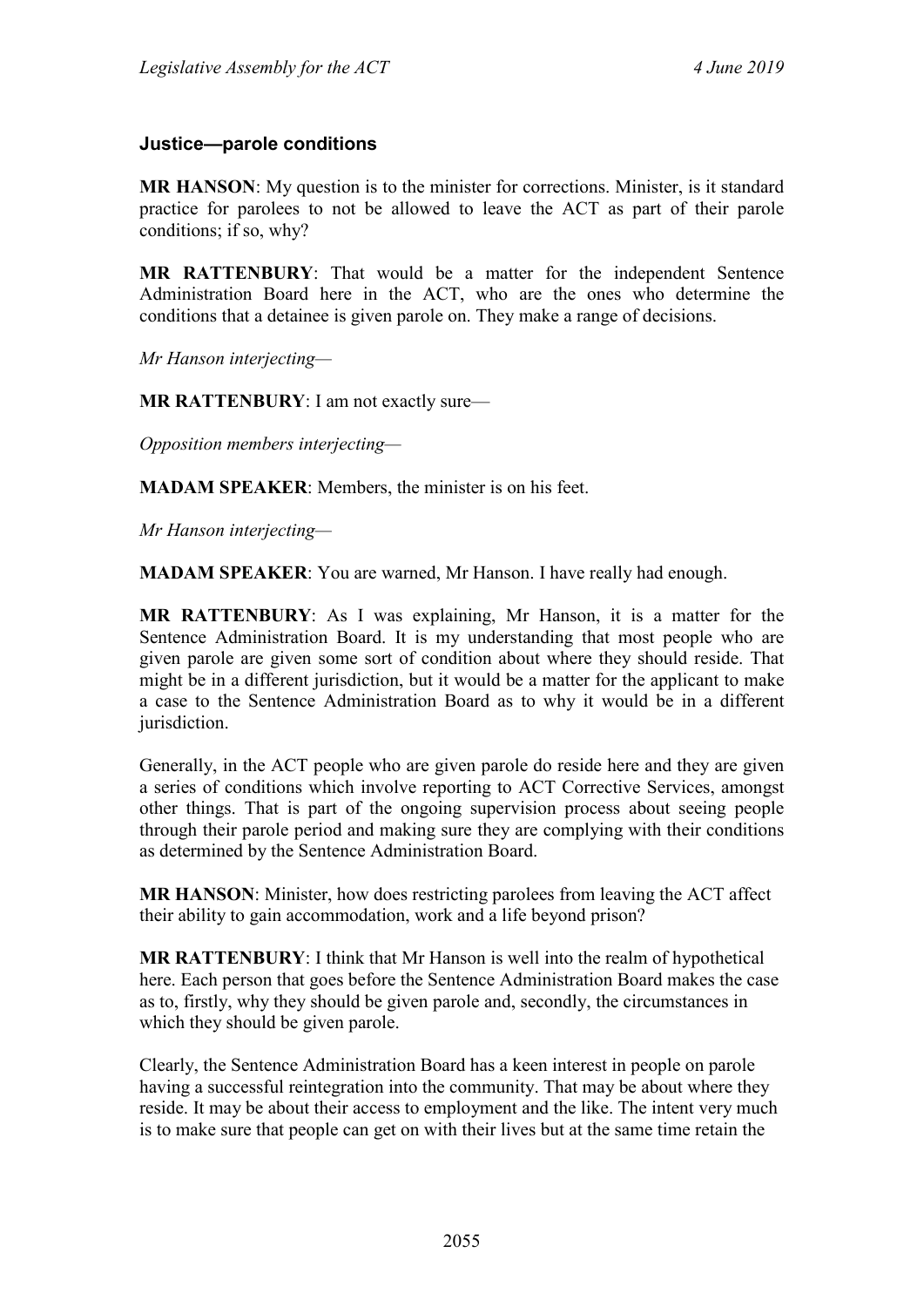responsibility for supervision of people to make sure they are meeting their parole conditions.

If, embedded in Mr Hanson's question, he has specific concerns over a particular case or particular cases he is aware of, I am very happy to receive that information. But I remind members of the Assembly that the Sentence Administration Board operates at arms-length from government and makes its decisions on parole based on the rules set out in the legislation.

**MRS JONES**: Minister, are you doing anything to address this issue and how these people and the conditions have contributed to any increase in recidivism if they are not able to leave the ACT?

**MR RATTENBURY**: Mrs Jones has not listened to my previous answers. People can leave the ACT if they seek that condition approval from the Sentence Administration Board. If somebody says, "I've got family connections in northern New South Wales; they'll provide me with somewhere to live and a job in the family business," for example, I imagine the Sentence Administration Board would look very positively on that sort of representation, because they would see that as a very positive opportunity for that detainee to take up. Similarly, I am aware of other cases where people have talked about possibly leaving the territory and going back interstate to be with family. I am aware that the Sentence Administration Board looks kindly on that. These are matters that are taken into account in the decision-making process. If Mrs Jones or Mr Hanson have specific concerns, I would be very happy to receive them.

## <span id="page-52-0"></span>**Budget—ACT Policing**

**MR PETTERSSON**: My question is to the Minister for Police and Emergency Services. Minister, are you able to provide details about the government's announcement last week concerning ACT Policing?

**MR GENTLEMAN**: I thank Mr Pettersson for his timely and very important question. Despite what others in this place may wish to spin, Canberra is a very safe city and we are fortunate to live in an inclusive city with a fantastic police force.

The job of ACT Policing members is not just reacting to crime. It is more than that. It is about engaging with Canberrans and the many communities that make up our wonderful city. I am reminded of a recent event where Aunty Violet was stranded because her car had broken down. She called ACT Policing, who helped her get to the event in time. This is just one example of the service that the men and women of ACT Policing provide—how they work to build trust within the community. However, the current model for policing does not reflect this.

A few years back the previous Chief Police Officer embarked on a project to change the policing model. This was taken up by the current CPO on his appointment late last year. Under their combined leadership, ACT Policing has been diligently working towards what has been called police futures. I was pleased last week to announce funding to support the implementation of this work.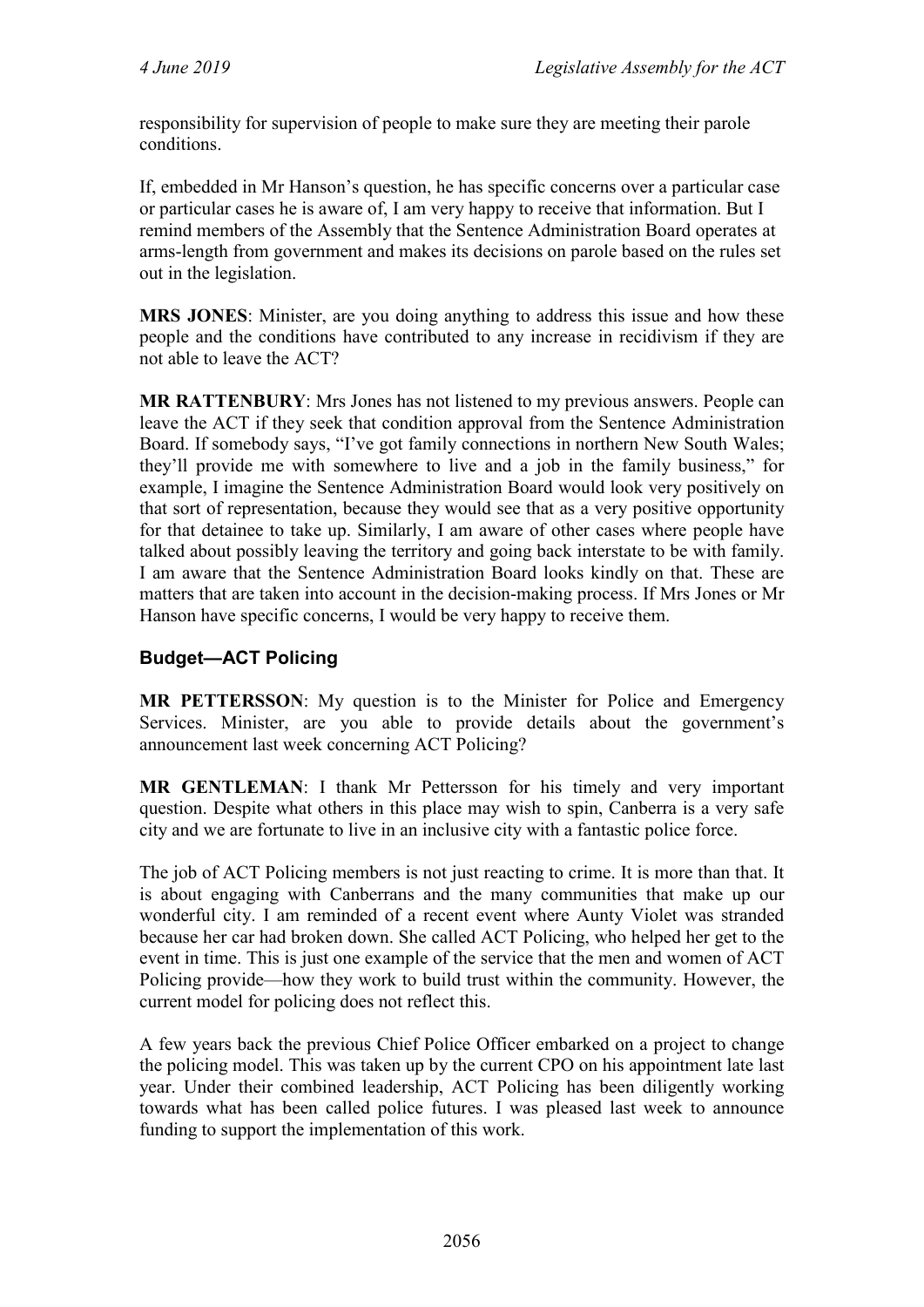#### **MR PETTERSSON**: Minister, what will this additional investment achieve?

**MR GENTLEMAN**: Police futures is a project that we will begin to roll out in the coming years. It will not be an overnight change. As the former CPO made clear over the last few years, she would work on the futures model and then seek resources to support this. This work has been completed and our government has committed almost \$34 million in an initial investment to help ACT Policing shift to futures. ACT Policing's leadership will now broaden their discussion with the membership, taking the troops along on the journey. ACT Policing will work with the community as well, helping to broaden the understanding of what police officers do now and what futures will mean for the community.

Futures recognises that the job is very different from what it was decades ago—even different from the beginning of this century. Now is the right time to make this investment in a new model. As our city grows, so will the nature of policing in the city. What will not change is our commitment to working with ACT Policing to protect Canberrans and ensure Canberra remains a very safe city as we grow.

**MS ORR**: Minister, is this the biggest investment in recent times?

**MR GENTLEMAN**: This government is committed to providing the resources for our front-line services' needs. Unlike those opposite, we will not bluster; we will work collaboratively with our services. This government, under the leadership of the Chief Minister, has delivered one of the biggest-ever investments for staff and resources for ACT Policing.

#### *Opposition members interjecting*—

**Ms Stephen-Smith**: On a point of order, Madam Speaker, I literally cannot hear Mr Gentleman.

#### **MADAM SPEAKER**: Yes, thank you.

**Mrs Jones**: But you already know what he is saying.

**MADAM SPEAKER**: Many others in the room do not, Mrs Jones. I will seek for you to be silent.

**MR GENTLEMAN**: Almost \$34 million is being provided to help recruit more operational staff to ACT Policing. We will have 69 more members of ACT Policing. Canberrans will see more police working in more connected and effective ways to disrupt crime. By moving to a proactive prevention model, we are working to lower crime rates and divert more people away from the justice system.

This government's investment will mean more ACT Policing members on our streets. It will see more engagement with our community—building relationships. This year's investment builds on those made in the most recent budget and those before it. We are making investments now and preparing for the future. We are putting more ACT police members on the streets and delivering new technology to help them keep our community safe.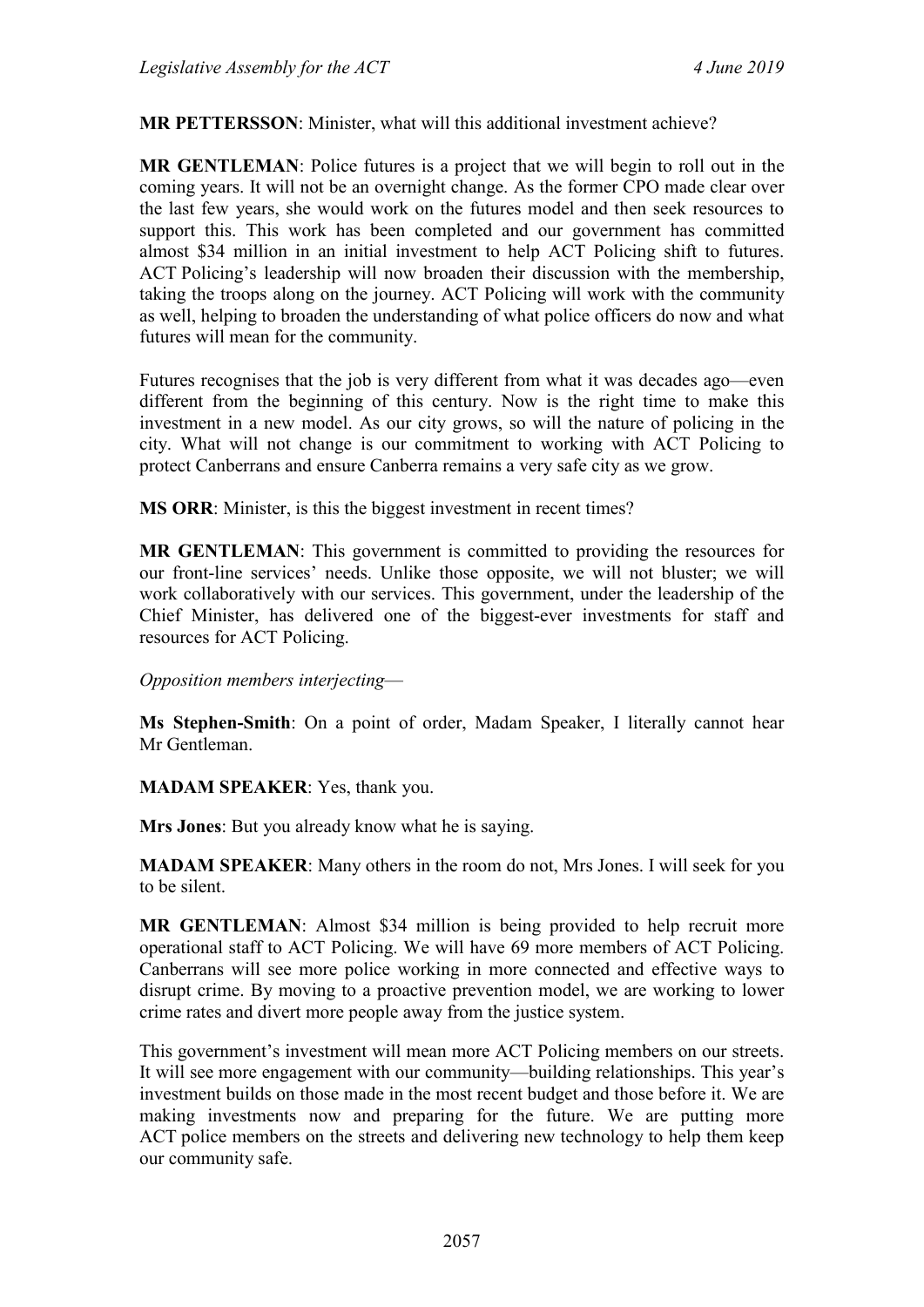## <span id="page-54-0"></span>**Education—phonics checks**

**MR WALL**: My question is to the Minister for Education and Early Childhood Development. Minister, the ACT uses performance indicators in primary schools commonly referred to as PIPS—testing to assess early literacy and numeracy, despite increasing criticism from parents that it is not capturing early learning difficulties in year 1 students. Given the successful adoption of phonics checks in other states and increasing evidence of its success in schools across the United Kingdom and elsewhere, will phonics checks be used or considered for use in ACT primary schools to identify students who are at risk of falling behind in literacy?

**MS BERRY**: No, they will not. The PIPS assessments that are rolling out in our schools are proving to be successful in conjunction with literacy education through expertise from people like Christine Topfer, who has been able to work with Canberra schools to improve not only the teaching experience but also the learning experience of children, particularly children who learn differently and have different learning challenges that are identified through the PIPS program.

No, I have not been convinced that the phonics test is an appropriate way to identify students who need extra support in the classroom; nor do I agree with a national My School kind of reporting of a test for children who are five or six years old who have an identified learning disability such as dyslexia.

**MR WALL**: Minister, what prevents teachers in ACT government schools from using phonics checks as a diagnostic tool? If there is nothing stopping them from using them, why are they not?

**MS BERRY**: I have not stopped teachers using phonics checks in schools, but not as a phonics test that is being recommended by the federal government. Teachers use a number of tools. I support their professional judgement when they are diagnosing a child's need within their classroom. They are best placed to be able to diagnose, just like a doctor would with a medical condition, and identify a need within a child, whether that is for additional learning or whether that is support with their family or more support in the school environment.

**MR COE**: Minister, what assessment have you done of the value and use of phonics checks in year 1 school education that has informed your decision?

**MS BERRY**: This has been a conversation that ministers have had at ministers council. I understand that it had been rolled out in South Australia as a phonics test and that they were happy, within their school environments where it was being rolled out, with the process. I have been convinced by the reports that I have had from the teaching profession here in the ACT and from the improvements in children's literacy and English as a result of the work through the PIPS program; also with the rolling out of a specific literacy program within schools that supports individual students that need that extra support and that supports teachers in being able to identify these needs of different students who learn differently.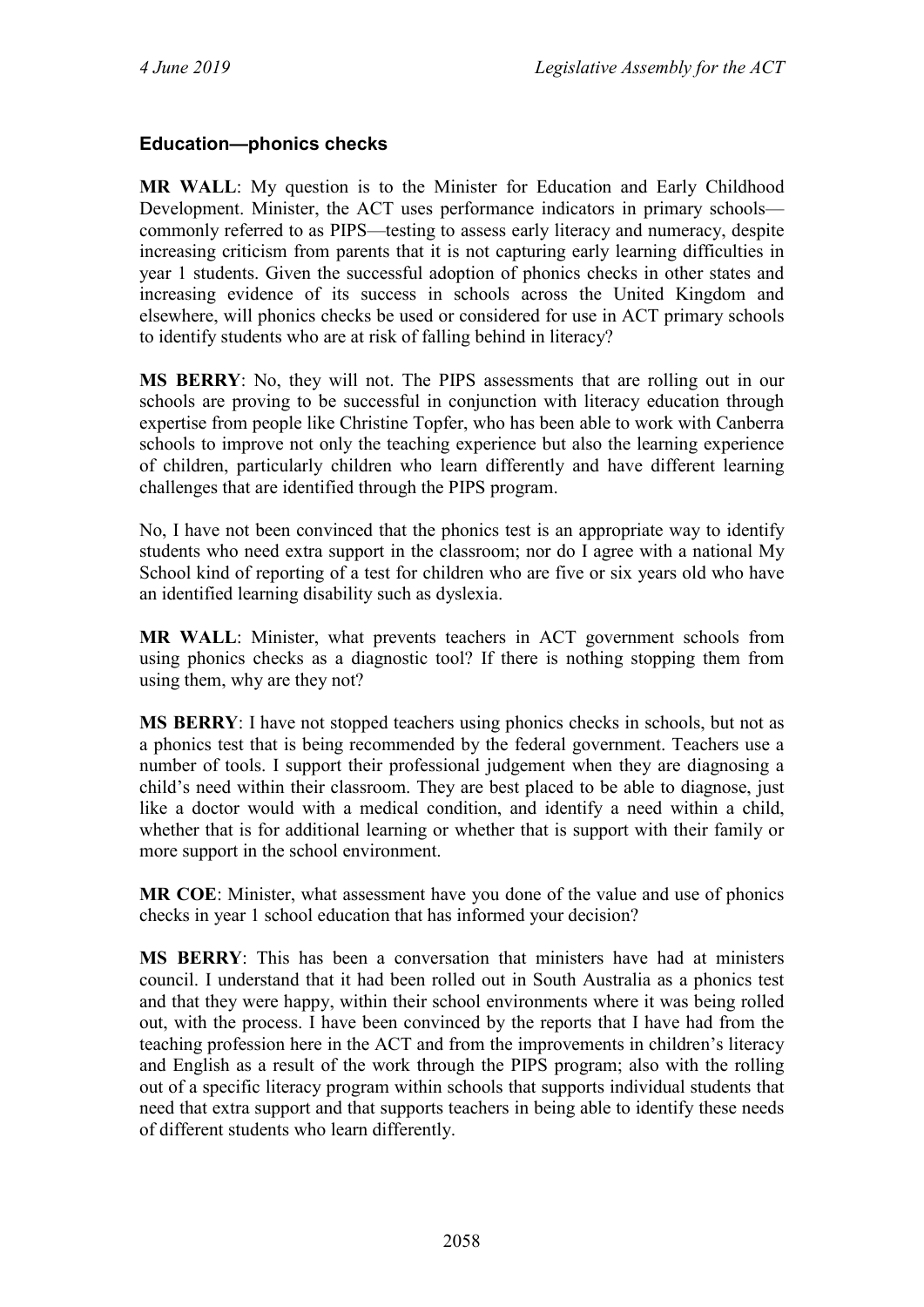#### <span id="page-55-0"></span>**Canberra Hospital—electrical systems**

**MRS DUNNE**: My question is to the Minister for Health and Wellbeing. I refer to the answer to a question on notice about the replacement of the switchboards in buildings 2 and 12 at the Canberra Hospital, which shows the blowout in cost from a projected \$14 million to now \$42 million, an increase of \$28 million. Minister, what areas have had to be defunded to meet the \$28 million shortfall in the switchboard work, and have any clinical areas lost funding to meet this demand?

**MS FITZHARRIS**: I will build on the answer to the question on notice I provided to Mrs Dunne on this matter, because these questions were raised in that. I will provide further information. As Mrs Dunne is aware, this full package is around upgrading and maintaining health assets across the territory funded a number of years ago. The original scoping of the project was before there was, in effect, the opportunity to get behind the walls. As that work has proceeded, this project to replace this switchboard will cost more money—

**Mrs Dunne**: I raise a point of order, Madam Speaker, on relevance. The question was about whether there were areas that have had their funding cut to meet the unexpected \$28 million increase in the project, not a description of the project. I ask that the minister be directly relevant to the question. Have any areas had their funding cut? In particular, have any clinical areas had their funding cut?

**MADAM SPEAKER**: I ask the minister, who is only 40 seconds into the answer, to perhaps satisfy Mrs Dunne and come to that point.

**MS FITZHARRIS**: This is a project, and funding has been provided in the existing scoping. This funding was not for the provision of clinical services. So the answer to the second part of the question is no. I will provide a further response to the first part of Mrs Dunne's question on notice.

**MRS DUNNE**: Have other parts of the UMAHA maintenance project also had significant increases in their budget?

**MS FITZHARRIS**: I refer Mrs Dunne to the answer provided under the question on notice that she referred to.

**MISS C BURCH**: Minister, why was the whole project not re-tendered when it was discovered that the scope of the works had changed so much?

**MS FITZHARRIS**: I believe it absolutely complies with the procurement guidelines on scoping a project. But if I have anything further to add, I will provide that on notice.

#### <span id="page-55-1"></span>**Environment—water quality**

**MS LAWDER**: My question is to the minister for the environment. Minister, lakes and waterways in the ACT have long been unusable due to the high levels of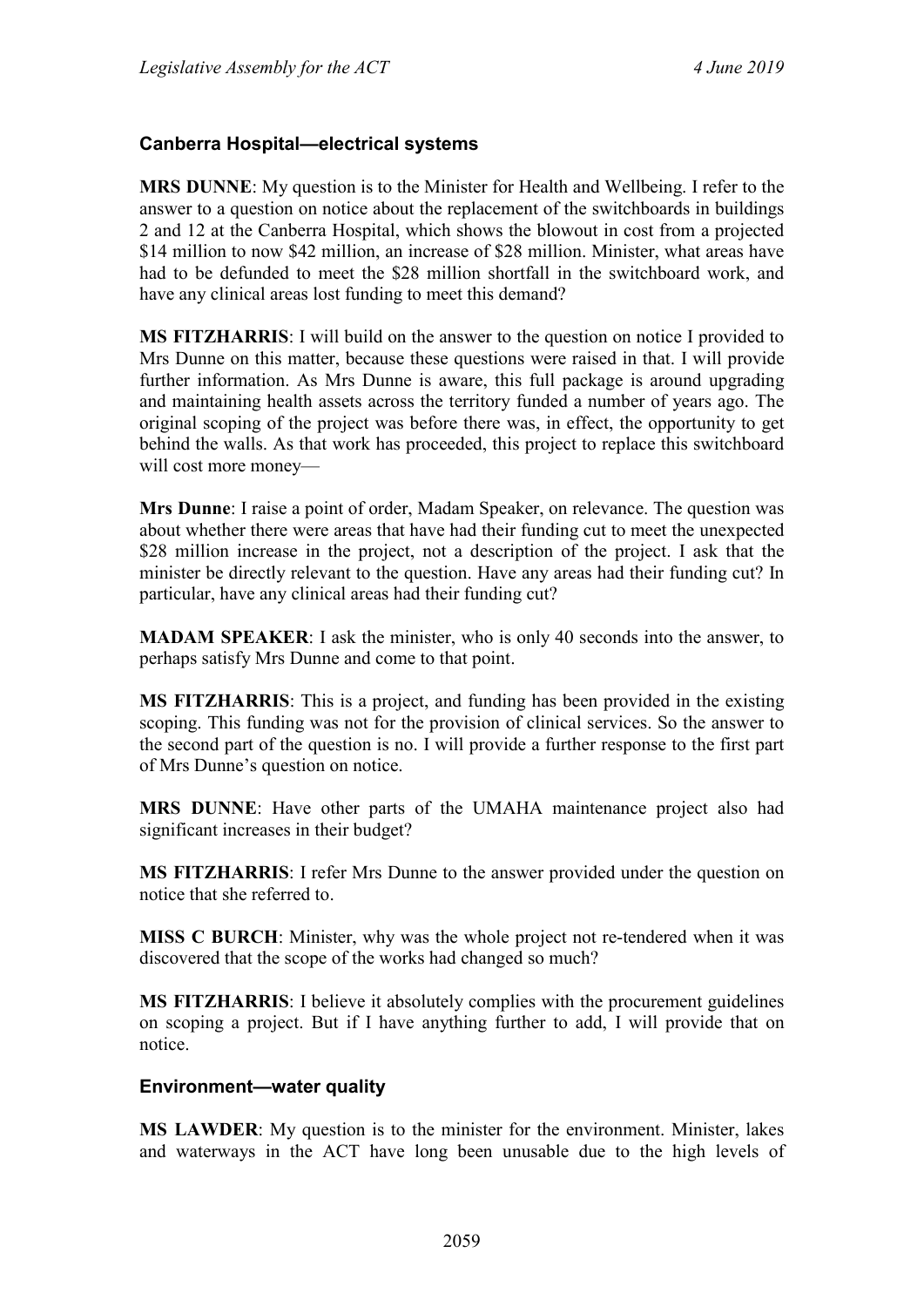contamination entering our rivers and streams. In 2014 the commonwealth and territory governments committed \$85 million towards improving the water quality of our waterways, ponds and lakes in the ACT. Five years later, why are we still regularly unable to use our lakes because of the threat to human health caused by contaminated water?

**MR GENTLEMAN**: I thank Ms Lawder for her question. The healthy waterways project is, as described, a \$93.5 million initiative from the Australian government and us to ensure that we can provide long-term water quality in the ACT, and indeed in the Murrumbidgee River system, by reducing the level of sediment and nutrients entering into the lakes and waterways.

The project is now coming towards its end. It is almost complete. It will then be the work of the environment that we have planted to remove the nutrients in our waterways to ensure that the lakes progress in a manner safe for human activity and, of course, for the nature in the area.

The waterways project remains on track for delivery. We know, from the work we have done with University of Canberra and other scientific groups, that if we are able to remove those nutrients before they enter the waterways, there is less opportunity for blue-green algae to keep growing. That is the program in hand that we are delivering for the ACT.

We are also delivering a very strong communications program to the community to not wash nutrients down the drain—so only rain down the drain—to ensure that we can deal with the build-up of those nutrients that cause blue-green algae in the lakes and waterways.

**MS LAWDER**: Minister, when will all of those waterways projects—every single one of them—be completed?

**MR GENTLEMAN**: Under this civil construction 17 assets will be completed at the end of this month, with the remaining three to be completed at the end of this month, June, or very early July, weather permitting. Wetland plants have been planted for the purpose across the sites; landscaping of dryland plants, paths and benches have been added to enhance the amenity of the assets; a two-year establishment period for the aquatic and water quality plantings covering the period July 2019 to June 2021 has been negotiated with the commonwealth and is to be undertaken within the existing budget.

**MR PARTON**: How can the ACT better fulfil its environmental responsibility to our fellow Australians and the environment in the Murray-Darling Basin downstream of Canberra?

**MR GENTLEMAN**: I thank Mr Parton for the question. We have led the way, and it has been recognised at our ministerial council meetings with the Murray-Darling Basin groups, that Canberra has lifted well above its weight in dealing with our environment. We will continue to work with the other jurisdictions in ensuring that we can provide the healthy waterways project that ensures a good water supply to the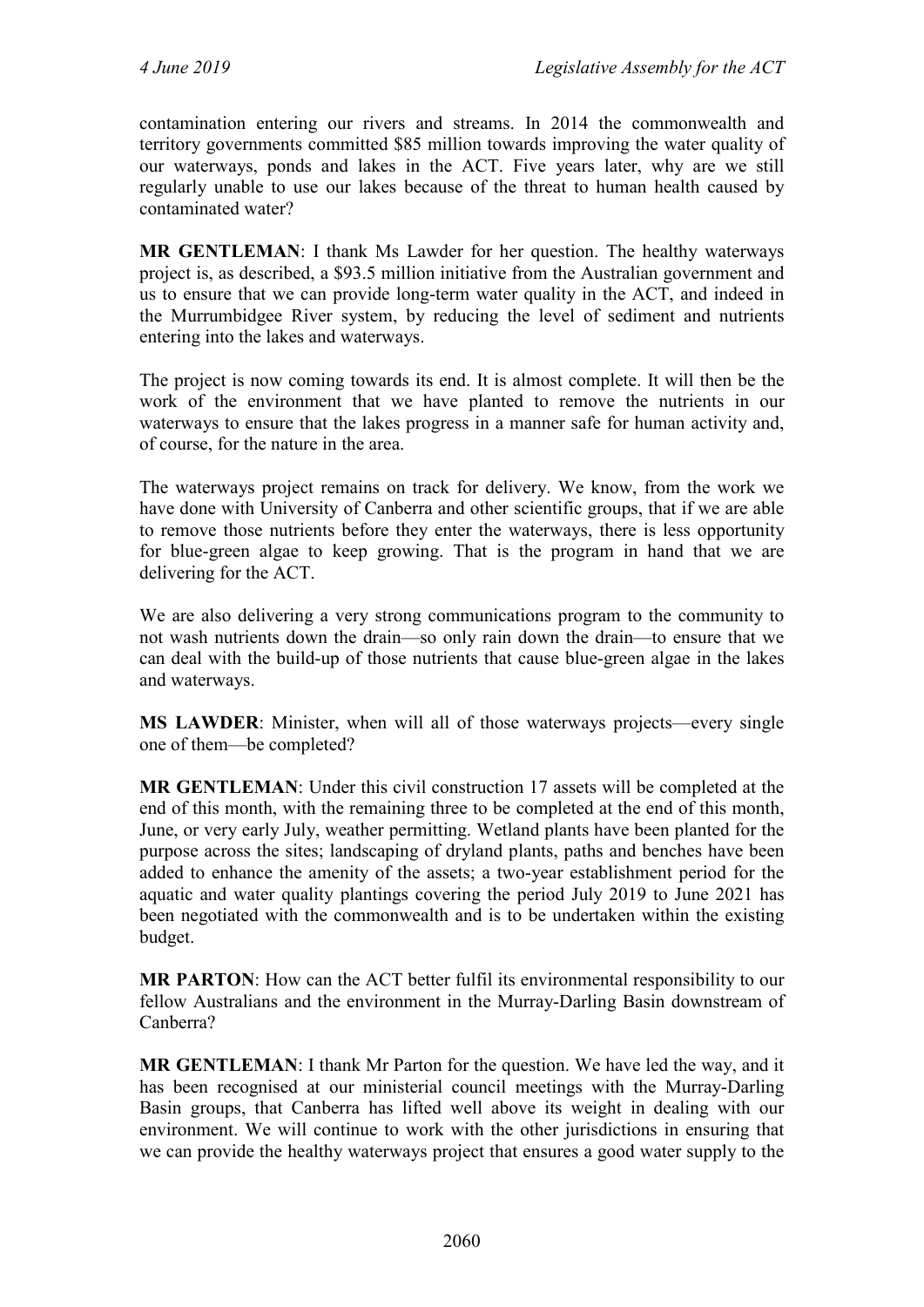Murray-Darling Basin. It is important that we do this work in a city that is growing, and ensure we can look after the environment as best as possible. As I said it is recognised within the Murray-Darling Basin group that Canberra has lifted well above its weight, and that is why we have been working so well with our Murray-Darling Basin counterparts in the other jurisdictions.

I look forward to the next couple of ministerial meetings with the basin council and their groups, and I look forward to working with the federal government on possibly more funding for wetlands in the ACT, ensuring we can do the best possible for not only our residents in the ACT but also the Murray-Darling Basin itself.

**Mr Barr**: I ask that all further questions be placed on the notice paper.

# <span id="page-57-0"></span>**Appropriation Bill 2019-2020**

**Mr Barr**, pursuant to notice, presented the bill, its explanatory statement, a Human Rights Act compatibility statement and the following supplementary papers:

Budget 2019-20—

Financial Management Act, pursuant to section 10—

Budget Speech (Budget Paper 1).

Budget in Brief (Budget Paper 2).

Budget Outlook (Budget Paper 3).

Budget Statements—

A—ACT Executive | ACT Integrity Commission | Auditor-General | Electoral Commissioner | Office of the Legislative Assembly.

B—Chief Minister, Treasury and Economic Development Directorate together with associated agencies.

C—Health Directorate | Canberra Health Services | ACT Local Hospital Network.

D—Justice and Community Safety Directorate | Legal Aid Commission (ACT) | Public Trustee and Guardian for the ACT.

E—Environment, Planning and Sustainable Development Directorate | City Renewal Authority | Suburban Land Agency.

F—Education Directorate.

G—Community Services Directorate | Housing ACT.

H—Transport Canberra and City Services Directorate | Transport Canberra Operations | ACT Public Cemeteries Authority.

Financial Management Act, pursuant to subsection 62(2)—Statements of Intent  $2019 - 20$ —

ACT Building and Construction Industry Training Fund Authority, dated 23 and 28 May 2019.

ACT Long Service Leave Authority.

Title read by Clerk.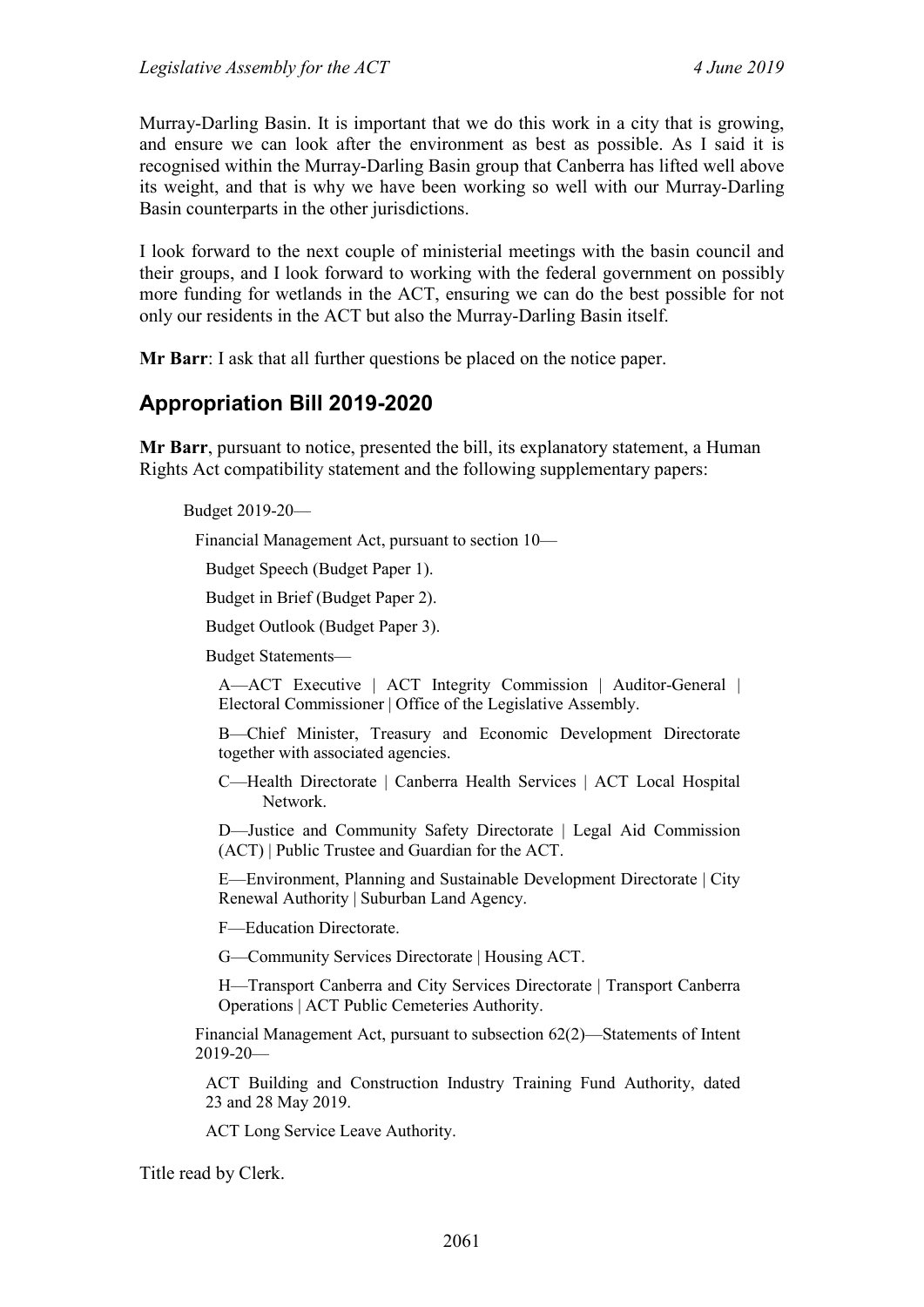**MR BARR** (Kurrajong—Chief Minister, Treasurer, Minister for Social Inclusion and Equality, Minister for Tourism and Special Events and Minister for Trade, Industry and Investment) (3.00): I move:

That this bill be agreed to in principle.

Canberra's direction through the 2020s depends on the decisions and investments we make as a community today.

We see a city with its own distinct character—economically diverse, environmentally sustainable, lively, progressive and inclusive.

A city where good jobs and housing are available no matter what your background.

Where the best free public health care is available where and when you need it, and there is a great local school not far from home.

Where we take care of each other, and of our heritage, environment and neighbourhoods.

Canberra today is a great place to live, work, start a business and raise a family. We want to make sure it keeps getting even better into the coming decade.

That is why we are building for Canberra's future with this Budget.

We are investing today to grow services and infrastructure that can meet our community's needs in the years ahead. Canberra is one of the fastest growing communities in Australia, so we have to invest now to make sure our hospitals and healthcare centres, our schools, our social infrastructure and our transport networks are ready for the next decade.

If we do not invest now, Canberrans will pay the price with traffic that just keeps building up, longer waits for health services and more crowded classrooms. If we put this off for another day, Canberra risks going the way of every other city that failed to plan for growth—eroding our great livability and the things that make this place so special.

For these reasons, we are building for Canberra's future and using the ACT Budget to do it.

We know a strong community and a livable city are what matter most to Canberrans.

#### **Consolidating steady and sustainable growth—the ACT economy on track**

The ACT's economy is strong, growing and more diverse than ever.

Our economic growth has been among the fastest in Australia for the past four years, which has supported the creation of over 3,200 new businesses and more than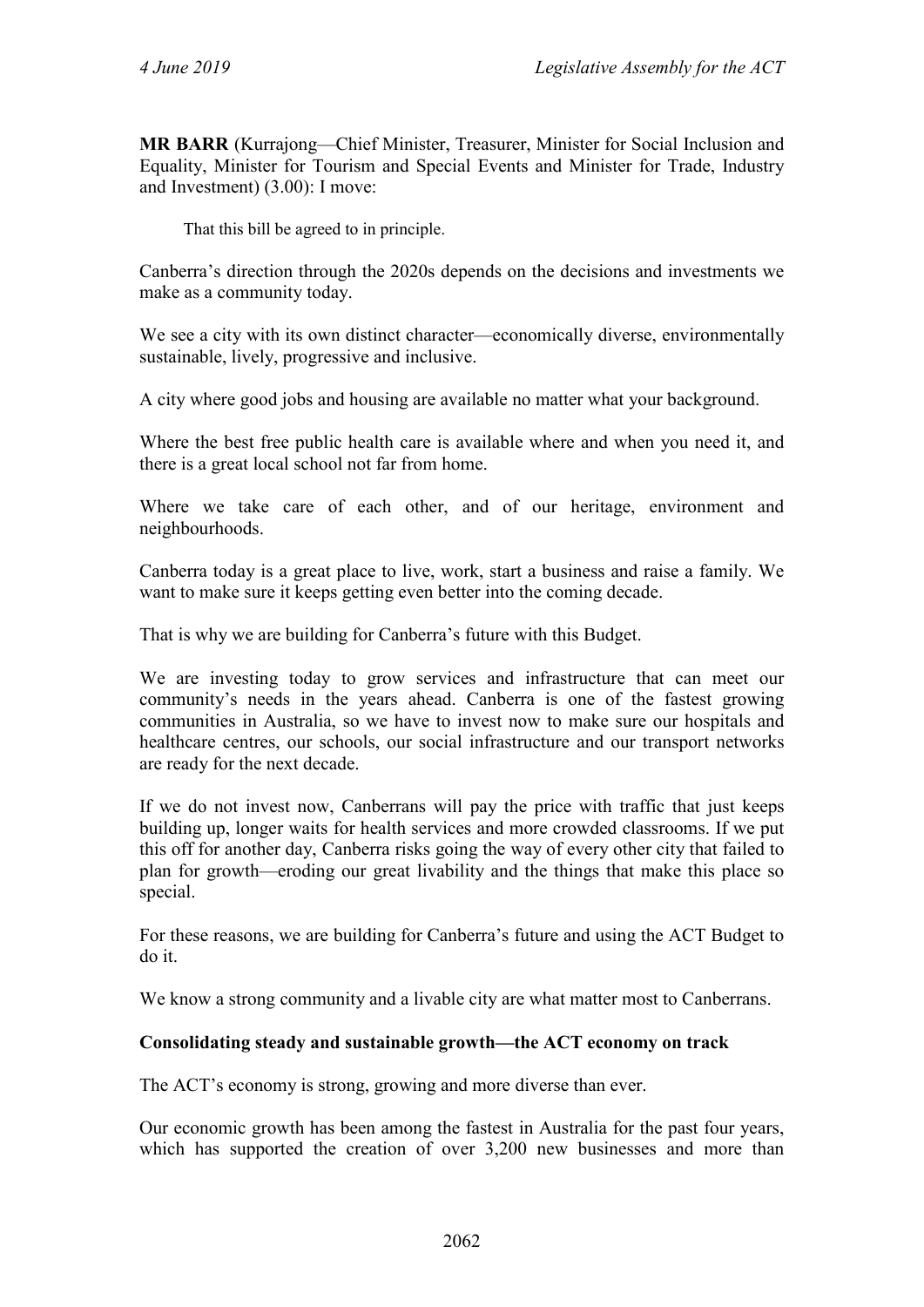16,000 new jobs. Our unemployment rate is consistently one of the lowest in the country, even as our community has been growing by around 8,000 people a year.

The ACT's \$40 billion economy is significantly larger than that of Tasmania or the Northern Territory. We have become Australia's per capita leader on services exports thanks to the strength of our higher education and tourism sectors. More than 60 per cent of Canberrans now work outside the public service, in a wide range of local industries from construction and health care to professional services and innovation.

The 2019-20 Territory Budget forecasts economic growth to steady at an average of 3.3 per cent a year over the next four years, consolidating our recent rapid growth at a more sustainable level.

We expect to see continued jobs growth and a stable housing market as ongoing population growth, low interest rates—including this afternoon's cut—and an accommodative Australian dollar support ongoing growth in our local industries.

Our tax reform program is nearing the halfway mark. So far we have fully phased out insurance duty, cut stamp duty to zero for around 70 per cent of commercial property transactions and raised the payroll tax-free threshold so that about 90 per cent of Canberra's small and medium businesses do not pay any payroll tax.

From 1 July this year we will go further by fully abolishing stamp duty for eligible first home buyers—making it easier for young people and those on low incomes to enter the housing market.

We understand that some households are feeling the impact of tax reform through their rates bills, which is why I want to reassure Canberrans that the heaviest lifting of this reform has been achieved.

Over these forward estimates, the rate of growth in rates will slow as we move towards the next five-year phase of the tax reform program.

This year's Budget also limits growth in government fees and charges for households to no more than the wage price index because we understand cost-of-living pressures are a concern for some Canberra families.

The indicators all suggest Canberra's economic outlook remains very positive. But Canberra is more than an economy—it is a community where we aim for everyone to share in the benefits of a good life.

There is a lot more to a good life than what is in your bank account. Our wellbeing is also determined by things like our environment, our connections to place and others, the quality of our services and institutions, how inclusive we are towards others, and how prepared we are to contend with future challenges and to grasp opportunities.

That is why the Government has started work on developing a broader set of indicators that can also track our community's wellbeing over time.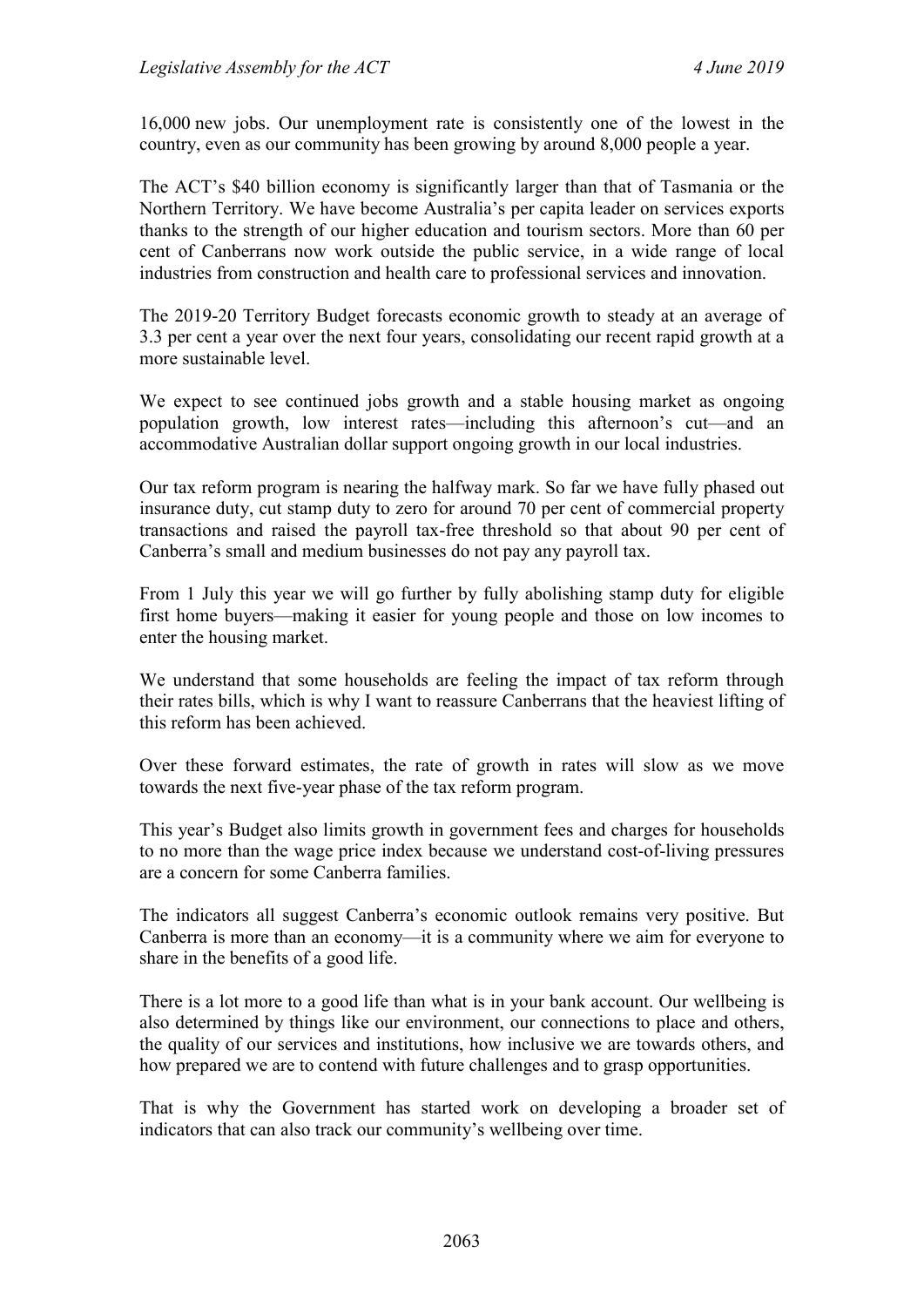From next year's Budget we will report against both economic metrics and a set of wellbeing indicators that will be developed with the Canberra community to track how we are doing in other important areas—like improving access to housing, strengthening family cohesion and growing the social inclusion of older Canberrans.

Economic growth is one tool for improving wellbeing across our community, but there are many others.

Having a set of wellbeing indicators will help us zero in on where we need to invest more of our time, energy and creativity to make a real difference for those Canberrans who currently are not sharing in the benefits of our economic prosperity.

#### **Building today to keep delivering for Canberrans in the years ahead**

The 2019-20 Budget delivers Canberra's biggest program of infrastructure investment ever.

Over the next four years we will invest more than \$3 billion to futureproof our hospitals, build new schools for our growing regions, continue making our transport networks faster, safer and cleaner, and grow and renew public housing.

We will deliver the new SPIRE Centre, expand the Centenary Hospital for Women and Children and invest in Calvary Public Hospital's emergency department and surgical theatres, to meet our region's healthcare needs into the coming decade.

The SPIRE Centre was one of our most significant commitments at the 2016 election and will be the single largest investment in our healthcare system since self-government. We are getting on with delivering it because we understand how important it is to be building now to meet Canberra's healthcare needs into the future.

At the same time as we get these major new builds underway, we will continue expanding our network of walk-in centres with a new clinic at Dickson, and will significantly boost specialist health care in areas like rheumatology, urology, dermatology and childhood and gestational diabetes to help cut waiting lists and reduce out-of-pocket costs for people with chronic health conditions.

This Budget maps out the next major phase of investment in our local schools, the schools that will be built in our city's growth areas. We will start work on a new primary school in Throsby, a new high school for Kenny, and significant expansions for the Franklin Early Childhood School and Gungahlin College.

We will also add capacity at Hawker Primary School and Lyneham High School, as well as undertaking detailed planning for future school needs in the city and gateway region so that we are ready as more people move into our renewed city centre.

To ensure that all Canberra school students are supported by active and engaged teachers, we will hire the equivalent of 92 teachers and learning support assistants to respond to the growth in student numbers for 2019-20 and beyond. This will also see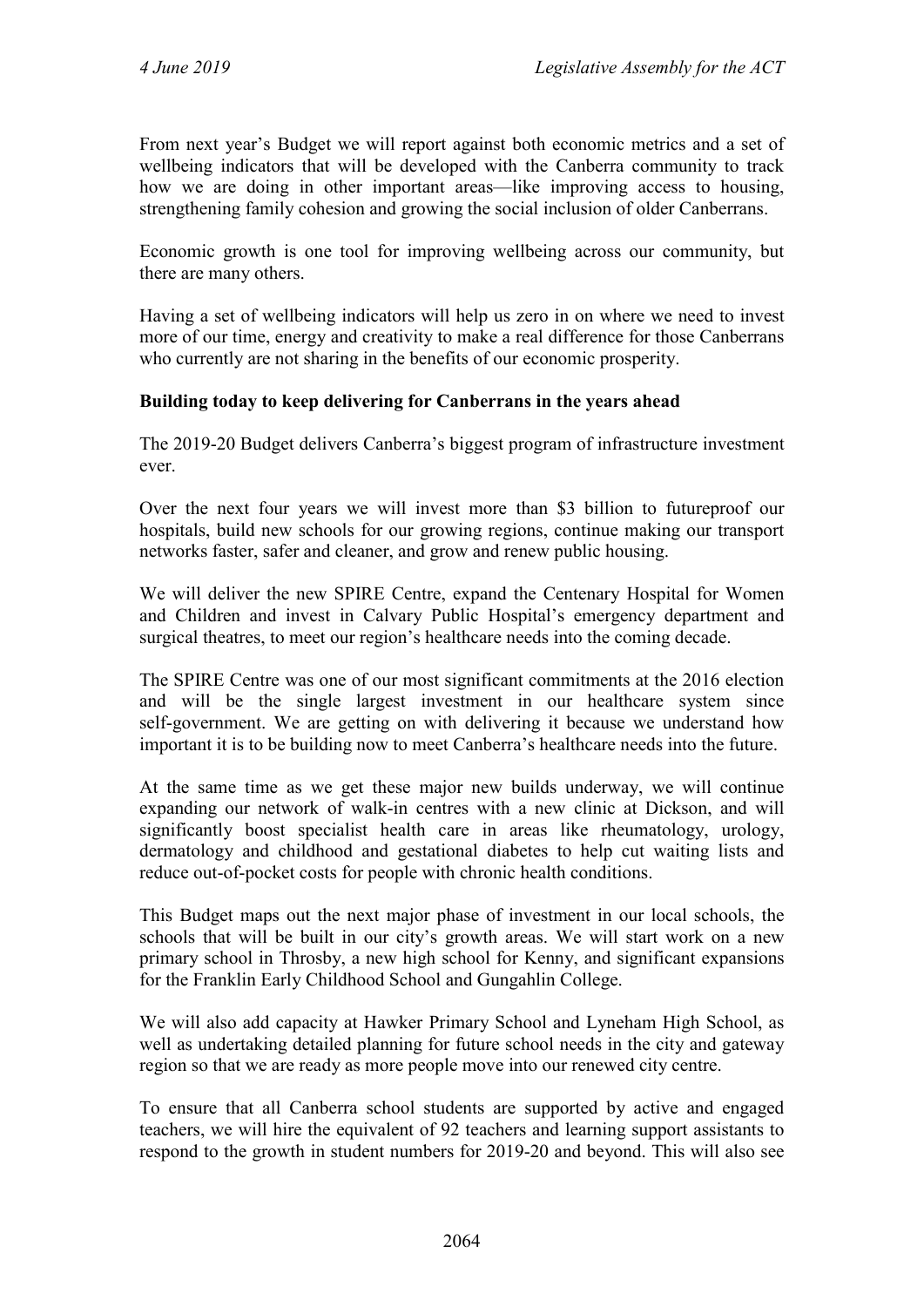a boost to the supports available for students with diverse needs, including those with disability.

With stage 1 of light rail to Gungahlin successfully up and running, we are turning our focus to delivering stage 2 to Woden. Canberra needs a clean, fast and accessible public transport network to help keep our city moving as we grow, and stage 2 will provide the southern spine for our integrated transport network.

Around 270,000 people will live, work or study within 800 metres of the city to Woden corridor by 2036. So this is an important investment we need to get on with now to deliver faster and better public transport in the future.

Through this year's Budget we will progress detailed design, planning and enabling works for stage 2 of light rail from the city to Woden.

This will include starting work on a new Woden bus interchange to integrate with light rail, to ensure the project keeps moving ahead while we continue to engage with the Commonwealth Government and the Australian Parliament on the detailed route and approvals.

We will also progressively deliver 84 modern and fuel-efficient buses over the coming years to improve accessibility and passenger comfort on our new bus network.

And we will make it easier and safer to move around in the suburbs by upgrading key intersections across Canberra, duplicating the major arterial road between Belconnen and Gungahlin, upgrading the Monaro Highway and continuing our work planning to complete the duplication of Athllon Drive.

We are delivering our promised investment in a second Common Ground community housing complex in Dickson, building on the success of our city's first Common Ground in Gungahlin.

The Dickson project will provide 40 housing units, as well as communal facilities and space for social enterprises. The Common Ground model provides intensive support to people who are experiencing, or at risk of, homelessness, as well as providing affordable rental accommodation for Canberrans on low incomes.

This sees us continue to build on the next stage of investment in public housing across our city. Through this Budget we will invest \$100 million in a five-year program to deliver at least 200 more homes and renew another 1,000 properties across the city.

This investment will commence following completion of our major public housing renewal program by the middle of this year, which has seen 1,288 ageing public housing properties replaced with modern and energy efficient homes that better meet the diverse needs of our tenants.

We continue to invest in the arts. We are investing in a new cultural hub for our city, with the creation of the Kingston Arts Precinct. The precinct will add to the vibrancy of the Kingston Foreshore, with many of Canberra's leading visual arts organisations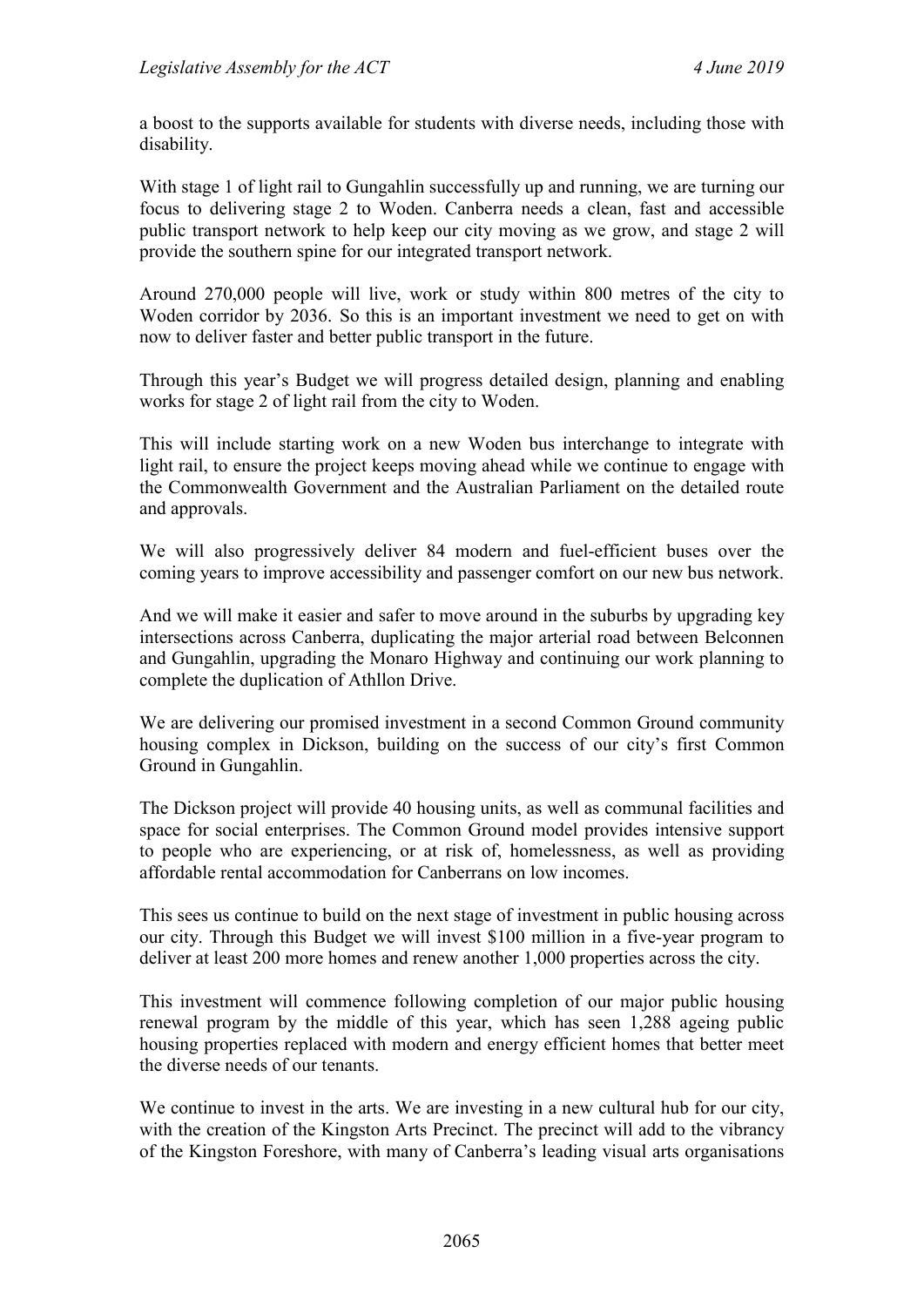to be based in this new facility that will be purpose-built for creating, exhibiting, teaching and running community events.

Our creative industries are a key source of Canberra's vibrancy and one of our strong suits in attracting more people to visit our great city. So we are investing in a new hub to showcase our arts and cultural scene and make it more accessible.

#### **Investing in people for a brighter future**

Investing in our people is just as important as investing in our city's infrastructure and services. We are a prosperous city, but some people are still falling behind.

That is why we are stepping up our investment in early intervention to improve social connectedness, strengthen families and help end the stubborn disadvantage that persists through generations.

We will continue to grow our investment in support for Canberrans with disability, with the full scheme arrangements for the NDIS in place from 1 July 2019.

Over 6,800 Canberrans are now accessing tailored support through the NDIS, and our shared investment with the Commonwealth Government is projected to see another 500 Canberrans join the scheme over the next four years.

At the same time as we are growing our contribution to the NDIS, we will maintain existing disability services that are not eligible to be considered as in-kind contributions to the scheme from 2019 on.

This will ensure services like the Child Development Service, the Integrated Service Response Program and the Rehabilitation, Aged and Community Care supports remain free and accessible for Canberrans with disability who are not currently receiving an individual support package through the NDIS.

We introduced the Safer Families Levy in 2016 as part of our community-wide effort to tackle family and domestic violence. As the initial four-year programs reach completion, we are updating our approach in this Budget to continue the focus on front-line services whilst providing start-up funding for government agencies to test and demonstrate the practical potential of innovative new services.

New initiatives to be funded under this pilot approach in 2019 will focus on delivering family-centred responses for Aboriginal and Torres Strait Islander families impacted by family violence; reducing the risk of deaths from family violence; supporting pregnant women at risk of domestic and family violence; extending the Room4Change program, which works with men who want to stop their use of violence and build healthy relationships; and training ACT Government front-line workers to respond to family violence.

The ACT Government has responded strongly to the Royal Commission into Institutional Responses to Child Sex Abuse by creating laws that make it the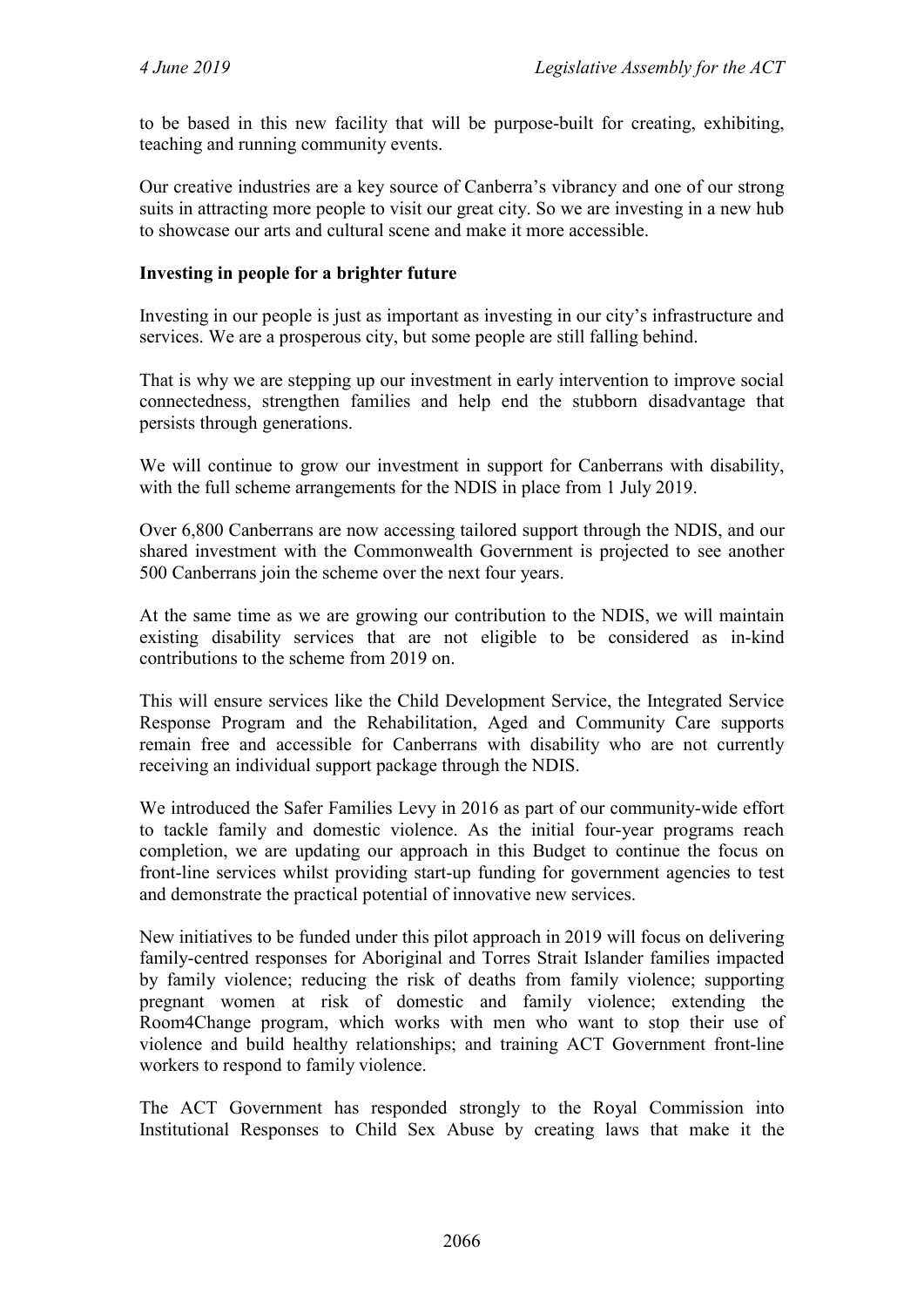responsibility of every adult to make a report to authorities if they believe a child is subject to abuse.

Through this year's Budget we will now introduce an intermediary scheme which will help vulnerable witnesses, including children and people with disability, to overcome the challenges they face being heard by the criminal justice system.

We are also working to reduce recidivism by providing real alternatives to prison and helping more detainees onto a better path for themselves, their family and the community, after leaving a custodial sentence.

This year's Budget invests in a Justice Housing Service that will provide accommodation for women and Aboriginal and Torres Strait Islander Canberrans to support them to live free of crime. At the same time, we are making a major investment in more police and a new approach to policing that will focus on crime prevention and disruption, helping to deliver on our goal of reducing recidivism by 25 per cent by 2025.

And we are strengthening our city's emergency services by recruiting 36 new firefighters, and starting work on new combined fire and ambulance stations in the city and the Molonglo Valley.

These investments will help keep the ACT's emergency response times some of the best in the country as our city continues to grow.

#### **Investing in our environment and neighbourhoods**

The ACT is Australia's leader in tackling climate change and transitioning to a zero emissions future.

We are on track to be powered by 100 per cent renewable electricity within the next 12 months and we have set the ambitious target of achieving zero net emissions by 2045.

Through investments in the 2019 Budget, we will continue to support the achievement of our renewable electricity and emissions reductions targets and increase Canberra's resilience to the impacts of climate change.

In the coming months we will release our new Climate Change and Living Infrastructure plans, mapping out the next phase of action to 2025.

Our first tranche of investment through these plans focuses on transport, reducing natural gas use and mitigating the heat island effect by increasing the tree canopy and other living infrastructure.

In particular, through this Budget, we are getting work underway to plant over 17,000 more trees in our city over the next four years, renewing Canberra's urban forest and boosting our city's green canopy.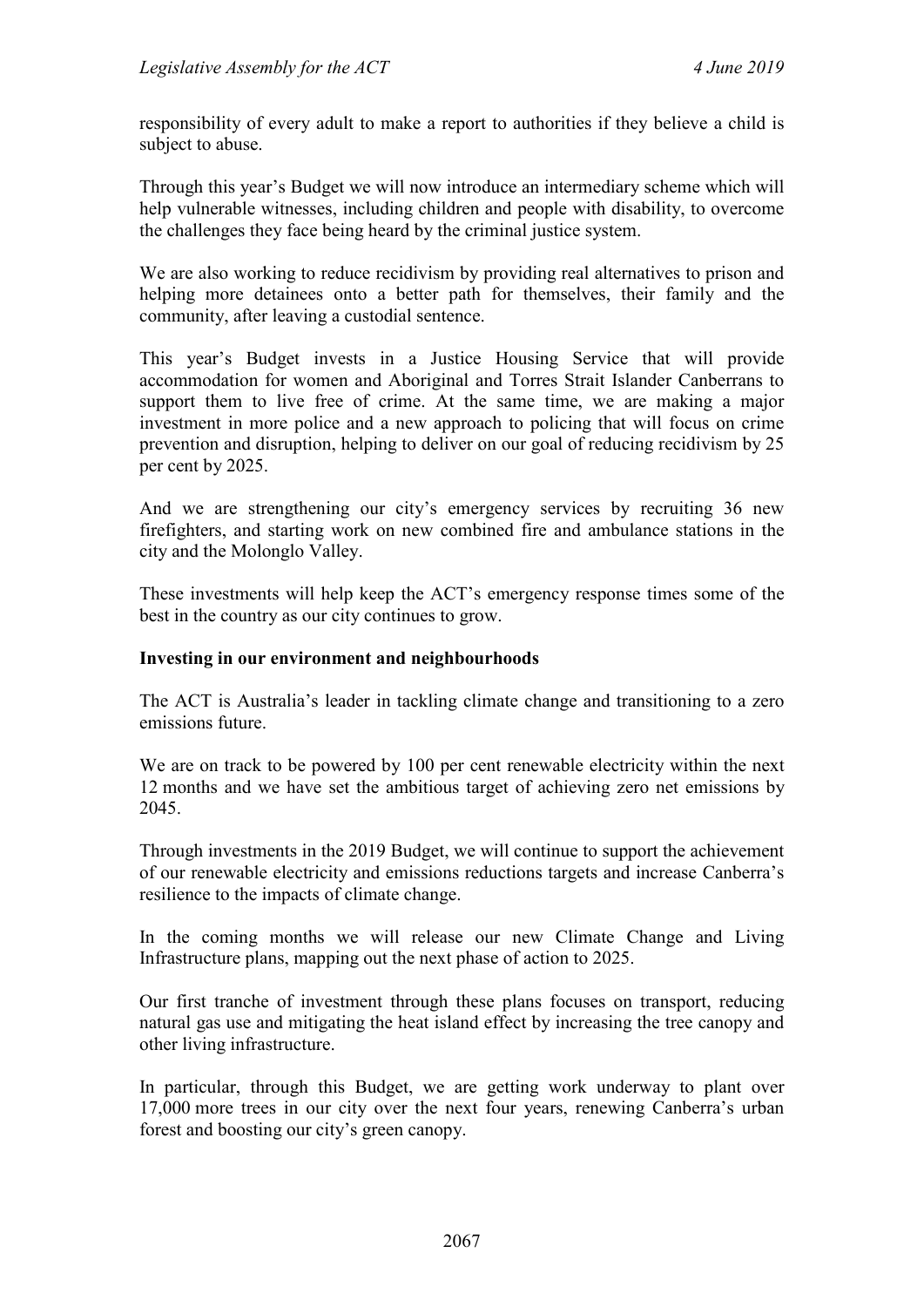The decisions we make now about our city's development, our energy supply and how people move around Canberra will make a big difference to our sustainability in the decades to come. So we understand the urgency of working with our community today to drive change.

Our city's parks, playgrounds and local community centres are hubs for Canberrans to come together, spend time with family and friends or just enjoy being outdoors. As our city grows, we want to make sure that people in new suburbs and urban renewal areas have access to this great kind of great infrastructure, while also ensuring that facilities in more established suburbs are maintained to a high standard.

Through investments in this Budget, we will deliver a dedicated Home of Football at Throsby, which will include football pitches and an indoor futsal facility. The ovals will also be available for informal community use.

We are also undertaking early design and planning for the Stromlo Forest Park District Playing Fields, as part of our efforts to ensure local infrastructure grows alongside the new communities in the Molonglo Valley.

And we will start work on delivering a new community centre in the Woden Town Centre. The centre will provide a new home for Woden Community Service to deliver a range of integrated services, as well as space for community use.

Buying a house or apartment is a big commitment, and Canberrans want to know that their new home is going to last. Good quality building is important to ensure new homes are livable, safe, environmentally efficient and do not end up with expensive defects.

In response to feedback from the community, we will continue working to improve building quality across our suburbs and town centres by boosting resources for the ACT's building regulator.

We will hire 16 more staff for Access Canberra to undertake more monitoring and compliance activity, as well as provide more information to industry and homebuyers about their rights and obligations when carrying out building work. These staff will also deliver more examinations for builders' licences, ensuring local builders have the right knowledge and skills to do quality work.

Through this Budget we are investing in Canberra's infrastructure, people, environment and neighbourhoods, to make sure that this place—our home and our community—keeps getting better in the years to come.

#### **Making smart and sustainable use of our balance sheet**

Building for the future means investing today.

The investments we are making through this Budget will benefit Canberrans for years to come. So we are not going to ask the community to pay for these up front through higher taxes or more fees and charges.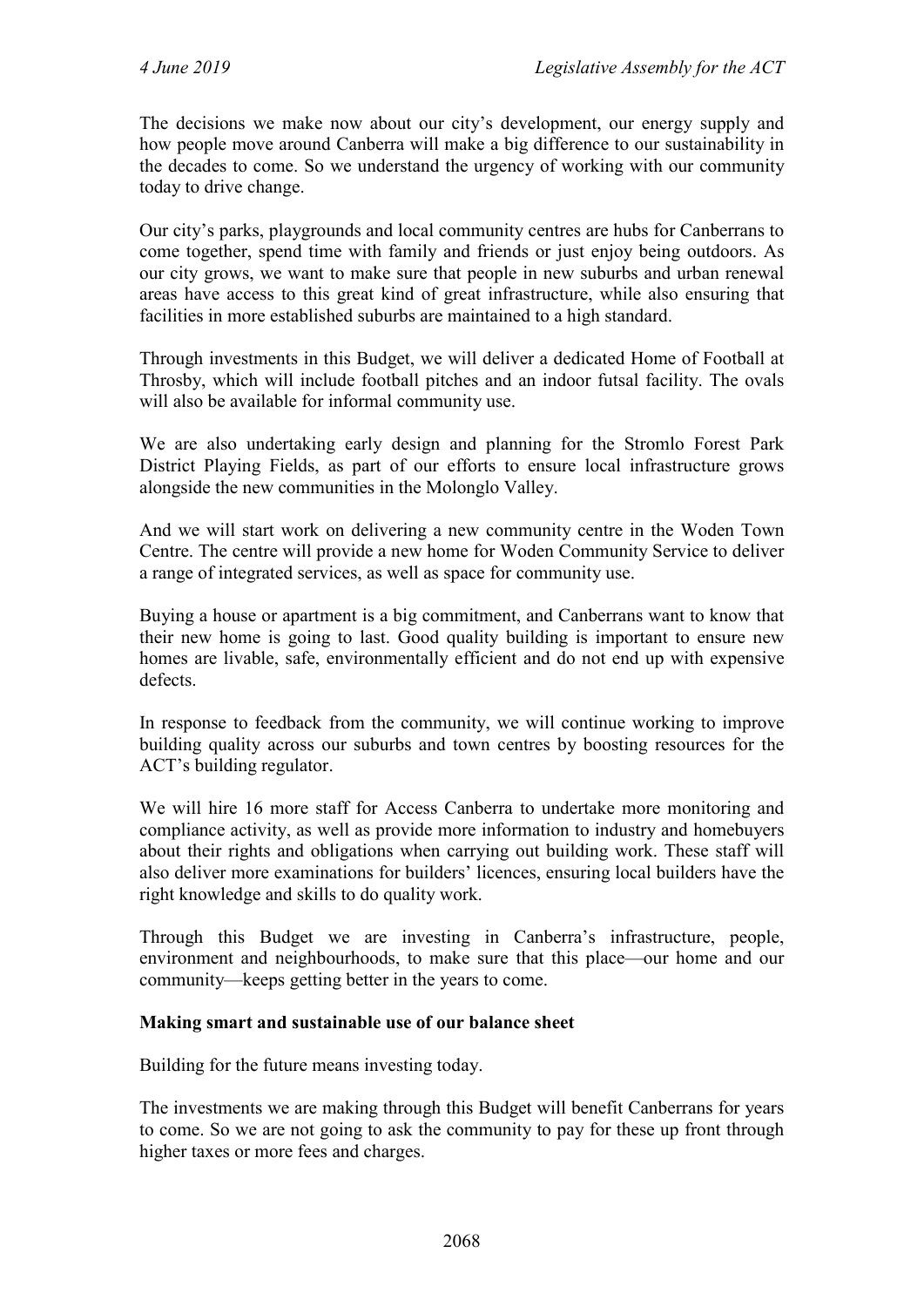Instead, we will use the Budget to get on with this important work because it needs to happen now.

Under the federal Coalition Government, we have had to do the heavy lifting of delivering infrastructure and services for Canberrans for the past six years.

Despite the ACT's steady and ongoing growth, we have received far less than our fair share of national infrastructure investment. Public service job cuts, decentralisation and unequal funding deals in key areas like health and education have underlined the federal Government's disregard for Canberra.

In the past, we have used the Territory Budget to offset the effects of the Mr Fluffy crisis and keep our economy growing in the face of cuts in Commonwealth spending from 2014-15 to 2016-17. We have since delivered consecutive budget surpluses.

Following the re-election of the Coalition Government federally, we have again determined to step up our investment in Canberra to ensure that services and infrastructure do not fall behind as our city continues to grow.

Our fiscal strategy remains consistent: a balanced fiscal position across the forward estimates.

Including the estimated outcome for this current fiscal year, 2018-19, over the last three years we have seen a cumulative surplus of around \$100 million.

Over the coming four years from 2019-20, we are projecting a cumulative surplus of around \$400 million.

We would, of course, welcome a further contribution from the Commonwealth towards the important initiatives delivered through this Territory Budget. But we simply cannot afford to wait and see if any new investment will be forthcoming.

Canberrans need their government to be delivering today and building for tomorrow, and that is exactly what we are doing.

#### **Conclusion**

This Budget takes us into a new decade. We are building today for Canberra's future.

Canberra in the 2020s can be a place that is even more livable, sustainable and inclusive than it is today.

It can be one of the few cities in this country that gets growth right, and a community that leads the way in balancing care for our environment with caring for people's futures.

It can be a place where our wellbeing matches our prosperity, and everyone shares in that.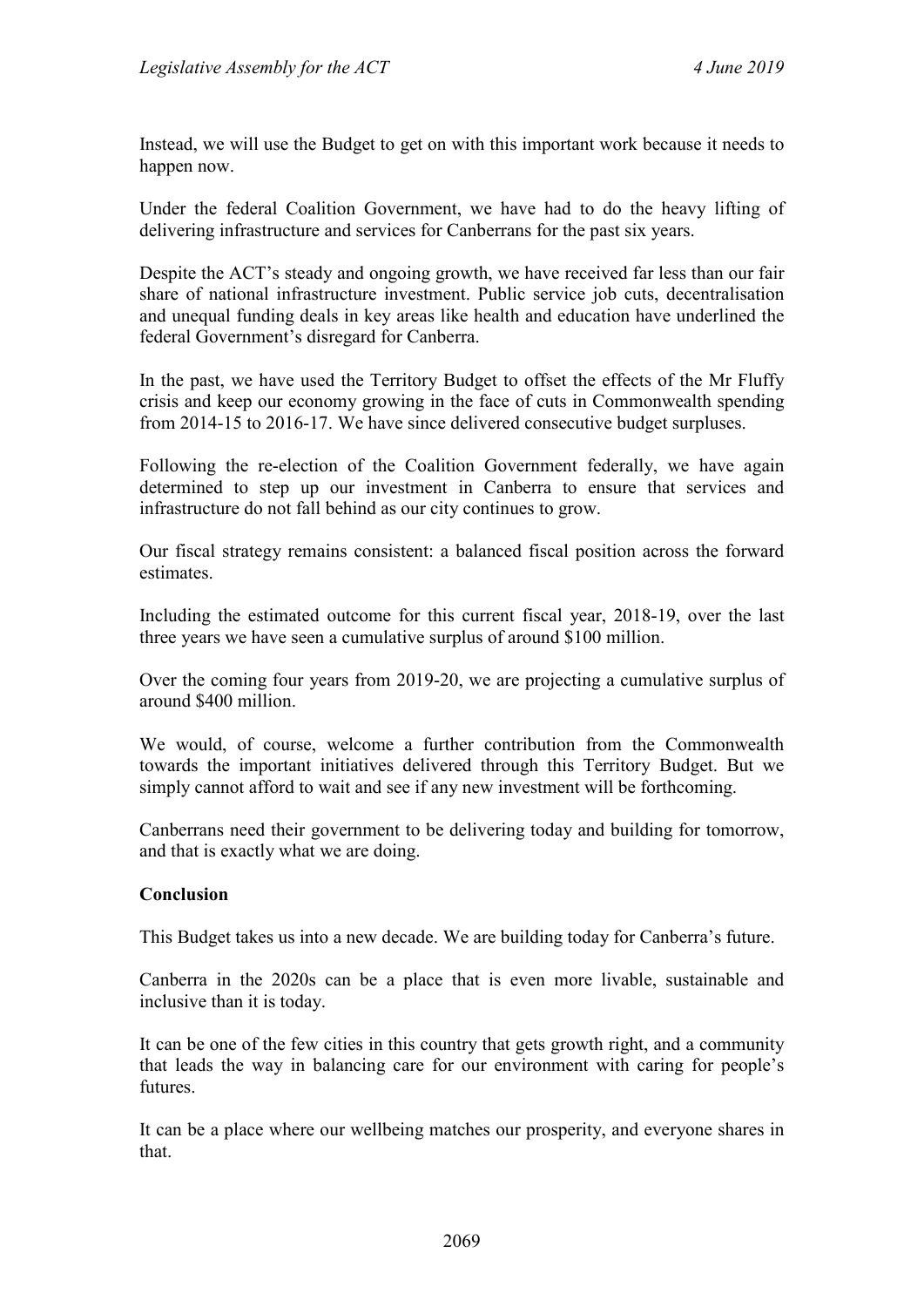That is the Canberra we see in the 2020s, and that is what this Budget invests to deliver. I commend it to the Assembly.

Debate (on motion by **Mr Coe**) adjourned to the next sitting.

# <span id="page-66-0"></span>**Appropriation (Office of the Legislative Assembly) Bill 2019-2020**

**Mr Barr**, pursuant to notice, presented the bill, its explanatory statement, a Human Rights Act compatibility statement and the following supplementary paper:

Budget 2019-20—Financial Management Act, pursuant to section 20AC— Appropriation (Office of the Legislative Assembly) Bill 2019-2020—Departures from Recommended Appropriations—Statement of Reasons.

Title read by Clerk.

**MR BARR** (Kurrajong—Chief Minister, Treasurer, Minister for Social Inclusion and Equality, Minister for Tourism and Special Events and Minister for Trade, Industry and Investment) (3.23): I move:

That this bill be agreed to in principle.

I am pleased to table the Appropriation (Office of the Legislative Assembly) Bill 2019-2020. The bill is the mechanism for appropriation of moneys for this coming fiscal year for the Office of the Legislative Assembly and officers of the Assembly, the Integrity Commissioner, the Auditor-General and the Electoral Commissioner. The bill provides for appropriations for the Integrity Commissioner, the Auditor-General, the Electoral Commissioner and the Office of the Legislative Assembly in relation to net controlled recurrent payments, capital injections and payments to be made on behalf of the territory.

Most notably, clause 6 provides for an appropriation of \$2,668,000 for controlled recurrent payments to the Integrity Commissioner in the 2019-20 financial year; clause 7 provides for the appropriation of \$3,124,000 for controlled recurrent payments to the Auditor-General in the 2019-20 financial year; clause 8 provides for the appropriation of \$4,998,000 for controlled recurrent payments and capital injections to the Electoral Commissioner for the 2019-20 financial year; and clause 9 provides for the appropriation of \$21,386,000 for controlled recurrent payments, capital injections and payments on behalf of the territory to the Office of the Legislative Assembly in the 2019-20 financial year.

I commend these appropriations to the Assembly.

Debate (on motion by **Mr Coe**) adjourned to the next sitting.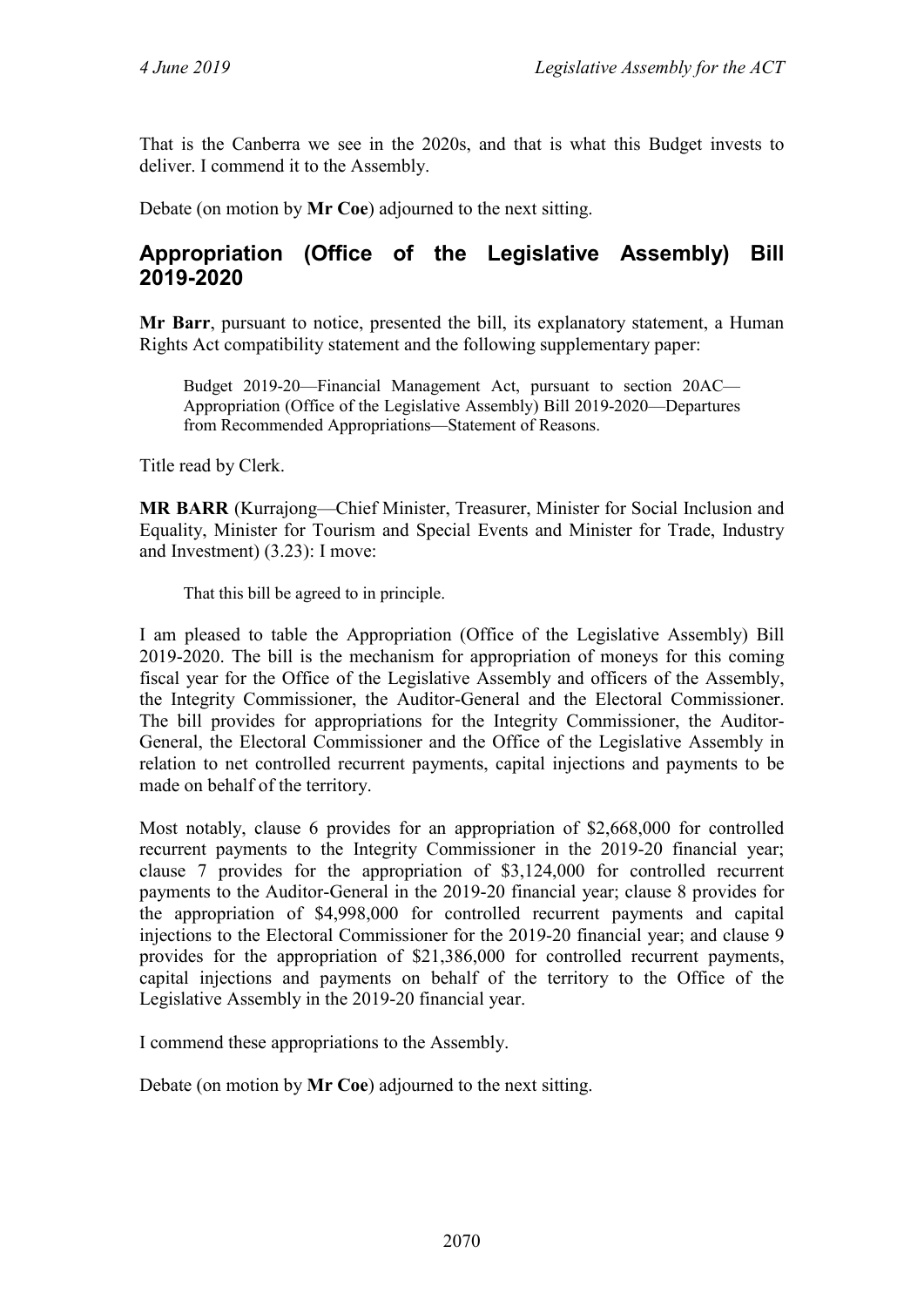#### <span id="page-67-1"></span><span id="page-67-0"></span>**Supplementary answers to questions without notice Justice—parole conditions Electricity—feed-in tariff**

<span id="page-67-2"></span>**MR RATTENBURY**: Earlier today I was asked some questions about parole in the ACT by Mr Hanson and Mrs Jones. I would like to note that if somebody is on parole, they can also apply to ACT Corrective Services to transfer their order to another jurisdiction. This is provided for under the Crimes (Sentence Administration) Act. That is in addition to the comments I made earlier.

I was also asked in question time by Mr Coe about the audit being undertaken on and with Evoenergy. I was remiss to not mention at the time that Evoenergy has made a public statement noting that no customer will be out of pocket as a result of any Evoenergy data reporting discrepancies, and that customers with questions about their feed-in tariff can contact Evoenergy on 13 23 86 if they have detailed questions about this matter.

I was also asked when the matter was first raised with the minister. The then Environment and Planning Directorate briefed the former minister in December 2015 and expressed concern about the information provided by the distributor in relation to the small and medium scale feed-in tariff schemes. The then minister agreed that the directorate would write to the distributor and seek a response on the steps it would take to ensure data quality issues were resolved. I was asked who the auditor will be. The auditor will be Protiviti. The cost of the audit is \$22,975.

# <span id="page-67-3"></span>**Papers**

**Mr Assistant Speaker** presented the following papers:

Auditor-General Act, pursuant to subsection 17(5)—Auditor-General's Report No 5/2019—Management of the System-Wide Data Review implementation program, dated 30 May 2019.

Standing order 191—Amendments to:

Motor Accident Injuries Bill 2019, dated 31 May 2019.

Working with Vulnerable People (Background Checking) Amendment Bill 2019, dated 22 May 2019.

**Mr Gentleman** presented the following papers:

#### **Subordinate legislation (including explanatory statements unless otherwise stated)**

Legislation Act, pursuant to section 64—

Building Act—

Building (ACT Appendix to the Building Code) Determination 2019— Disallowable Instrument DI2019-45 (LR, 30 April 2019).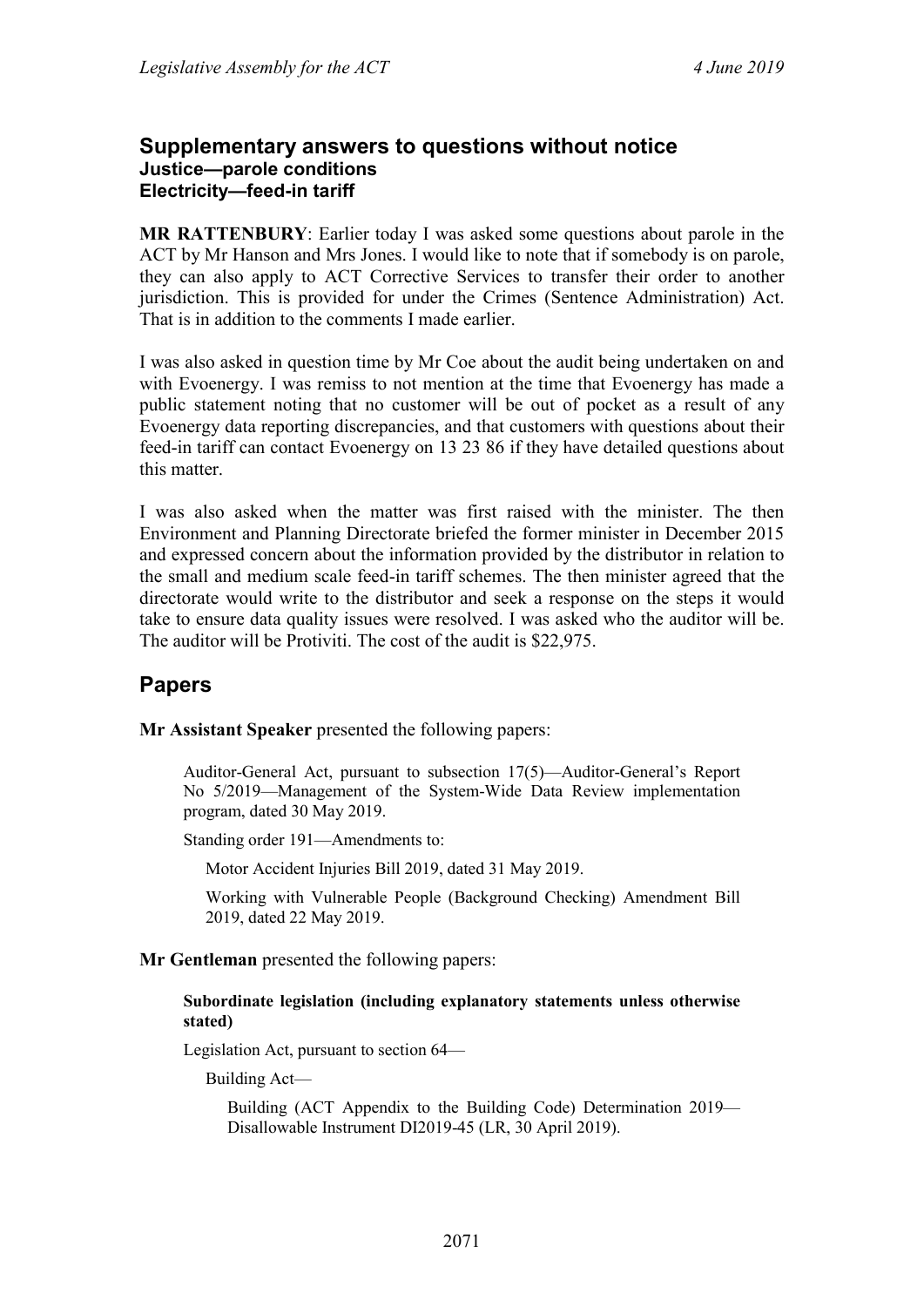Building (ACT Appendix to the Building Code) Determination 2019 (No 2)—Disallowable Instrument DI2019-55 (LR, 8 May 2019).

Dangerous Goods (Road Transport) Act—Dangerous Goods (Road Transport) Fees and Charges Determination 2019—Disallowable Instrument DI2019-49 (LR, 6 May 2019).

Dangerous Substances Act—Dangerous Substances (Fees) Determination 2019—Disallowable Instrument DI2019-53 (LR, 6 May 2019).

Epidemiological Studies (Confidentiality) Act—Epidemiological Studies (Confidentiality) Amendment Regulation 2019 (No 1)—Subordinate Law SL2019-6 (LR, 26 April 2019).

Government Procurement Act—Government Procurement (Secure Local Jobs) Code 2019—Disallowable Instrument DI2019-47 (LR, 2 May 2019).

Lakes Act—Lakes Regulation 2019—Subordinate Law SL2019-8 (LR, 9 May 2019).

Legal Aid Act—Legal Aid (Commissioner—ACTCOSS Nominee) Appointment 2019—Disallowable Instrument DI2019-27—Revised explanatory statement.

Machinery Act—Machinery (Fees) Determination 2019—Disallowable Instrument DI2019-52 (LR, 6 May 2019).

Magistrates Court Act—Magistrates Court (Lakes Infringement Notice) Amendment Regulation 2019 (No 1)—Subordinate Law SL2019-7 (LR, 9 May 2019).

Medicines, Poisons and Therapeutic Goods Regulation—Medicines, Poisons and Therapeutic Goods (Vaccinations by Pharmacists) Direction 2019 (No 1)—Disallowable Instrument DI2019-42 (LR, 15 April 2019).

Public Unleased Land Act—Public Unleased Land (Movable Signs) Code of Practice 2019 (No 1)—Disallowable Instrument DI2019-41 (LR, 15 April 2019).

Race and Sports Bookmaking Act—Race and Sports Bookmaking (Sports Bookmaking Venues) Determination 2019 (No 3)—Disallowable Instrument DI2019-44 (LR, 26 April 2019).

Rail Safety National Law (ACT) Act—Rail Safety National Law (Drug and Alcohol Analysts) Appointment 2019 (No 1)—Disallowable Instrument DI2019-57 (LR, 9 May 2019).

Road Transport (General) Act—Road Transport (General) Autonomous Vehicle Trial Declaration and Order 2019 (No 1)—Disallowable Instrument DI2019-43 (LR, 18 April 2019).

Veterinary Practice Act—

Veterinary Practice (Board) Appointment 2019 (No 2)—Disallowable Instrument DI2019-54 (LR, 16 May 2019).

Veterinary Practice (Fees) Determination 2019 (No 1)—Disallowable Instrument DI2019-48 (LR, 1 May 2019).

Water and Sewerage Act—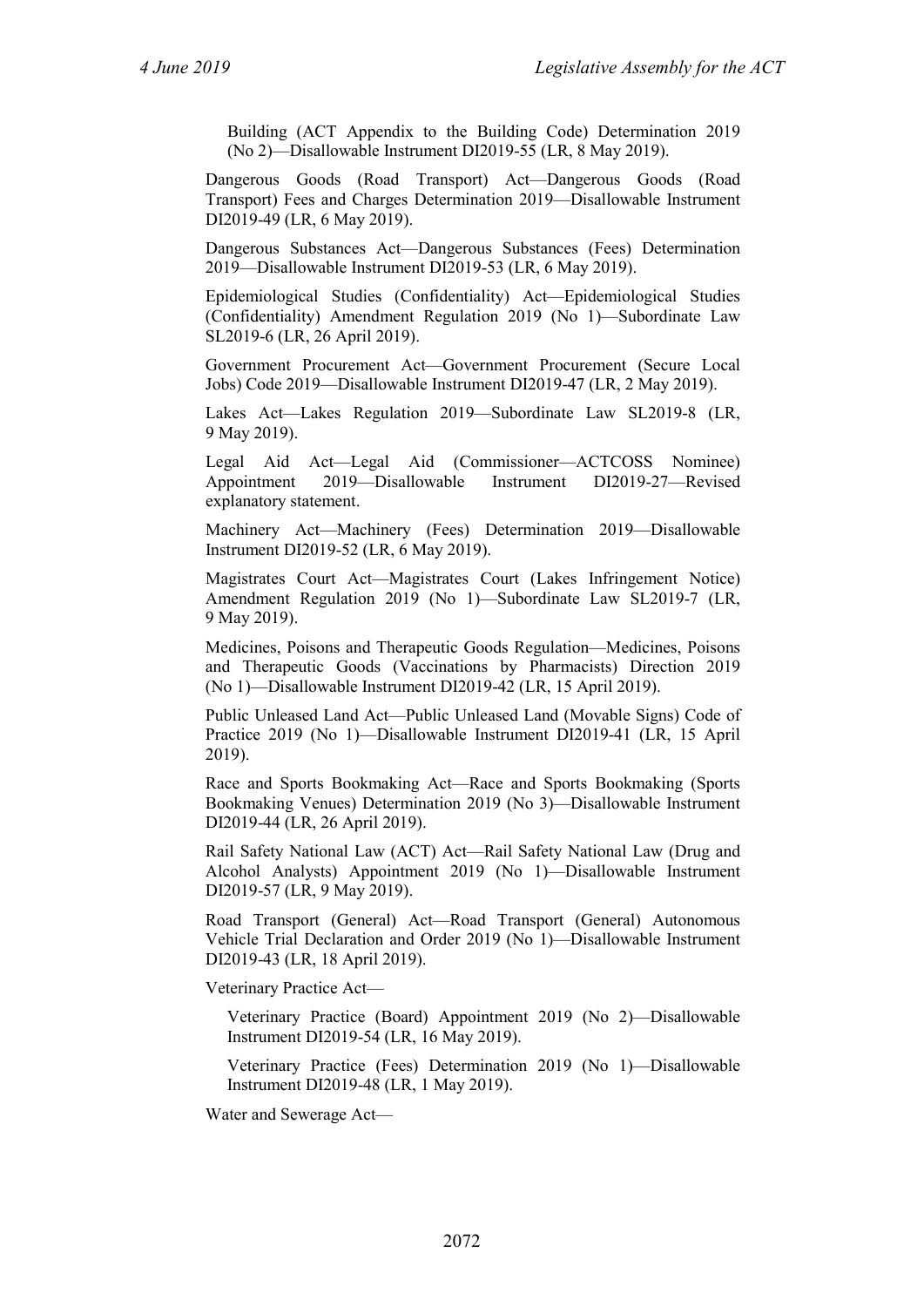Water and Sewerage (ACT Appendix to the Plumbing Code) Determination 2019—Disallowable Instrument DI2019-46 (LR, 30 April 2019).

Water and Sewerage (ACT Appendix to the Plumbing Code) Determination 2019 (No 2)—Disallowable Instrument DI2019-56 (LR, 8 May 2019).

Work Health and Safety Act—Work Health and Safety (Fees) Determination 2019—Disallowable Instrument DI2019-50 (LR, 6 May 2019).

Workers Compensation Act—Workers Compensation (Fees) Determination 2019—Disallowable Instrument DI2019-51 (LR, 6 May 2019).

# <span id="page-69-0"></span>**Adjournment**

Motion (by **Mr Gentleman**) agreed to:

That the Assembly do now adjourn.

#### **The Assembly adjourned at 3.30 pm.**